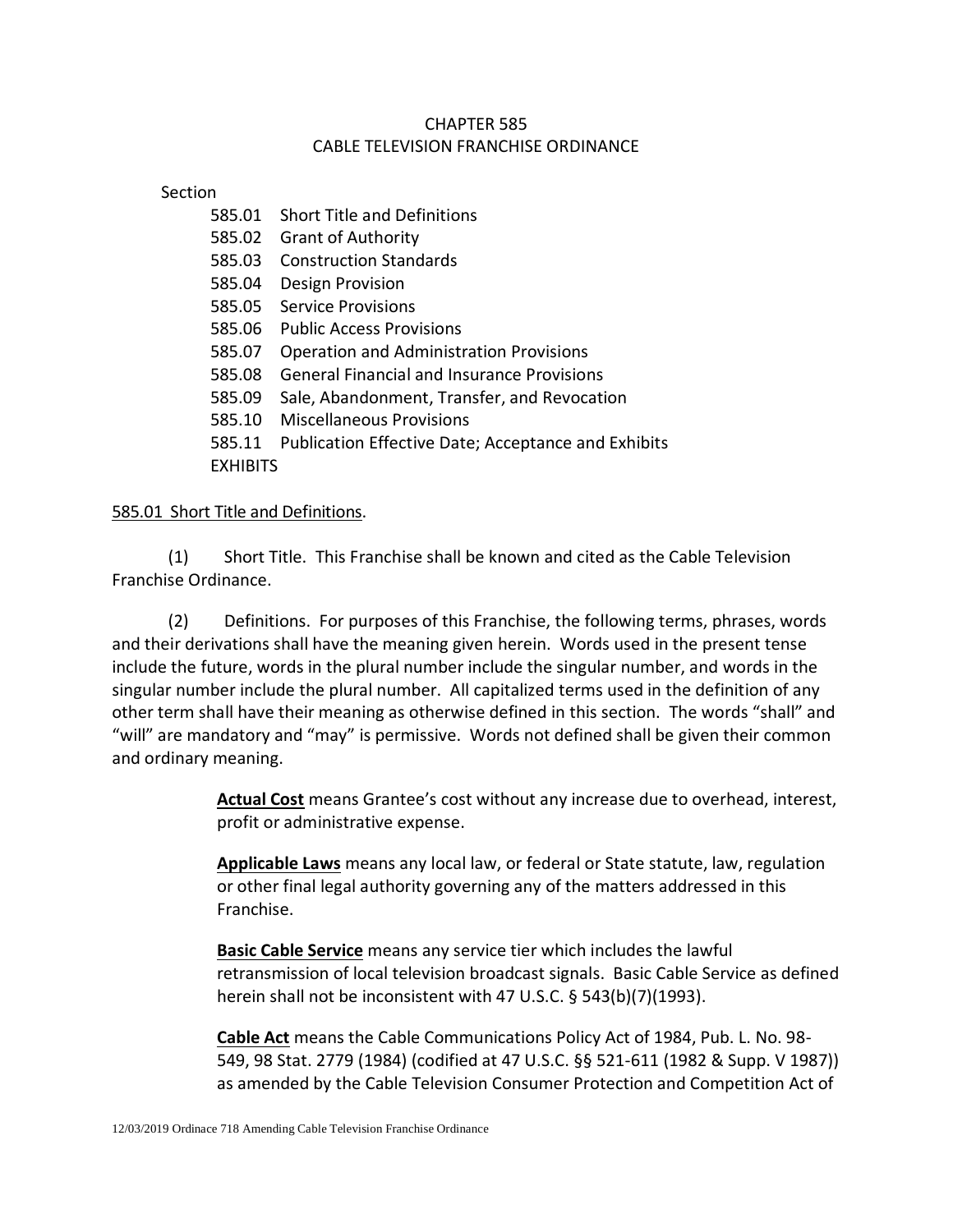1992, Pub. L. No. 102-385 and the Telecommunications Act of 1996, Pub. L. No. 104-458 and as the same may, from time to time, be amended.

### **Cable Service or Service** means:

(i) The one-way transmission to Subscribers of (i) video programming, or (ii) other programming service; and

(ii) Subscriber interaction, if any, which is required for the selection or use of such video programming or other programming service.

**Cable System or System** means a facility, consisting of a set of closed transmission paths and associated signal generation, reception and control equipment that is designed to provide Cable Service which includes video programming and which is provided to multiple Subscribers within a community, but such term does not include:

(i) A facility that serves only to retransmit the television signals of one (1) or more television broadcast stations;

(ii) A facility that serves Subscribers without using any public rightsof-way;

(iii) A facility of a common carrier which is subject, in whole or in part, to the provisions of 47 U.S.C. §§ 201-226, except that such facility shall be considered a Cable System (other than for purposes of 47 U.S.C. § 541) to the extent such facility is used in the transmission of video programming directly to Subscribers; unless the extent of such use is solely to provide interactive ondemand services;

(iv) An open video system that complies with Section 653 of the Cable Act; or

(v) Any facilities of any electric utility used solely for operating its electric utility system.

**Channel or Cable Channel** means a portion of the electromagnetic frequency spectrum which is used in a Cable System and which is capable of delivering a television Channel as defined by the Federal Communications Commission.

**City** means the City of Waconia, Minnesota as represented by the Council or any official delegate of the Council acting within the scope of its jurisdiction.

**Converter** means an electronic device which converts signals to a frequency acceptable to a television receiver of a Subscriber and by an appropriate selector permits a Subscriber to view all Subscriber signals included in the service.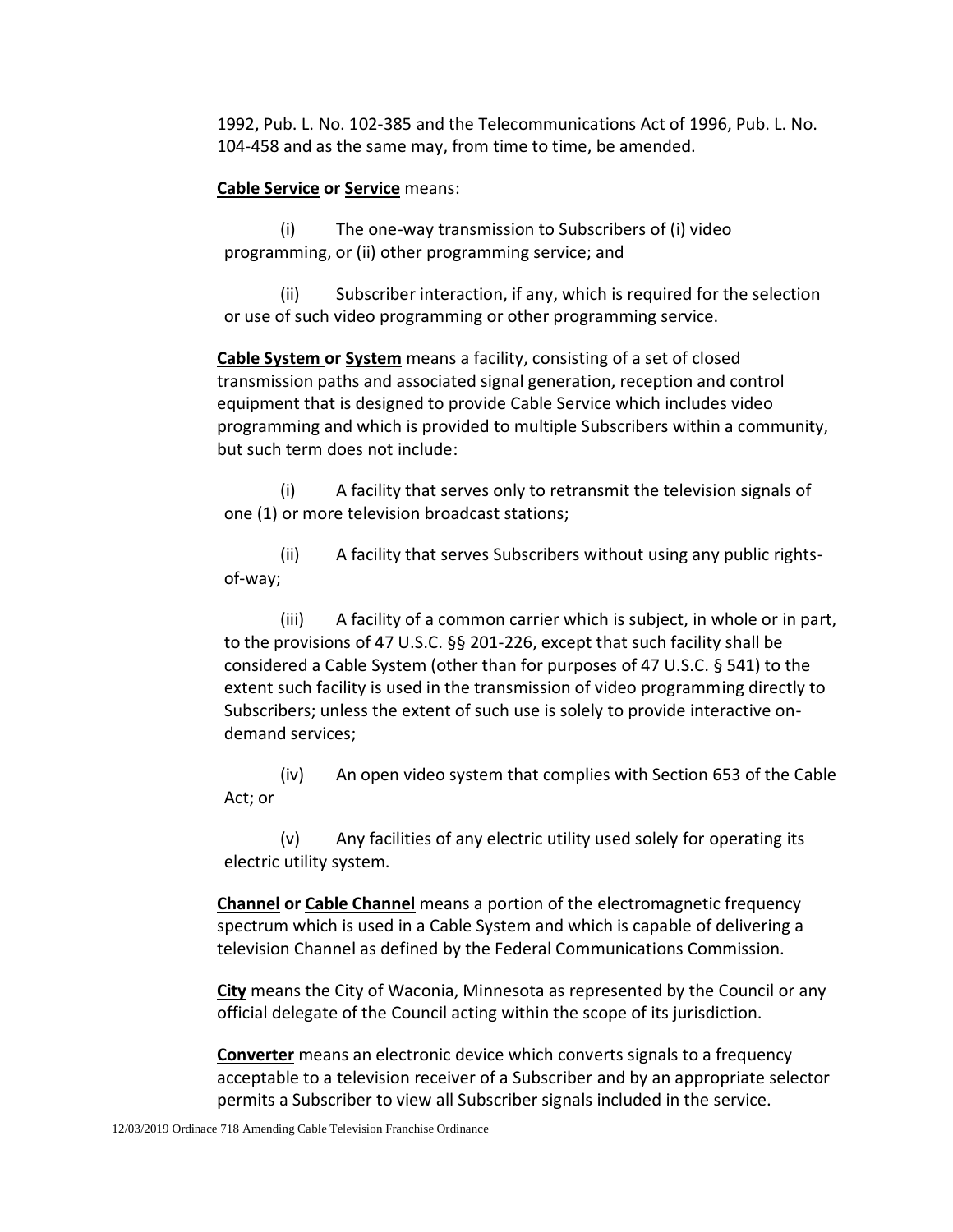**Council** means the City Council of the City of Waconia, Minnesota.

**Drop** means the cable that connects the ground block on the Subscriber's residence to the Node or the Tap on the nearest Feeder Cable of the System.

**FCC** means the Federal Communications Commission and any legally appointed, designated or elected agent or successor.

**Feeder Cable** means coaxial cables that run along Streets within the served area and connects between the individual Taps which serve the Drops.

**Franchise** means this Franchise and the regulatory and contractual relationship established hereby.

**Franchise Fee** means any tax, fee or assessment of any kind imposed by the City or any other Governmental Authority on a Grantee or cable Subscriber, or both, solely because of their status as such. The term "Franchise Fee" does not include: (i) any tax, fee or assessment of general applicability (including any such tax, fee or assessment imposed on both utilities and cable operators or their services but not including a tax, fee, or assessment which is unduly discriminatory against cable operators or cable Subscribers); (ii) capital costs which are required by the Franchise to be incurred by the Grantee for PEG Access Facilities; (iii) requirements or charges incidental to the awarding or enforcing of the Franchise, including payments for bonds, security funds, letters of credit, insurance, indemnification, penalties or liquidated damages; or (iv) any fee imposed under Title 17 of the United States Code.

**GAAP** means generally accepted accounting principles as promulgated and defined by the Financial Accounting Standards Board ("FASB"), Emerging Issues Task Force ("EITF") and/or the U.S. Securities and Exchange Commission ("SEC").

**Governmental Authority** means any court or other federal, State, county, municipal or other governmental department, commission, board, agency or instrumentality.

**Grantee** is Mediacom Minnesota LLC, its agents and employees, lawful successors, transferees or assignees.

**Gross Revenues** means any and all revenues received by the Grantee from or in connection with the operation of the Cable System to provide Cable Services in the Service Area. Gross Revenues shall include, by way of example but not limitation, revenues from Basic Cable Service, all Cable Service fees, premium, pay-per-view, Pay Television, Franchise Fees, late fees, guides, home shopping revenue, Installation and reconnection fees, upgrade and downgrade fees, advertising revenue, Converter rental fees and Lockout Device fees. Gross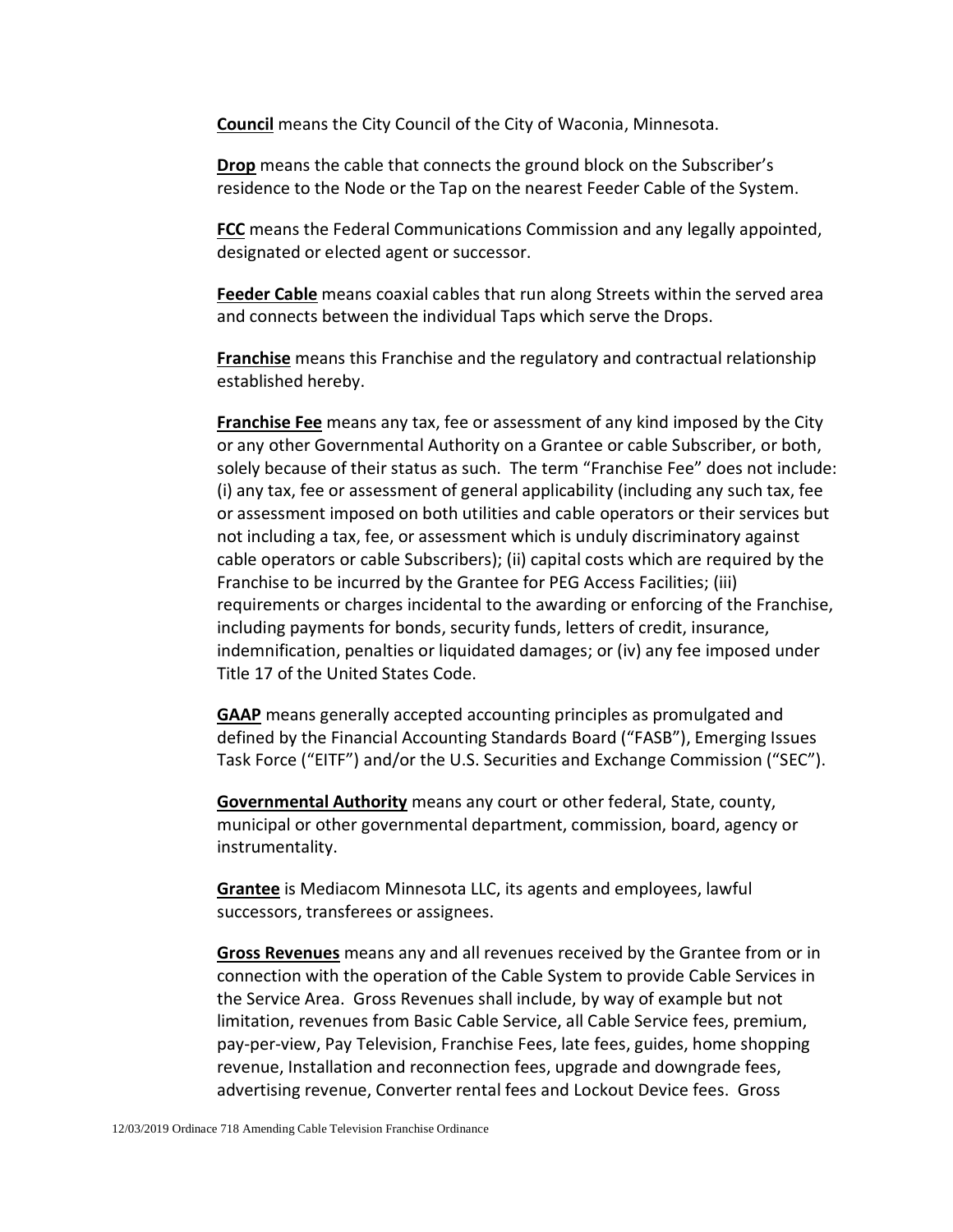Revenue shall not include fees for the sale, leasing or servicing of equipment, network capacity and facilities rent for the provision of non-cable services (voice or data services), any fees itemized and passed through as a result of Franchise imposed requirements, tower rent, refundable deposits, bad debt, investment income, or any taxes, fees or assessments of general applicability imposed or assessed by any Governmental Authority. A Franchise Fee is not such a tax, fee or assessment. Gross Revenues shall not include any PEG Fees billed to or collected from Subscribers. The City acknowledges and accepts that Grantee shall maintain its books and records in accordance with GAAP.

**Headend** means the point of origination and processing for most of the signals received by the Cable System from external content providers.

**Installation** means the connection of the System from Feeder Cable to the point of connectivity.

**Node** means a device that consists of receivers and transmitters that amplify signals as they travel away from the Headend and receive upstream signals from connected coaxial legs.

**Non-Standard Installation** means any Drop in excess of One Hundred Fifty (150) feet for a residential property.

**Normal Business Hours** means those hours during which most similar businesses in the City are open to serve customers. In all cases, "Normal Business Hours" must include some evening hours at least one (1) night per week and/or some weekend hours.

**Normal Operating Conditions** means those service conditions which are within the control of the Grantee. Those conditions which are not within the control of the Grantee include, but are not limited to, natural disasters, civil disturbances, power outages, telephone network outages, and severe or unusual weather conditions. Those conditions which are ordinarily within the control of the Grantee include, but are not limited to, special promotions, pay-per-view events, rate increases, regular peak or seasonal demand periods, and maintenance or upgrade of the System.

**PEG** means public, educational and governmental.

**Person** means any individual or any association, firm, general partnership, limited partnership, joint stock company, joint venture, trust, corporation, limited liability company or other legally recognized entity, private or public, whether for-profit or not-for-profit.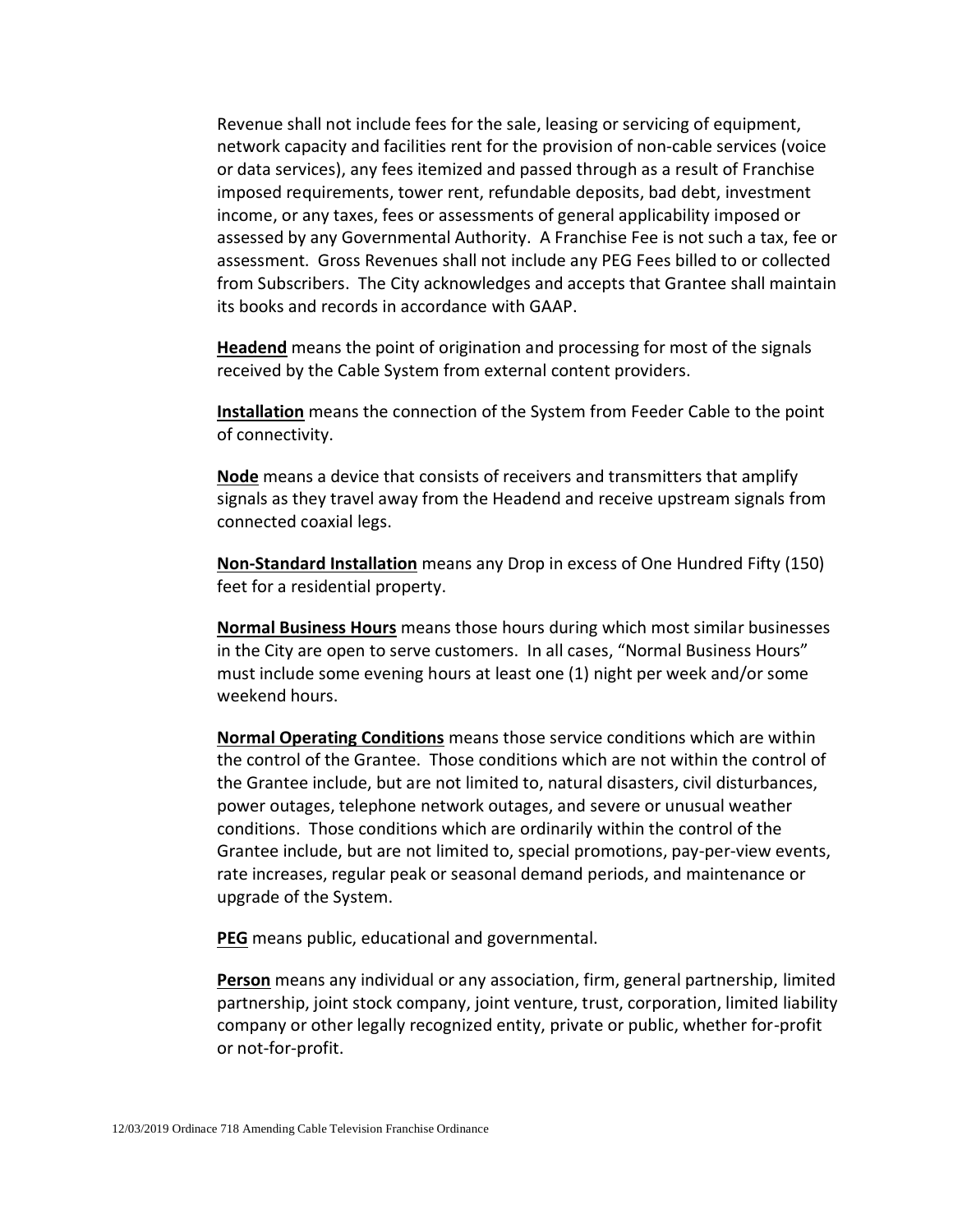**Public, Educational or Government Access Facilities** or **PEG Access Facilities** means:

(i) Channel capacity designated for public, educational or governmental use; and

(ii) Facilities and equipment for the use of such Channel capacity.

**Service Area** or **Franchise Area** means the entire geographic area within the City as it is now constituted or may in the future be constituted.

**Service Interruption** means the loss of picture or sound on one (1) or more Cable Channels.

**Standard Installation** means the first One Hundred Fifty (150) feet of a residential Drop.

**State** means the State of Minnesota.

**Street** means any street, alley, other land or waterway, dedicated or commonly used for utility purposes, including general or utility easements in which the City has the right and authority to authorize, regulate or permit the location of facilities other than those of the City. "Street" shall not include any real or personal City property that is not specifically described in the previous sentence and shall not include City buildings, fixtures and other structures or improvements, regardless of whether they are situated in the public right-of-way.

**Subscriber** means any Person who lawfully elects to subscribe to Cable Service via the System. In the case of multiple office buildings or multiple dwelling units, the "Subscriber" means the lessee, tenant or occupant.

**Tap** means a device which connects a Drop to the Feeder Cable.

**Wireline MVPD** means a multichannel video programming distributor that utilizes the Streets to install cable or fiber and is engaged in the business of making available for purchase, by Subscribers, multiple Channels of video programming in the City.

(3) Written Notice. All notices, reports or demands required or permitted to be given under this Franchise shall be in writing and shall be deemed to be given when delivered personally to the party designated below, or when five (5) days have elapsed after it has been deposited in the United States mail in a sealed envelope, with registered or certified mail, postage prepaid thereon, or on the next business day if sent by express mail or nationally recognized overnight air courier addressed to the party to which notice, report or demand is being given, as follows: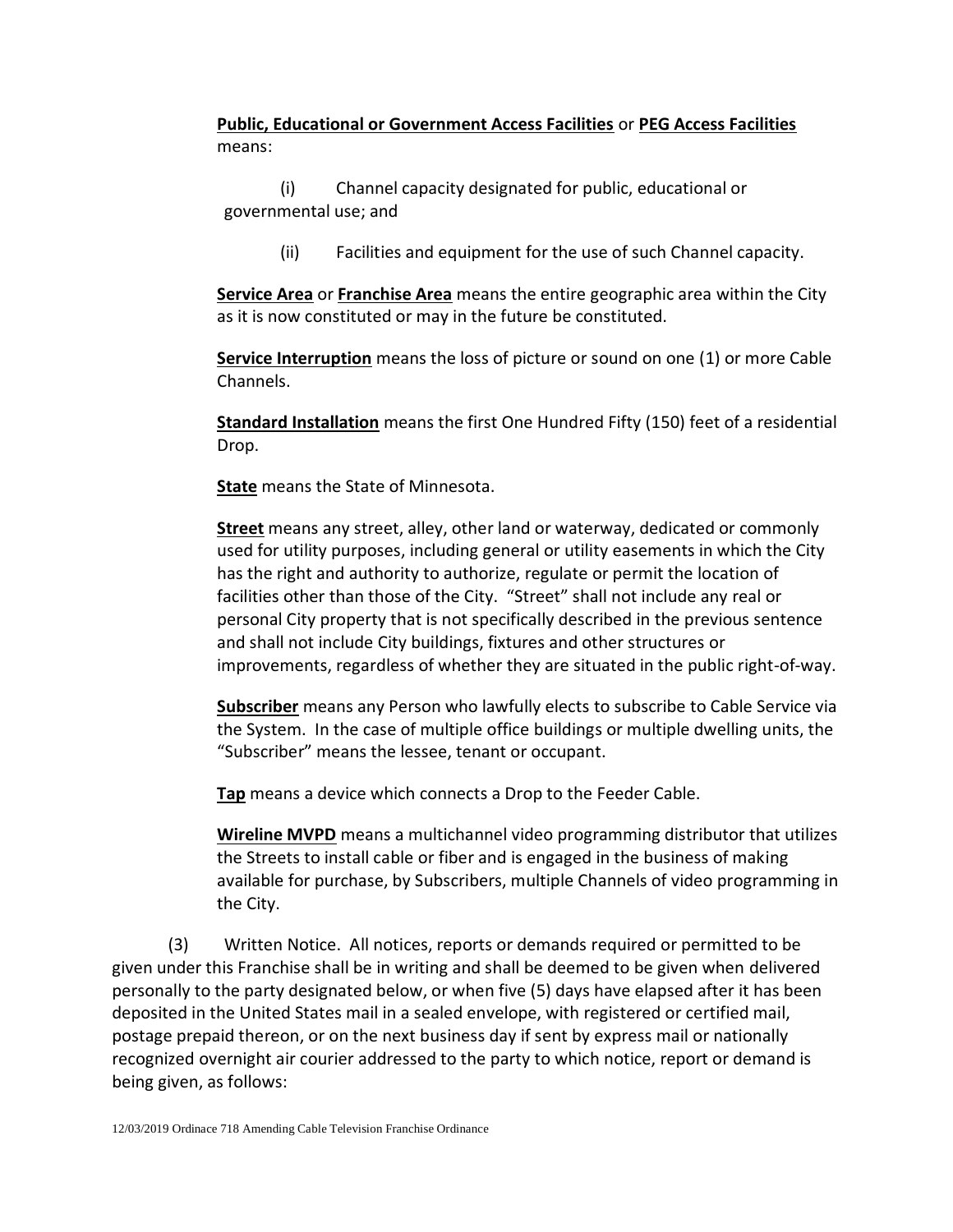| If to City: | City Administrator |  |
|-------------|--------------------|--|
|             | City of Waconia    |  |
|             | 201 S. Vine Street |  |
|             | Waconia, MN 55387  |  |

- If to Grantee: Vice President Mediacom Minnesota LLC P.O. Box 110 1504 Second Street Southeast Waseca, MN 56093
- Copy to: Bruce Gluckman, Esq. Vice President and Deputy General Counsel Mediacom Communications Corporation One Mediacom Way Mediacom Park, NY 10918

Such addresses may be changed by either party upon notice to the other party given as provided in this section.

## 585.02 Grant of Authority.

- Subd. 1. Franchise Required. It shall be unlawful for any Person, unless specifically required by Applicable Laws, to construct, install, operate or maintain a Cable System or to offer Cable Service in the City, unless such Person or the Person for whom such action is being taken shall have first obtained and shall currently hold a valid franchise.
- Subd. 2. Grant of Franchise. . This nonexclusive Franchise is granted pursuant to the terms and conditions contained herein. The City hereby authorizes Grantee to occupy or use the City's Streets subject to: 1) the provisions of this non-exclusive Franchise to provide Cable Service within the City; and 2) all applicable provisions of the City Code. Said Franchise shall constitute both a right and an obligation to provide Cable Services as required by the provisions of this Franchise. Nothing in this Franchise shall be construed to prohibit Grantee from: (1) providing services other than Cable Services to the extent not prohibited by Applicable Law; or (2) challenging any exercise of the City's legislative or regulatory authority in an appropriate forum. The City hereby reserves all of its rights to regulate such other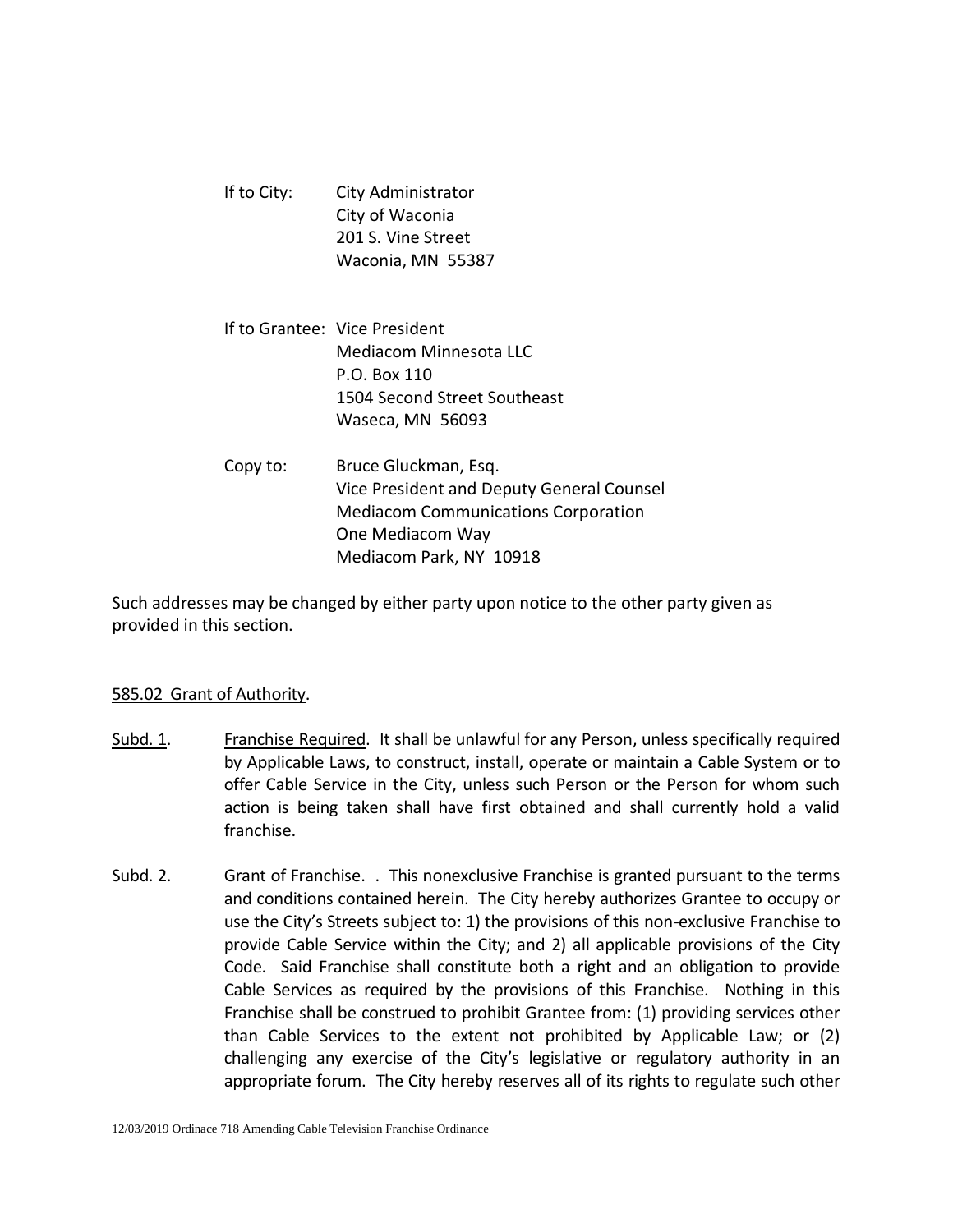services to the extent not prohibited by Applicable Law and no provision herein shall be construed to limit or give up any right to regulate.

- Subd 3. Grant of Nonexclusive Authority/Competitive Equity.
	- A. The Franchise granted herein shall be nonexclusive. The City specifically reserves the right to grant, at any time, such additional franchises for a Cable System as it deems appropriate provided, however, such additional grants shall not operate to materially modify, revoke, or terminate any rights previously granted to Grantee other than as described herein. If any other Wireline MVPD enters into any agreement with the City to provide multi-channel video programming or its equivalent to residents in the City, the City, upon written request of the Grantee, shall permit the Grantee to construct and/or operate its Cable System and provide multi-channel video programming or its equivalent to Subscribers in the City under the same material terms as applicable to the new MVPD with the goal of competitive equity, taking into consideration the City's capital contribution towards System extension as set forth in Section 3 of this Franchise. Within one hundred eighty (180) days after the Grantee submits a written request to the City, the Grantee and the City shall enter into an agreement or other appropriate authorization, if necessary, containing any modified terms and conditions to this Franchise. In no event shall this provision be used by Grantee to avoid the System extension obligations or Performance Bond obligations contained in this Franchise.
	- B. The Cable System constructed and maintained by Grantee or its agents shall not interfere with other uses of Streets. Grantee shall make use of existing poles and other facilities available to Grantee to the extent commercially reasonable. Nothing in this section authorizes the Grantee to construct poles in the City without prior City consent consistent with the City Code.
	- C. Notwithstanding the above grant to use Streets, no Street shall be used by Grantee if City, in its sole opinion, determines that such use is inconsistent with the terms, conditions, or provisions by which such Street was created or dedicated, or with the present use of the Street.
	- D. Grantee shall have the authority to use Streets for the distribution of Grantee's System. The City may require all developers of future subdivisions to allow and accommodate the construction of the System as part of any provisions for utilities to serve such subdivisions.
	- E. The Grantee specifically agrees to comply with the lawful provisions of the City Code and applicable regulations of the City. Subject to the police power exception below, in the event of a conflict between A) the lawful provisions of the City Code or applicable regulations of the City and B) this Franchise, the express provisions of the City Code shall govern. Subject to express federal and state preemption, the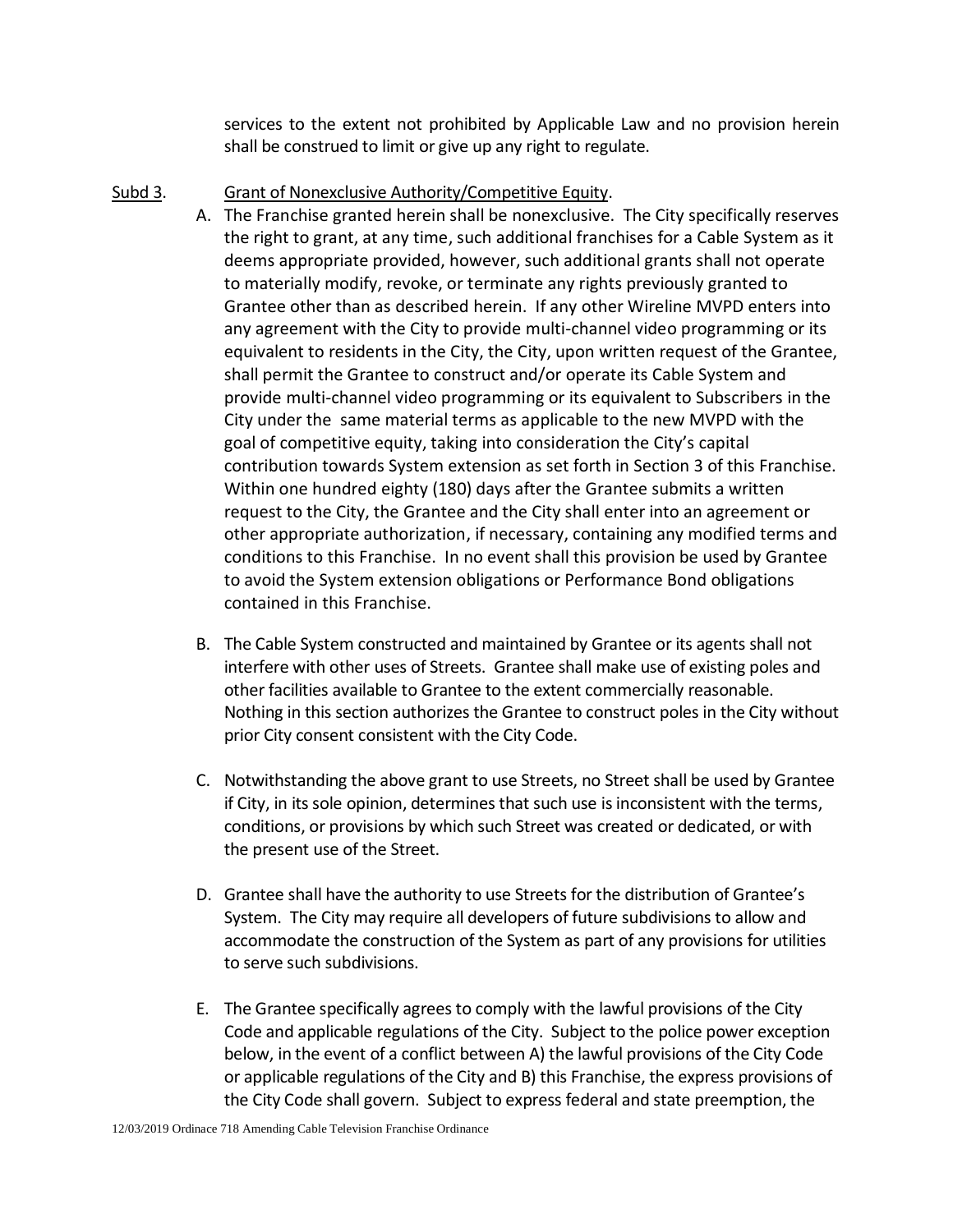material terms and conditions contained in this Franchise may not be unilaterally altered by the City through subsequent amendments to the City Code, ordinances or any regulation of City, except in the lawful exercise of City's police power. Grantee acknowledges that the City may modify its regulatory policies by lawful exercise of the City's police powers throughout the term of this Franchise. Grantee agrees to comply with such lawful modifications to the City Code; however, Grantee reserves any rights it may have to challenge such modifications to the City Code whether arising in contract or at law. The City reserves all of its rights and defenses to such challenges whether arising in contract or at law.

- F. Nothing in this Franchise shall (A) abrogate the right of the City to perform any public works or public improvements of any description, (B) be construed as a waiver of any codes or ordinances promulgated by the City, or (C) be construed as a waiver or release of the rights of the City in and to the Streets.
- G. This Franchise complies with the Minnesota franchise standards set forth in Minnesota Statutes Section 238.084. The City and the Grantee shall conform to Minnesota laws promulgated subsequent to the date of this Franchise. The City and the Grantee shall conform to federal laws and regulations as they become effective.
- Subd. 4. Term. The term of this Franchise shall be for the period of ten (10) years from the date of acceptance by Grantee, unless renewed, revoked or, terminated sooner as herein provided ("Initial Term"). The Initial Term shall be extended for an additional five (5) years if Grantee has substantially complied with the material terms and conditions of this Franchise. Grantee shall provide written notice to City at least twelve (12) months prior to the end of the Initial Term indicating its compliance with the material terms and conditions of this Franchise. City shall respond within six (6) months of such notice from Grantee by either granting the five (5) year extension or stating in writing any objection the City may have to the five (5) year extension. The parties shall work in good faith to address any issues or concerns on mutually acceptable terms.
- Subd. 5. Previous Franchise. Upon acceptance of this Franchise by Grantee as required in Section 11(2) herein, this Franchise shall supersede and replace any previous Franchise granting a franchise to Grantee to own, operate and maintain a Cable System within the City.
- Subd. 6. Ownership of Grantee. Grantee represents and warrants to City that the corporate structure of the Grantee, including all affiliated companies and ultimate parent company, are as set forth in the organizational chart attached hereto as Exhibit A.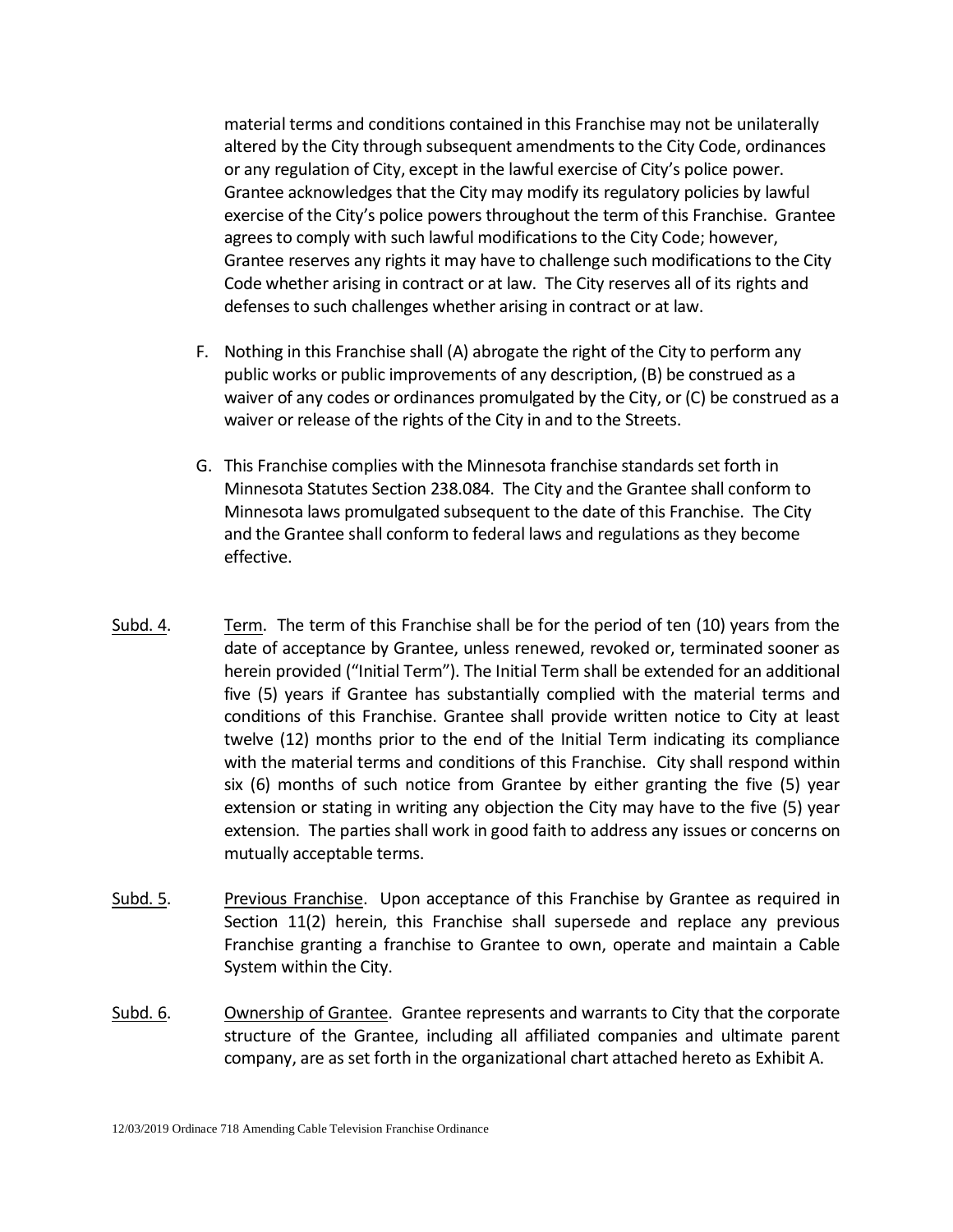Subd. 7. Rules of Grantee. The Grantee shall have the authority to promulgate such rules, regulations, terms and conditions governing the conduct of its business as shall be reasonably necessary; provided that such rules, regulations, terms and conditions shall not be in conflict with Applicable Law.

### 585.03 Construction Standards.

- Subd. 1. Territorial Area Involved. This franchise is granted for the Service Area.
- Subd. 2. Construction Standards. If the System, or subsequent rebuilds or extensions, proposed for the Service area consist of fewer than one hundred (100) plant miles of cable subject to the specific terms of this Franchise:
	- A. Within ninety (90) days of the granting of the Franchise, the Grantee shall apply for the necessary governmental permits, licenses, certificates, and authorizations;
	- B. The energized trunk cable must be extended substantially throughout the authorized area within one (1) year after receipt of the necessary governmental permits, licenses, certificates, and authorizations and the Persons along the route of the energized cable shall have individual Drops as desired during the same period of time; and
	- C. The above-stated requirements may be waived by City only upon occurrence of acts beyond the reasonable control of Grantee or acts of God.

## Subd. 3. Services to Residents.

- A. Grantee shall provide Cable Service to any requesting Subscriber within the Service Area that requires a Standard Installation within thirty (30) days from the date of request, provided that the Grantee is able to secure access to all rights-of-way necessary to extend Service to such Subscriber on reasonable terms and conditions.
- B. If a Subscriber requires a non-Standard Installation, Grantee shall, upon request, provide a quote for construction of the non-Standard Installation and shall establish a mutually acceptable payment schedule not to exceed one (1) calendar year. For residential Installations only, Grantee shall be responsible for all costs of the Standard Installation and the Subscriber shall be responsible for one half (1/2) of the Actual Cost of any construction required beyond the cost of the Standard Installation; Grantee shall be responsible for the balance of the costs for the non-Standard Installation.
- C. Grantee shall promptly bury all Drops to Subscribers' dwellings and restore the property to its original condition. In the event the ground is frozen or otherwise unsuitable to permit immediate burial, Grantee shall be permitted to delay such burial until the ground becomes suitable for burial and shall complete said burial no later than June 1st of each year.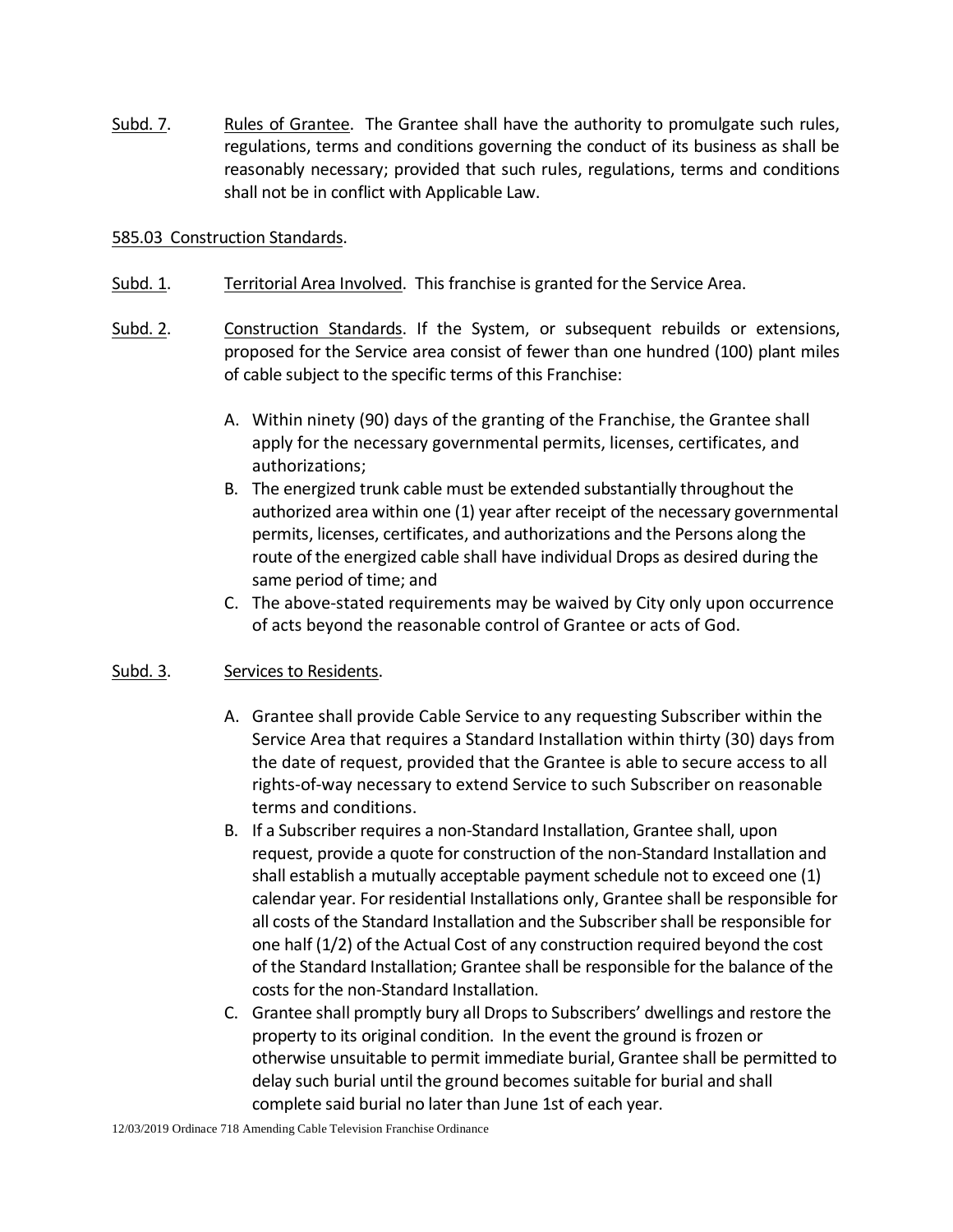D. Grantee shall ensure that all Installations and Drops are properly grounded and that the Cable System meets or exceeds the requirements of the most current editions of the National Electrical Code (NFRA 70) and the National Electrical Safety Code (ANSI C2).

### Subd. 4. System Extensions.

- A. Grantee shall be obligated to extend plant to all areas of the City where the density reaches or exceeds fifteen (15) homes per cable mile as measured from the nearest Node or terminating amplifier required to deliver a signal that complies with the FCC Technical Standards.
- Subd. 5. Permits and Permit Fees. Grantee shall not construct any Cable System facilities until Grantee has secured the necessary permits from the City, subject to any rightof-way permit fee. Grantee and Subscribers shall not be required to pay a permit fee for Drops or System Extensions that do not involve work within road or street rights-of-way.
- Subd. 6. City Code. Grantee shall comply with all relevant City Codes in the course of fulfilling its obligations under this Franchise.
- Subd. 7. Grantees Facilities and Equipment.
	- A. In those areas of the City where transmission or distribution facilities of all or a majority of the public utilities providing telephone and electric power service are underground, the Grantee likewise shall construct, operate and maintain its System underground.
	- B. Grantee shall be granted access to any easements granted to a public utility, municipal utility or utility district in any areas annexed by City or new developments.
	- C. In those areas of the City where Grantee's cables are located on the aboveground transmission or distribution facilities of the utility providing telephone or electric power service, and in the event that the facilities of both such utilities subsequently are placed underground, then the Grantee likewise shall remove its overhead facilities from any affected poles and construct, operate and maintain its transmission and distribution facilities underground, at Grantee's cost.
	- D. Certain of Grantee's equipment, such as pedestals, amplifiers and power supplies (but not antennae), which normally are placed above ground, may continue to remain in above-ground enclosures, however, the City specifically reserves all of its rights to approve above-ground or underground locations for pedestals subject to Applicable Laws.
	- E. Grantee shall comply with Minnesota Statutes §216D (the Gopher State One Call process).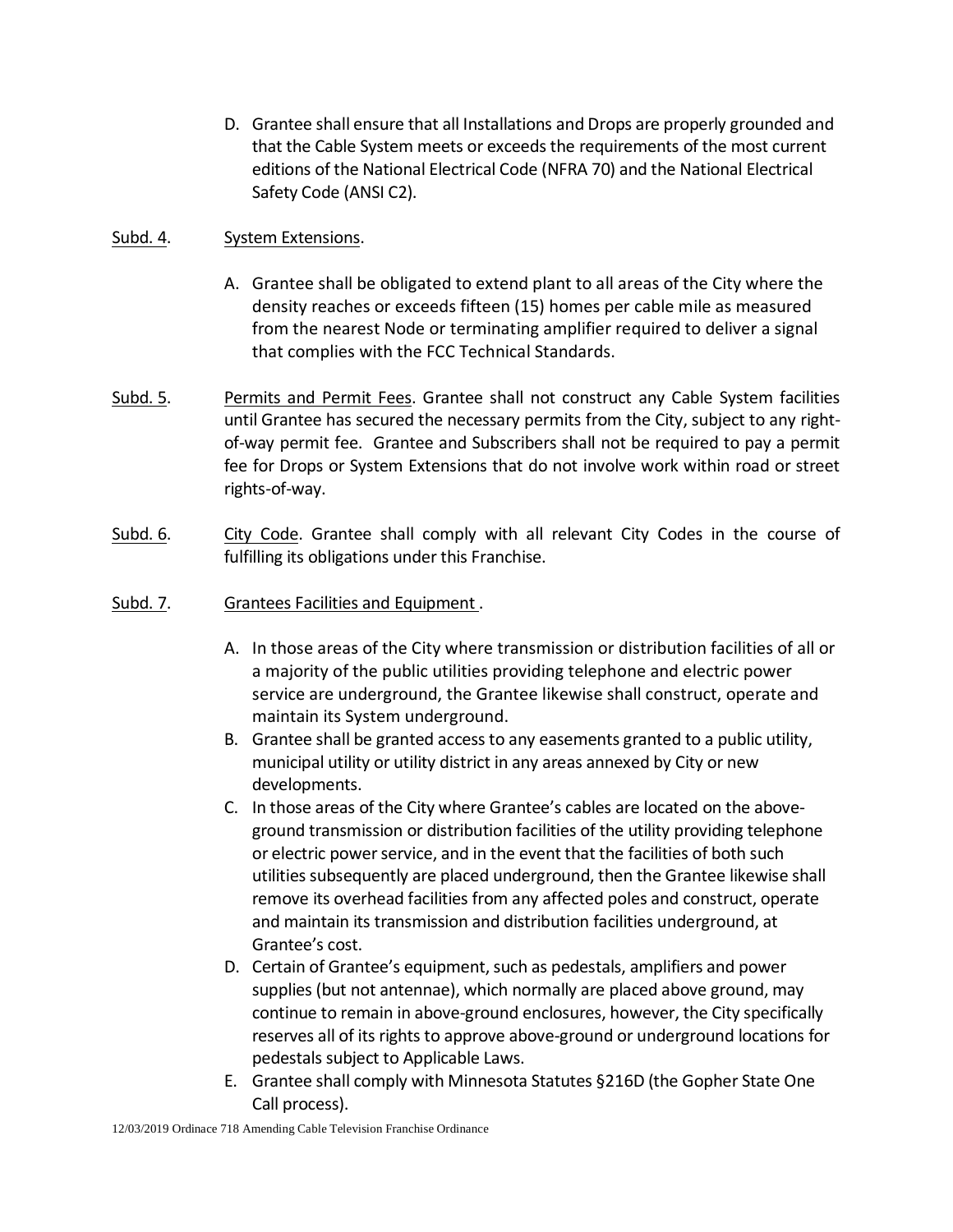- Subd. 8. New Residential Developments. In new residential developments in which all the electric power and telephone utilities are underground, the City may, in its sole discretion, require that the following procedure apply with respect to access to and utilization of underground easements:
	- A. The developer shall be responsible for contacting Grantee to provide Cable Service to that development.
	- B. The developer shall accommodate all Wireline MVPD's in the joint utilities trench on the same terms and conditions.
	- C. Grantee will install infrastructure in all new developments planned by the City, however, said infrastructure may be limited to a conduit only system. Grantee reserves the right to participate in the common trench or to dig its own trench. Grantee shall be required to complete its infrastructure no later than ninety (90) days after it receives notice from the City that the first certificate of occupancy has been issued for a particular development, subject to the completion of any required plant construction under Section 3.4(a)
	- D. The developer shall provide at least ten (10) business days-notice of the date that utility trenches will be open to Grantee. Grantee shall not be required to use utility trenches provided by a developer and reserves the right to install its System in a separate trench at its own expense, subject to its compliance with applicable permitting requirements.
		- a. Developer shall submit evidence to City that:
			- i. It has notified Grantee that underground utility trenches are to be open as of an estimated date, and that Grantee is allowed access to such trenches, including trenches from proposed Streets to individual homes or home sites, on the same terms and conditions as other Wireline MVPD's; and
			- ii. It has received a written notification from Grantee that Grantee intends to install its facilities during the open trench period on the specified terms and conditions, or such other terms and conditions as are mutually agreeable to the developer and Grantee.
- Subd. 9. Use of Streets and Property. Any and all Streets or public property or private property, which are disturbed or damaged during the construction, repair, replacement, relocation, operation, maintenance or reconstruction of the System shall be promptly and fully restored by Grantee, at its expense, to a condition as good as that prevailing prior to Grantee's work, as approved by City in the case of Streets and other public property. If Grantee shall fail to promptly perform the restoration required herein, City shall have the right, subject to Applicable Law, to put the Streets, public, or private property back into good condition. City reserves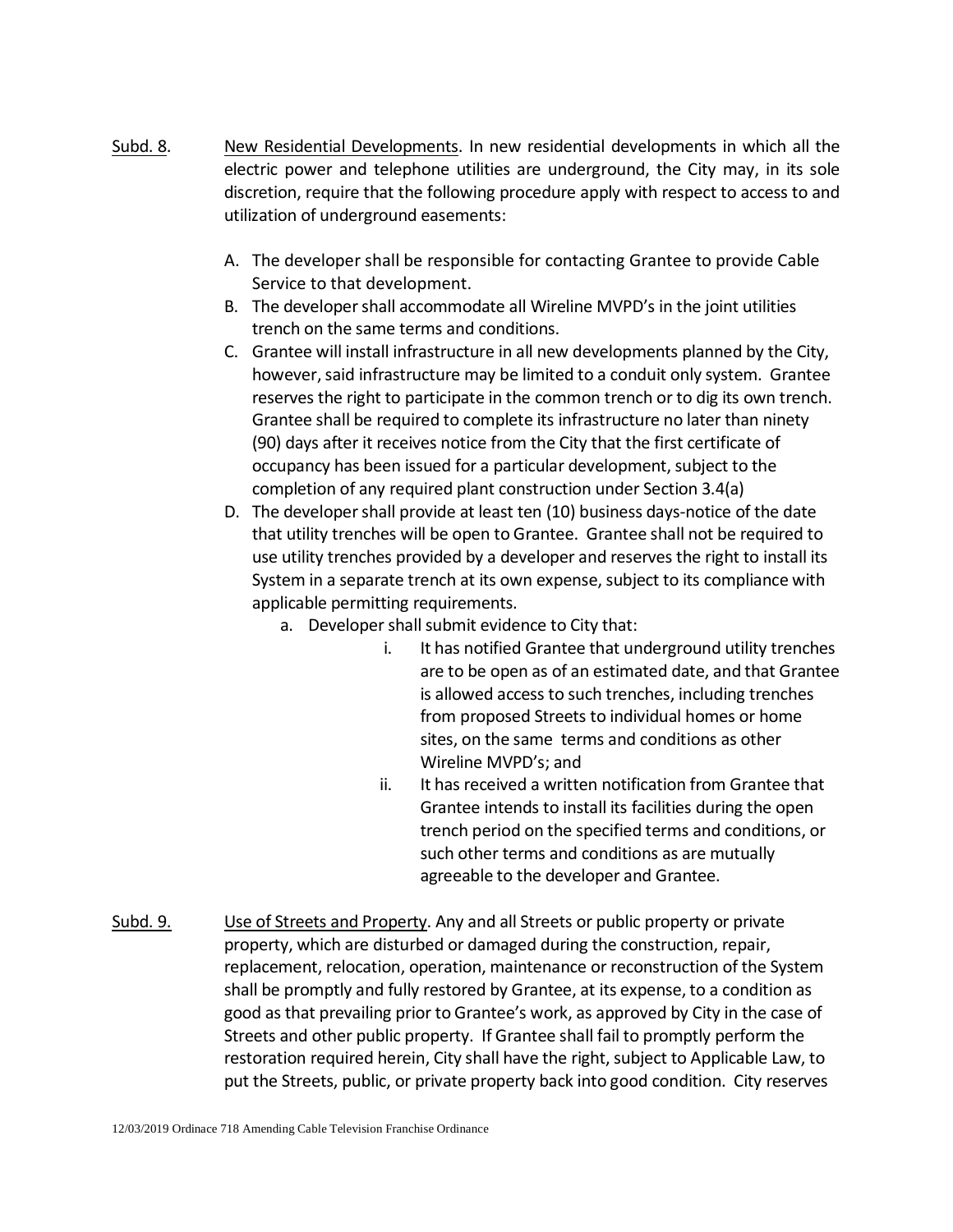its rights to pursue reimbursement for such restoration from Grantee in accordance with Applicable Law and the terms of this Franchise.

- A. Nothing in this Franchise shall be construed to prevent City from constructing, maintaining, repairing or relocating sewers; grading, paving, maintaining, repairing, relocating and/or altering any Street; constructing, laying down, repairing, maintaining or relocating any water mains; or constructing, maintaining, relocating, or repairing any sidewalk or other public work.
- B. The Grantee shall furnish to and file with City Administrator strand maps of the System, including the location of underground facilities, and Grantee shall file with City updates of such maps, plats and permanent records annually if changes have been made in the System. City shall have right to travel to Grantee's office, within reasonable proximity of the City, to review an as-built map in accordance with Section 7 (1) of this Franchise.
- C. If at any time during the period of this Franchise, the City shall elect to alter, or change the grade or location of any Street, alley or other public way, the Grantee shall, at its own expense, upon reasonable notice by City, remove and relocate its poles, wires, cables, conduits, manholes and other fixtures of the System, and in each instance comply with the standards and specifications of City. If City reimburses other occupants of the Street, Grantee shall be likewise reimbursed.
- D. The Grantee shall, on request of any Person holding a moving permit issued by City, temporarily move its wires or fixtures to permit the moving of buildings with the expense of such temporary removal to be paid by the Person requesting the same, and the Grantee shall be given not less than ten (10) days advance notice to arrange for such temporary changes.
- Subd. 10. Tree Trimming. Grantee shall have the authority to trim trees, in accordance with all applicable utility restrictions, ordinance and easement restrictions, upon and hanging over Streets and public places of the City so as to prevent the branches of such trees from coming in contact with the wires and cables of Grantee. City representatives shall have authority to supervise and approve all trimming of trees conducted by Grantee. Grantee will contact the owners of private easements prior to engaging in the trimming of trees or shrubs adjacent to Grantee's System. Grantee will make reasonable accommodations with and for the property owner to ensure Grantee's System and cable plant is safe and secure as well as that the property owner's trees and shrubs are trimmed in accordance with established standards of the National Arborist Association.
- Subd. 11. Protection of Facilities. Nothing contained in this section shall relieve any Person from liability arising out of the failure to exercise reasonable care to avoid damaging Grantee's facilities while performing any work connected with grading,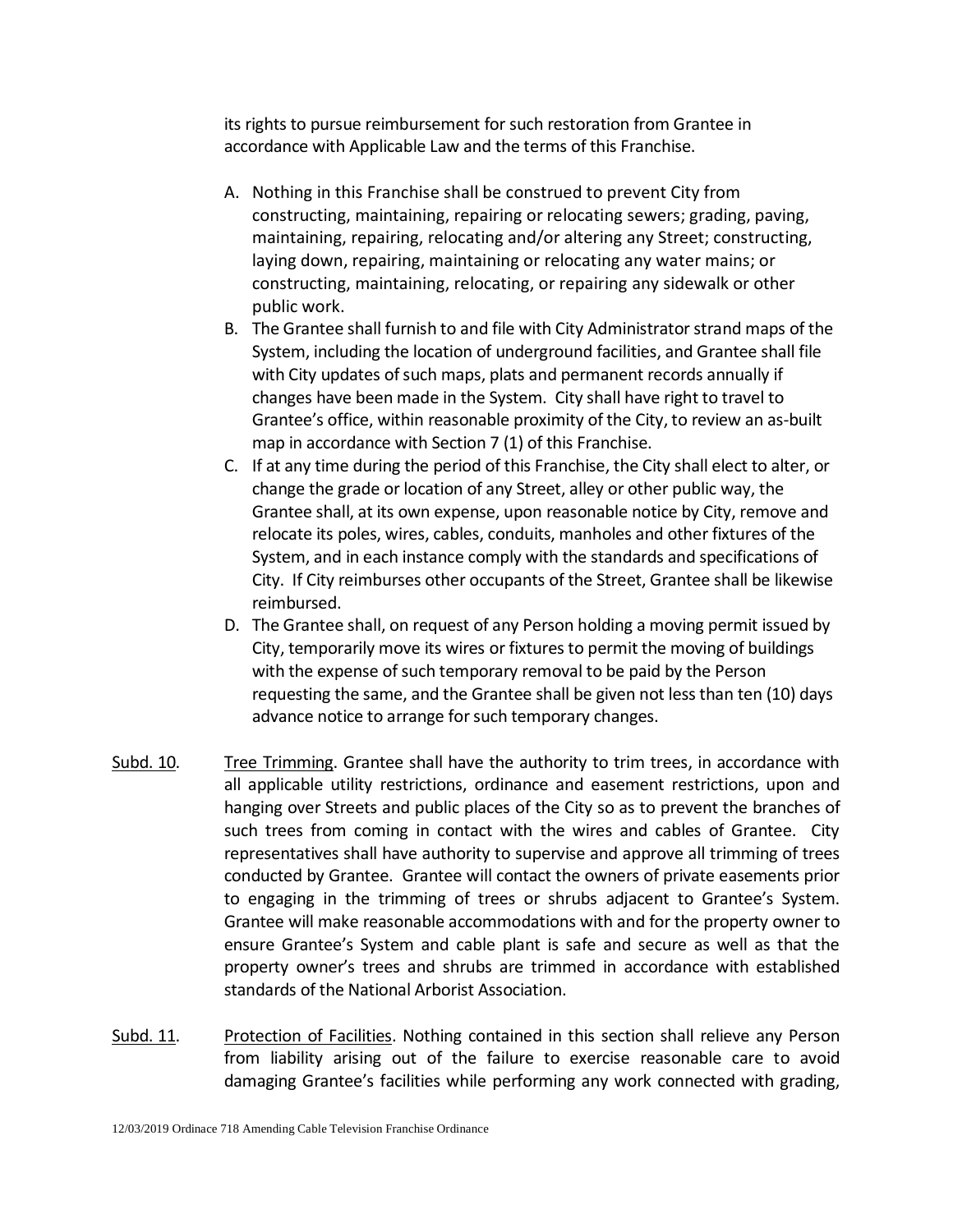regrading or changing the line of any Rights-of-Way or public place or the construction or reconstruction of any sewer or water system.

### 585.04 Design Provision.

### Subd. 1. Minimum Channel Capacity.

- A. Grantee shall provide a System utilizing a 750 MHz fiber/coaxial hybrid Cable System which shall be capable of delivering a minimum of eighty (80) video program Channels.
- B. All programming decisions remain the sole discretion of Grantee subject to City's rights pursuant to 47 U.S.C. § 545.
- Subd. 2. Technical Standards. The System shall at all times meet or exceed the technical standards established by the FCC as they may be amended from time to time and shall be operated so as to minimize disruption of signal to Subscribers. The System specifications are outlined in Exhibit B for information purposes.
- Subd. 3. Special Testing. City may require special testing of a location or locations within the System if there is a particular matter of controversy or unresolved complaints pertaining to such location(s). Demand for such special tests may be made on the basis of complaints received or other evidence indicating an unresolved controversy or noncompliance. Such tests shall be limited to the particular matter in controversy or unresolved complaints. The City shall endeavor to so arrange its request for such special testing so as to minimize hardship or inconvenience to Grantee or to the Subscribers caused by such testing. Before ordering such tests, Grantee shall be afforded thirty (30) days to correct problems or complaints upon which tests were ordered. The City shall meet with Grantee prior to requiring special tests to discuss the need for such and, if possible, visually inspect those locations which are the focus of concern. If, after such meetings and inspections, City wishes to commence special tests and the thirty (30) days have elapsed without correction of the matter in controversy or unresolved complaints, the tests shall be conducted by a qualified engineer selected by City. In the event that special testing is required by City to determine the source of technical difficulties, the cost of said testing shall be borne by the Grantee if the testing reveals the source of the technical difficulty to be within Grantee's control. If the testing reveals the difficulties to be caused by factors which are beyond Grantee's control then the cost of said test shall be borne by City.
- Subd. 4. FCC Reports. Upon request, the results of tests required to be filed by Grantee with the FCC shall also be copied to City within ten (10) days of the conduct of the date of the test.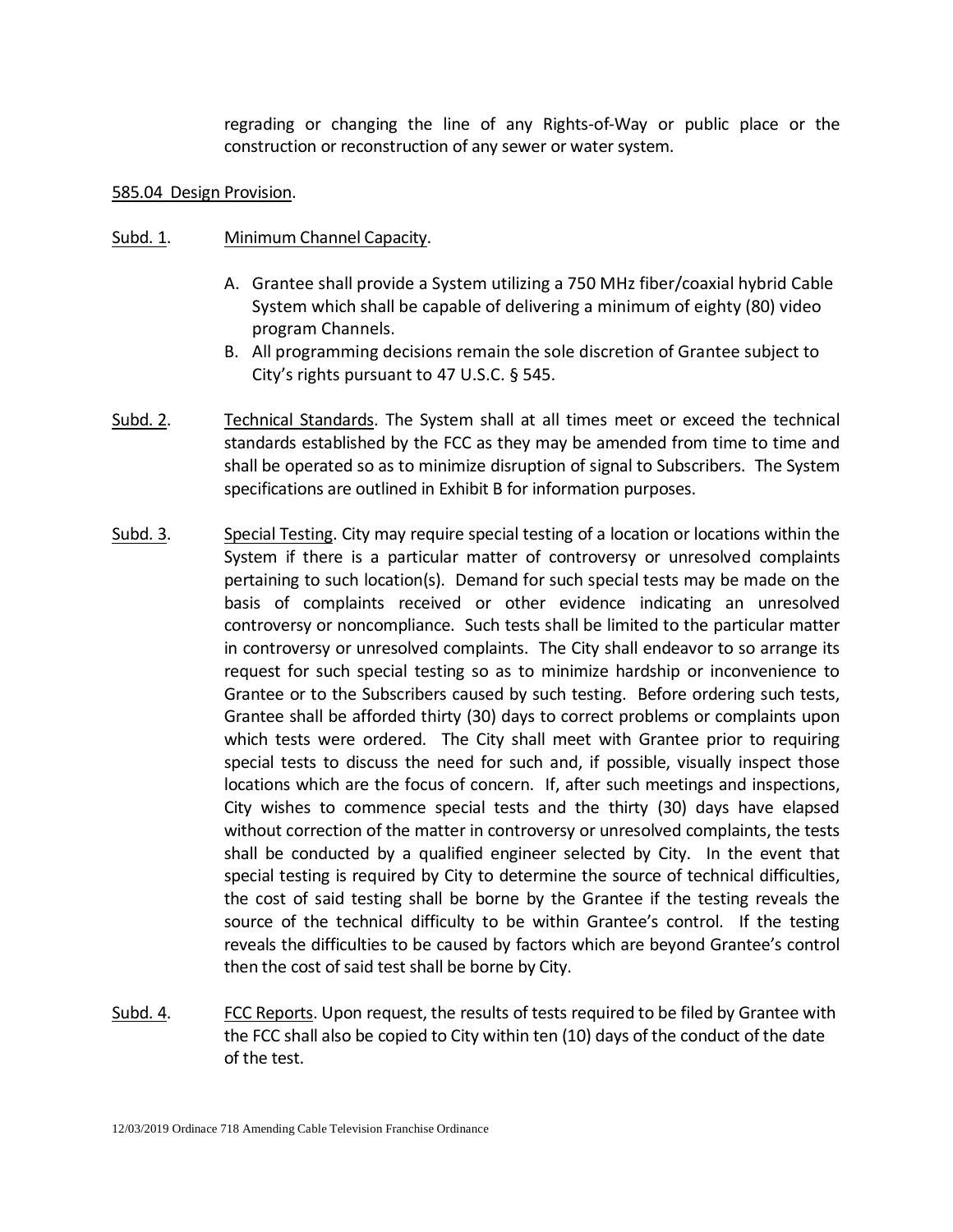- Subd. 5. Emergency Alert Capability. At all times during the term of this Franchise, Grantee shall provide and maintain an Emergency Alert System (EAS) consistent with applicable federal law and regulations including 47 C.F.R., Part 11, and any Minnesota State Emergency Alert System requirements. The City may identify authorized emergency officials for activating the EAS consistent with the Minnesota State Emergency Statewide Plan ("EAS Plan"). The City may also develop a local plan containing methods of EAS message distribution, subject to Applicable Laws and the EAS Plan. Nothing in this section is intended to expand Grantee's obligations beyond that which is required by the EAS Plan and Applicable Law.
- Subd. 6. Stand-by Power. Grantee shall provide 20,000 Watt standby power-generating capacity at the Headend. Grantee shall maintain standby power system supplies, rated for at least two and one-half (2.5) hours duration at all optical Node locations in the distribution network.
- Subd. 7. Parental Control Lock. Grantee shall provide, for sale or lease, to Subscribers, upon request, a parental control locking device or digital code that permits inhibiting the video and audio portions of any Channels offered by Grantee.

## 585.05 Service Provisions.

- Subd. 1. Rate Regulation. The City reserves the right to regulate rates for Basic Cable Service and any other services offered over the Cable System, to the extent not prohibited by Applicable Laws.
- Subd. 2. Consumer Protection and Customer Service Standards. Grantee shall comply with the consumer protection standards attached hereto as Exhibit C under Normal Operating Conditions.

## 585.06 Public Access Provisions.

- Subd. 1. Public, Educational, and Government Access. City or its designee is hereby designated to operate, administer, promote, and manage public, educational, and governmental programming (hereinafter "PEG Access") for the Cable System established pursuant to this Section 6. Grantee shall have no responsibility whatsoever for PEG Access except as expressly stated in this Section 6.
- Subd. 2. Grantee Support for PEG. Grantee shall comply with the consumer protection standards attached hereto as Exhibit C under Normal Operating Conditions.

# 585.07 Operation and Administration Provisions.

Subd. 1. Franchise Fees.

12/03/2019 Ordinace 718 Amending Cable Television Franchise Ordinance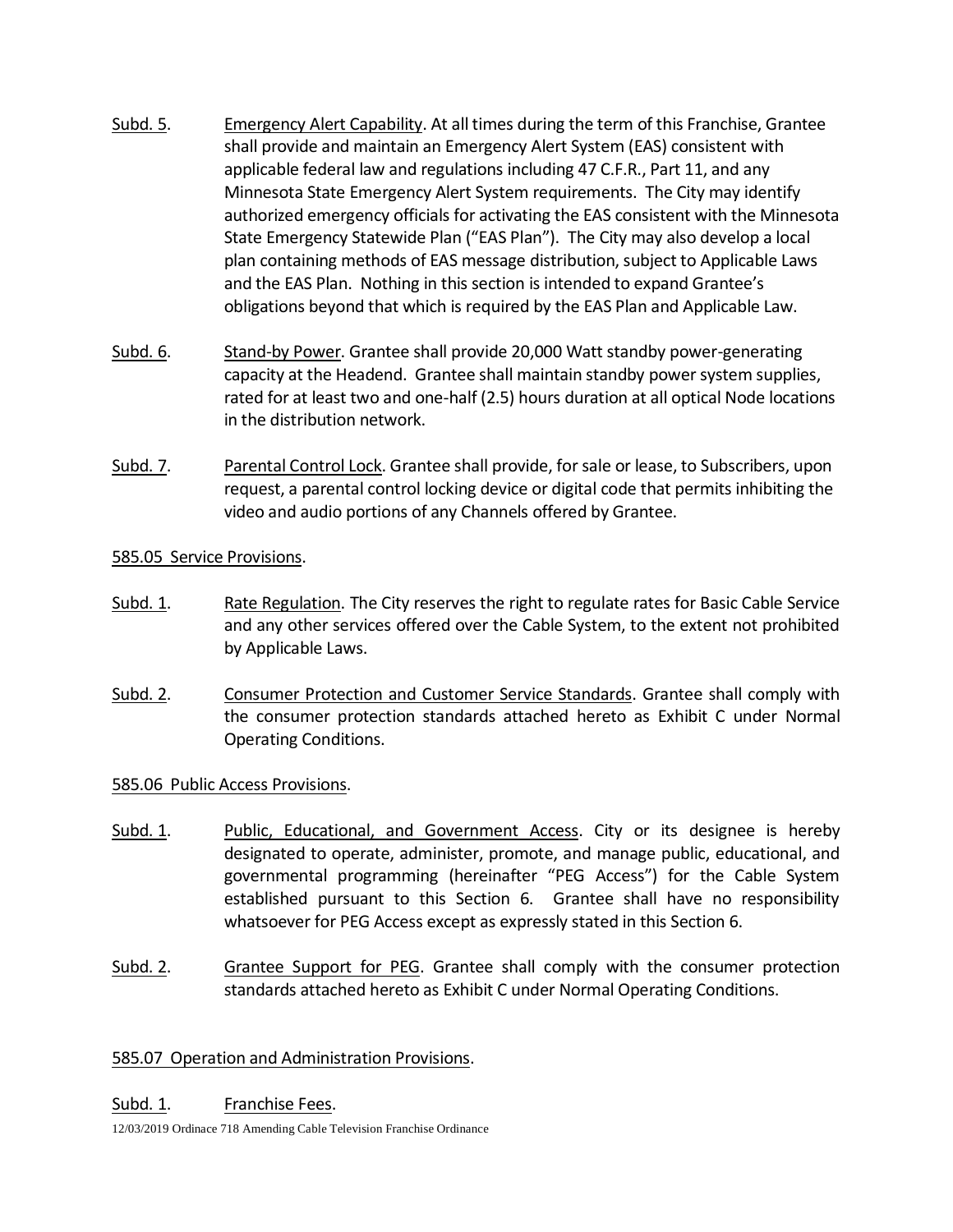- A. During the term of the Franchise, Grantee shall pay quarterly to the City a Franchise Fee of five percent (5%) of Gross Revenues or a lower percentage amount as established by the City Council from time to time. Grantee and City may mutually agree to increase the Franchise Fee subject to Applicable Law. In the event Grantee bundles or combines Cable Services (which are subject to the Franchise Fee) with non-Cable Services (which are not subject to the Franchise Fee) so that Subscribers pay a single fee for more than one (1) class of service resulting in a discount on Cable Services, Grantee agrees that for the purpose of calculation of the Franchise Fee, it shall allocate to Cable Service revenue no less than a pro rata share of the revenue received for the bundled or combined services. The pro rata share shall be computed on the basis of the published charge for each service in the bundled or combined classes of services when purchased separately.
- B. Each Franchise Fee payment shall be paid quarterly not later than thirty (30) days following the end of a given quarter and each payment shall be accompanied by the Franchise Fee Payment Worksheet.
- C. Except as otherwise provided by law, no acceptance of any payment by the City shall be construed as a release or as an accord and satisfaction of any claim the City may have for further or additional sums payable as a Franchise Fee under this Franchise or for the performance of any other obligation of the Grantee.
- D. Any Franchise Fees owing pursuant to this Franchise which remain unpaid more than thirty (30) days after the end of a given quarter shall be delinquent and shall immediately thereafter accrue simple interest at twelve percent (12%) per annum. Grantee shall in all cases be subject to interest on any payment more than thirty (30) days after the end of a given quarter.
- E. Upon ten (10) days prior written notice, City shall have the right to conduct an independent audit of Grantee's records. If such audit indicates a Franchise Fee underpayment of five percent (5%) or more of the Franchise Fee due, the Grantee shall assume all of City's out-of-pocket costs associated with the conduct of such an audit. Grantee shall remit to City all applicable Franchise Fees and PEG fees due and payable together with all accrued interest as set forth in paragraph 7.1 (d) above within 30 days of receiving the audit statement.
- F. Grantee acknowledges and agrees that the Franchise Fees payable by Grantee to City pursuant to this section shall take precedence over all other material provisions of the Franchise and shall not be deemed to be in the nature of a tax, and shall be in addition to any and all taxes of general applicability and other fees and charges which do not fall within the definition of a Franchise Fee under 47 U.S.C. § 542.
- G. Grantee shall not apply or seek to apply all or any part of any taxes, fees or assessments of general applicability levied or imposed by the City or (including any such tax, fee or assessment imposed on both utilities and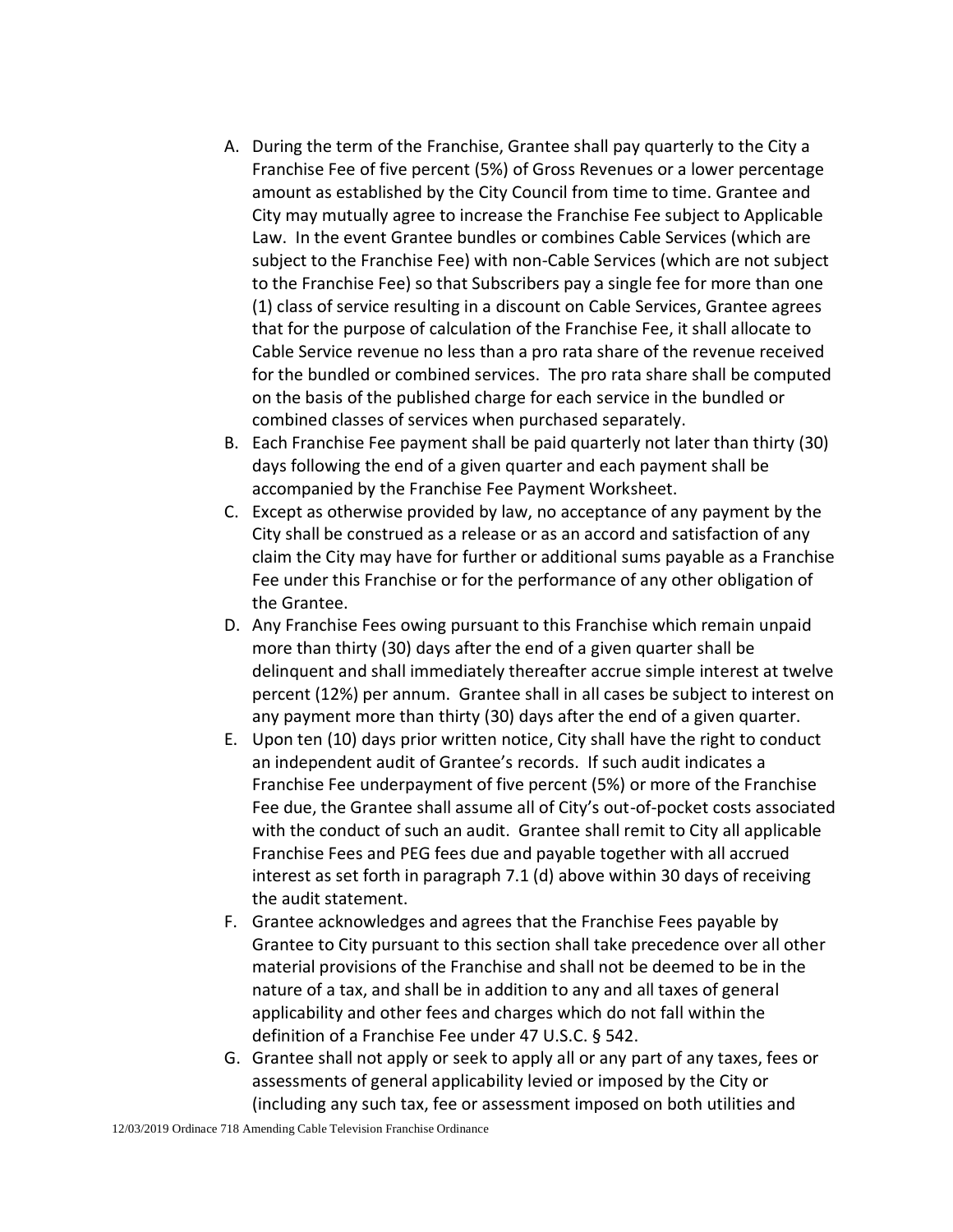cable operators or their services) that do not fall within the definition of a Franchise Fee under 47 U.S.C. § 542 as a deduction or other credit from or against any of the Franchise Fees or other payments or contributions to be paid or made by Grantee to City pursuant to this Franchise which shall be deemed to be separate and distinct obligations of Grantee.

- H. Periodic Evaluation, Review and Modification. City and Grantee acknowledge and agree that the field of cable television is rapidly changing and one which may see many regulatory, technical, financial, marketing and legal changes during the term of this Franchise. Therefore, in order to provide for the maximum degree of flexibility in this Franchise, and to help achieve an advanced and modern Cable System, the following evaluation provisions will apply:
- I. The City reserves the right to adopt rules and regulations controlling the procedures as set forth below and the subjects for evaluation sessions. In the absence of any City action taken to exercise these rights, Grantee shall be subject to the procedures and the subjects described in this Section.
- J. The City may require, in its sole discretion, that the Grantee participate in evaluation sessions with the City at any time and from time to time during the term of this Franchise; provided, however, there shall not be more than one (1) evaluation session in any three (3) year period during the Term. However, nothing shall prohibit Grantee and City from mutually agreeing to have informal reviews as requested or deemed advisable by either party.
- K. Topics which may be discussed at any evaluation session include, but are not limited to, rates, Channel capacity, the System performance, programming, PEG Access, municipal uses of the System, Subscriber complaints, judicial rulings, FCC rulings and any other topics the City or Grantee may deem relevant.
- L. As a result of an evaluation session, the City or Grantee may determine that an amendment in the terms of this Franchise may be required, that the requirements of the System or this Franchise should be updated, changed or revised, and/or that additional services should be provided by Grantee (collectively a "Proposed Modification"). If the Proposed Modification is consistent with the terms of this Franchise, the needs of the City and existing state-of-the-art technology, including what is provided by Grantee in other systems owned, operated or managed by it, its parent company or any affiliated company, Grantee and the City will, in good faith, review the terms of the Proposed Modification and consider amending this Franchise according to Section 10(2) herein.

## Subd. 2. Records Required and the City's Right to Inspect.

A. Grantee shall at all times maintain, at its sole cost and expense, the following records and information relating specifically to the Cable System serving the City. The City may review these records upon request: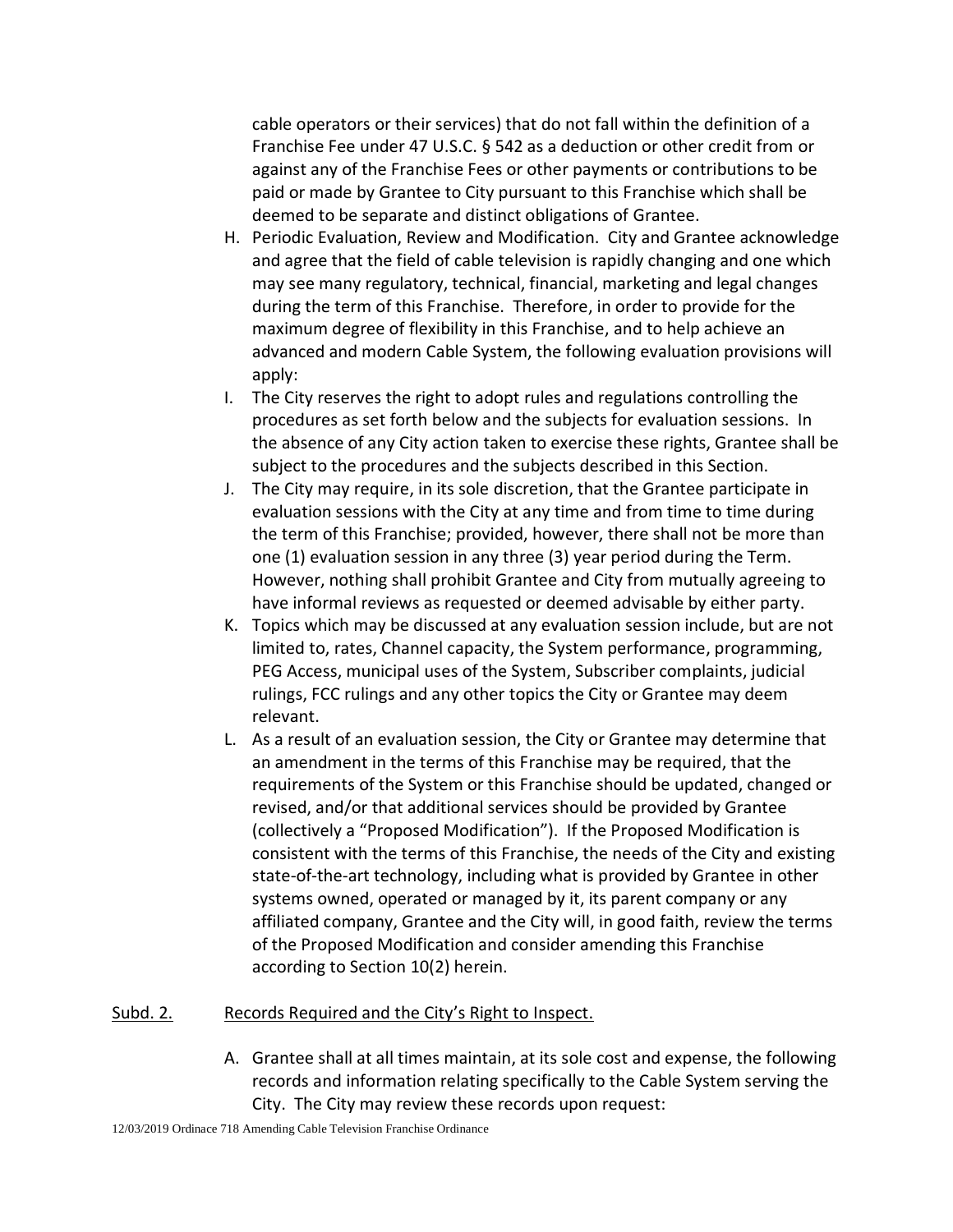- i. A full and complete set of plans, records and "as-built" drawings and/or maps which shall be updated annually showing the location of the Cable System installed or in use in the City, exclusive of Subscriber service Drops and equipment provided in Subscribers' homes.
- ii. A summary of trouble calls or complaints, identifying the number, general nature and disposition of such calls, on a monthly basis. A summary of such service calls shall be submitted to the City within thirty (30) days following its request in a form reasonably acceptable to the City.
- Subd. 3. Examination. Upon reasonable notice and during Normal Business Hours, Grantee shall permit examination by any duly authorized representative of the City of all Franchise property and facilities, together with any appurtenant property and facilities of Grantee situated within or without the City, and those records relating to this Franchise, that enable the City to carry out its regulatory responsibilities under Applicable Laws and this Franchise. Grantee shall have the right to be present at any such examination.
	- A. Reports. All reports required under this Franchise shall be furnished at the sole expense of Grantee.
	- B. Grantee shall provide City with an annual statement, within ninety (90) days of the close of each calendar year end, certified by Grantee's controller or chief financial officer, reflecting the total amounts of Gross Revenues and all payments and computations of the Franchise Fee and the PEG Fee for the previous calendar year.
- Subd. 4. Duty to Cooperate. Each of Grantee and City shall use its commercially reasonable efforts to communicate and promptly and in good faith resolve any issues that may arise pursuant to this Franchise.

## 585.08 General Finance and Insurance Provisions.

## Subd. 1. Security Fund.

A. At the time of acceptance of this Franchise, Grantee shall provide, from a financial institution mutually acceptable to the Parties, and in a form and substance mutually acceptable to the Parties, an irrevocable and unconditional Letter of Credit in the sum of Ten Thousand and No/100 Dollars (\$10,000.00) for the benefit of the City to ensure compliance by Grantee with all terms of the Franchise ("Security Fund"). Grantee shall maintain this Security Fund throughout the term of this Franchise and pursuant to Section 9(3)(b), and until such time as Grantee has liquidated all of its obligations with City.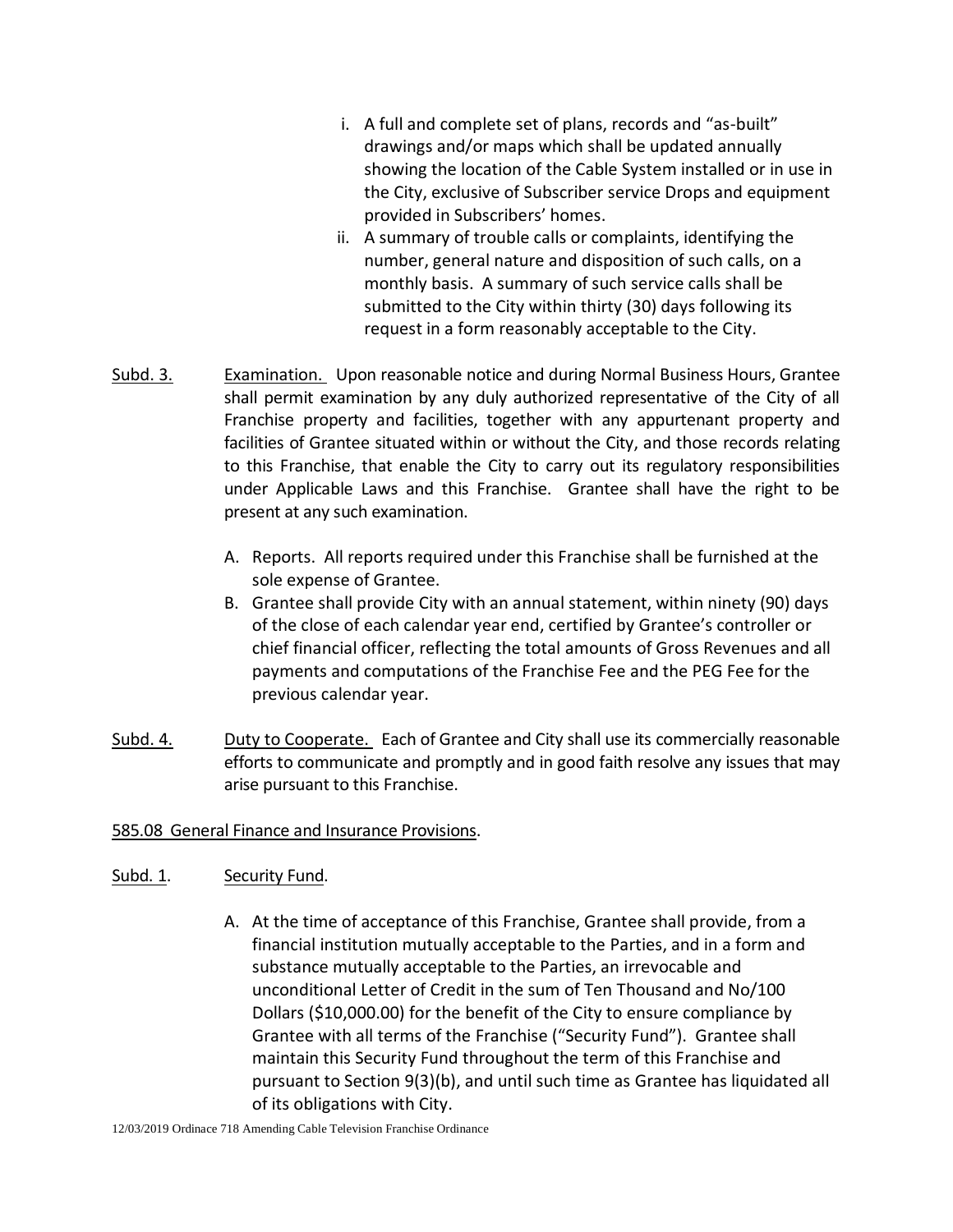- B. The Security Fund shall provide that funds will be paid to City, upon written demand of City, and after the procedures of this section have been complied with in payment for liquidated damages charged pursuant to this section, in payment for any monies owed by Grantee pursuant to its obligations under this Franchise, or in payment for any damage incurred as a result of any acts or omissions by Grantee pursuant to this Franchise.
- C. In addition to recovery of any monies owed by Grantee to City or damages to City as a result of any acts or omissions by Grantee pursuant to the Franchise, City in its sole discretion may charge to and collect from the Security Fund the following mutually agreed upon liquidated damages:
	- i. For failure to timely complete system upgrades as provided in this Franchise unless the City has approved delays, and for failure to comply with construction, operation or maintenance standards and requirements, the penalty shall be Five Hundred and No/100 Dollars (\$500) per day for each day, or part thereof, such failure occurs or continues.
	- ii. For failure to meet the customer service standards and requirements as set forth in this Franchise and the exhibits hereto the penalty shall be Three Hundred and No/100 Dollars (\$300) per day for each day, or part thereof, such failure occurs or continues.
	- iii. For failure to comply with any of the provisions of this Franchise, or other City ordinance related to Franchise operations for which a penalty is not otherwise specifically provided pursuant to this subparagraph (c), the penalty shall be One Hundred Fifty and No/100 Dollars (\$150) per day for each day, or part thereof, such failure occurs or continues.
- D. Each violation of any provision of this Franchise shall be considered a separate violation for which a separate penalty can be imposed.
- E. Whenever City finds that Grantee has violated one (1) or more terms, conditions or provisions of this Franchise, a written notice shall be given to Grantee, specifying with particularity the alleged violation. At any time after thirty (30) days (or such additional reasonable time which is necessary to cure the alleged violation) following local receipt of notice, provided Grantee remains in violation of one (1) or more material terms, conditions or provisions of this Franchise, City may draw from the Security Fund all penalties and other monies due City from the date of the local receipt of notice.
- F. Whenever notice of an alleged violation has been received by Grantee, Grantee may, within thirty (30) days of local receipt of notice, notify City that there is a dispute as to whether a violation or failure has, in fact, occurred. Such notice by Grantee to City shall toll the running of the time frames for cure and the accrual of any penalties herein and shall specify with particularity the matters disputed by Grantee. City shall hear Grantee's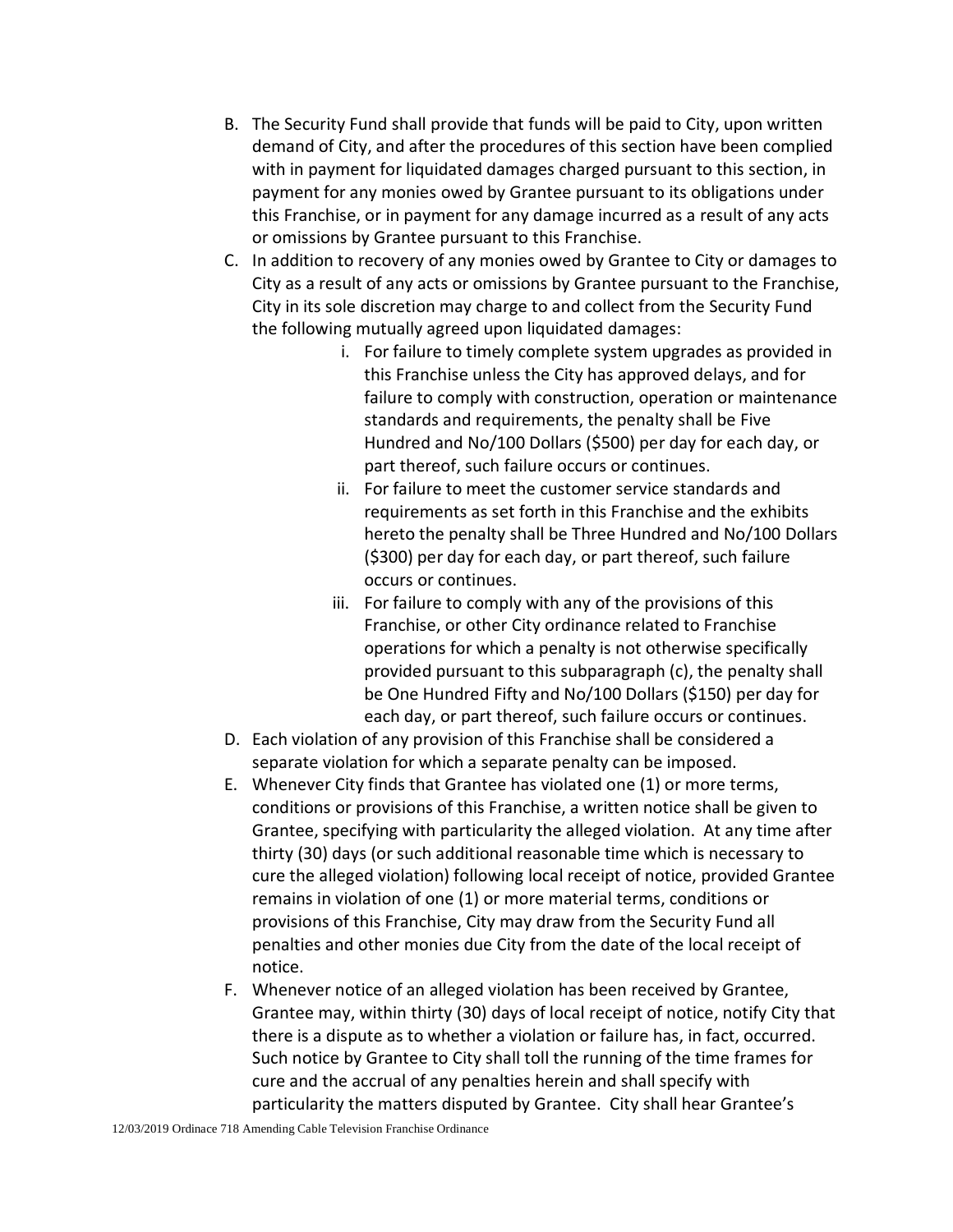dispute at its next regularly scheduled Council meeting or as soon thereafter as possible pursuant to this Section 8(1). In no event shall City delay hearing Grantee's dispute for more than ninety (90) days from receipt of Grantee's notice. Grantee shall be afforded a reasonable notice of the meeting and afforded a reasonable opportunity to participate in and be heard at the meeting. City shall supplement its decision with a written order sustaining or overruling the decision, and shall specify with particularity the factual and legal basis for its decision.

- G. Upon determination by City that no violation has taken place, City shall withdraw the notice alleging a violation. Upon determination that a violation has occurred, Grantee shall have 30 days to cure said violation before penalties shall accrue.
- H. Grantee shall have the right to challenge in a court of competent jurisdiction the City's findings that Grantee has violated one (1) or more terms, conditions or provisions of this Franchise or has failed to substantially cure such violation.
- I. If said Security Fund or any subsequent security fund delivered pursuant thereto expires prior to the expiration of the Franchise, it shall be renewed or replaced during the term of this Franchise to provide that it will not expire earlier than the expiration of this Franchise. The renewed or replaced security fund shall be for the full amount stated in paragraph (a) of this section.
- J. If City draws upon the Security Fund or any subsequent security fund delivered pursuant hereto, in whole or in part, Grantee shall replenish or replace the same within fifteen (15) days and shall deliver to City a like replacement security fund for the full amount stated in paragraph (a) of this section as a substitution of the previous security fund.
- K. If any Security Fund is not so replenished or replaced, City may draw on said security fund for the whole amount thereof and hold the proceeds, without interest, and use the proceeds to pay costs incurred by City in performing and paying for any or all of the obligations, duties and responsibilities of Grantee under this Franchise that are not performed or paid by Grantee pursuant hereof, including attorneys' fees incurred by the City in so performing and paying.
- L. The collection by City of any damages, monies or penalties from the security fund shall not affect any other right or remedy available to City, nor shall any act, or failure to act, by City pursuant to the security fund, be deemed a waiver of any right of City pursuant to this Franchise or otherwise.

## Subd. 2. Liability Insurance.

A. General Liability Insurance. Grantee shall with its acceptance of this Franchise, and at its sole expense, take out and maintain during the term of this Franchise commercial general liability insurance (GCL) with a company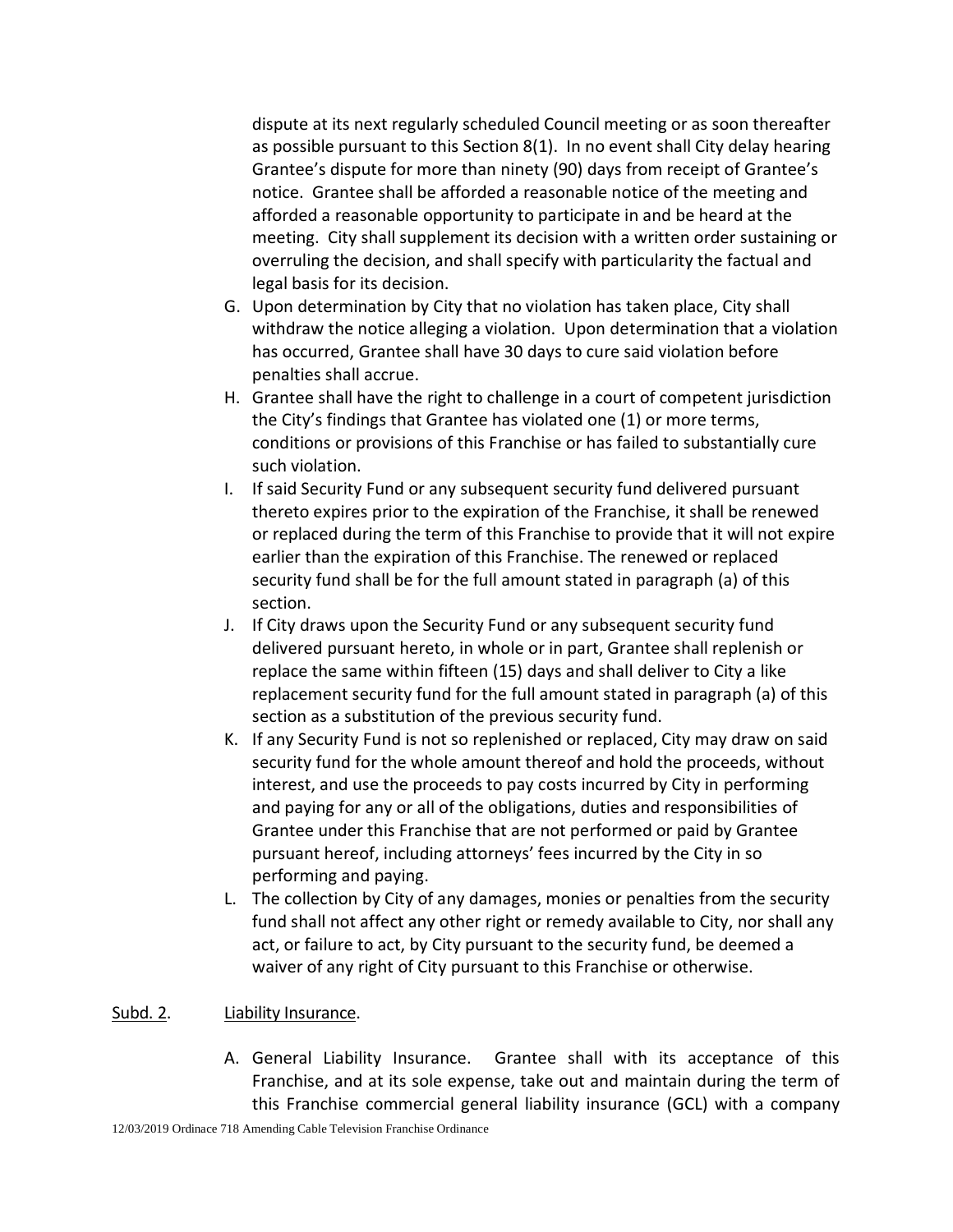licensed to do business in the State of Minnesota with a rating by A.M. Best & Co. of not less than "A-" that shall protect the Grantee, the City and their officials, officers, directors, employees and agents from any and all claims which may arise from operations under this Franchise, whether such operations be by the Grantee, its officials, officers, directors, employees and agents or any subcontractors of Grantee. This liability insurance shall include, but shall not be limited to, protection against claims arising from bodily and personal injury and damage to property, resulting from Grantee's products and operations. The amount of insurance for single limit coverage applying to bodily and personal injury and property damage shall not be less than Two Million Dollars (\$2,000,000.00) per occurrence. The policy shall cover personal injury as well as bodily injury, blanket contractual liability subject to the standard universal exclusions of contractual liability included in the carrier's standard endorsement as to bodily injuries, personal injuries and property damage, and broad form property damage liability shall be afforded.

- B. Automobile Liability insurance. Grantee shall maintain Commercial Automobile Liability Insurance, including owned, hired, and non-owned automobiles, with a minimum combined single liability limit of at least \$2,000,000.
- C. The following conditions shall be apply to the CGL and automobile liability policies:
	- i. The policies shall provide coverage on an "occurrence" basis.
	- ii. The City shall be endorsed as an additional insured on all policies required under this Franchise.
	- iii. An endorsement shall be provided which states that the coverage is primary insurance and that no other insurance maintained by the City will be called upon to contribute to a loss under this coverage.
	- iv. An endorsement stating that the policy shall not be canceled without thirty (30) days notice of such cancellation given to the City.
	- v. Grantee shall annually submit to City a certificate of insurance signed by the insurance agent showing proof of the required insurance.
	- vi. All insurance shall be effective within thirty days after the Franchise is executed by Grantee and shall continue in full force and effect for the duration of the Franchise and per Section 9(3)(b) of the Franchise.
- Subd. 3. Workers Compensation Insurance. Grantee shall obtain and maintain Workers' Compensation Insurance for all of Grantee's employees, and in case any work is sublet, Grantee shall require any subcontractor similarly to provide Workers' Compensation Insurance for all of their employees, all in compliance with State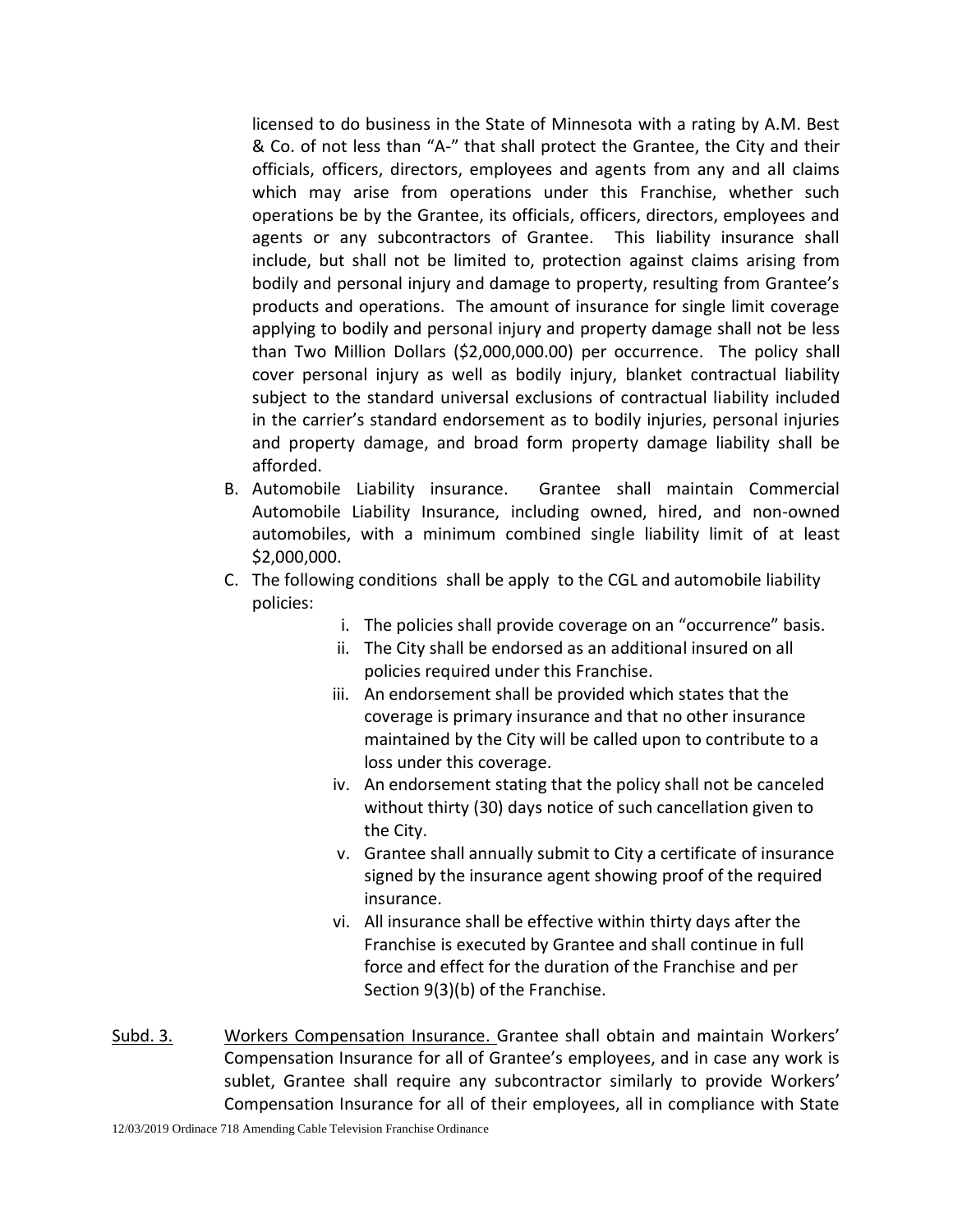laws. Grantee shall also carry Employers' Liability Insurance with minimum limits as follows:

- $\bullet$  \$500,000 Bodily Injury by Disease per employee
- $\bullet$  \$500,000 Bodily Injury by Disease aggregate
- **•** \$500,000 Bodily Injury by Accident

Grantee hereby agrees to indemnify City for any and all costs, expenses (including attorneys' fees and disbursements of counsel), damages and liabilities incurred by City as a result of any failure of either Grantee or any subcontractor of Grantee to take out and maintain such insurance. Grantee shall provide the City with a certificate of insurance indicating Workers' Compensation and Employer's Liability coverage upon its acceptance of this Franchise.

### Subd. 4. Indemnification.

- A. Grantee shall indemnify, defend and hold City, its officers, boards, commissions, agents and employees (collectively the "Indemnified Parties") harmless from and against any and all lawsuits, claims, causes of action, actions, liabilities, demands, damages, judgments, settlements, disability, losses, expenses (including attorney's fees and disbursements of counsel) and costs of any nature ("Claims") that any of the Indemnified Parties may at any time suffer, sustain or incur arising out of, based upon or in any way connected with the grant of this Franchise, the operation of Grantee's System, the breach by Grantee of its obligations under this Franchise and/or the activities of Grantee, its subcontractor, employees and agents hereunder. Grantee shall be solely responsible for and shall indemnify, defend and hold the Indemnified Parties harmless from and against any and all matters relative to payment of Grantee's employees, including compliance with Social Security and withholdings.
	- i. The indemnification obligations of Grantee set forth in this Franchise are not limited in any way by the amount or type of damages or compensation payable by or for Grantee under Workers' Compensation, disability or other employee benefit acts, acceptance of insurance certificates required under this Franchise, or the terms, applicability or limitations of any insurance held by Grantee.
	- ii. City does not, and shall not, waive any rights against Grantee which it may have by reason of the indemnification provided for in this Franchise, because of the acceptance by City, or the deposit with City by Grantee, of any of the insurance policies described in this Franchise.
	- iii. The indemnification of City by Grantee provided for in this Franchise shall apply to all damages and claims for damages of any kind suffered by reason of any of the Grantee's operations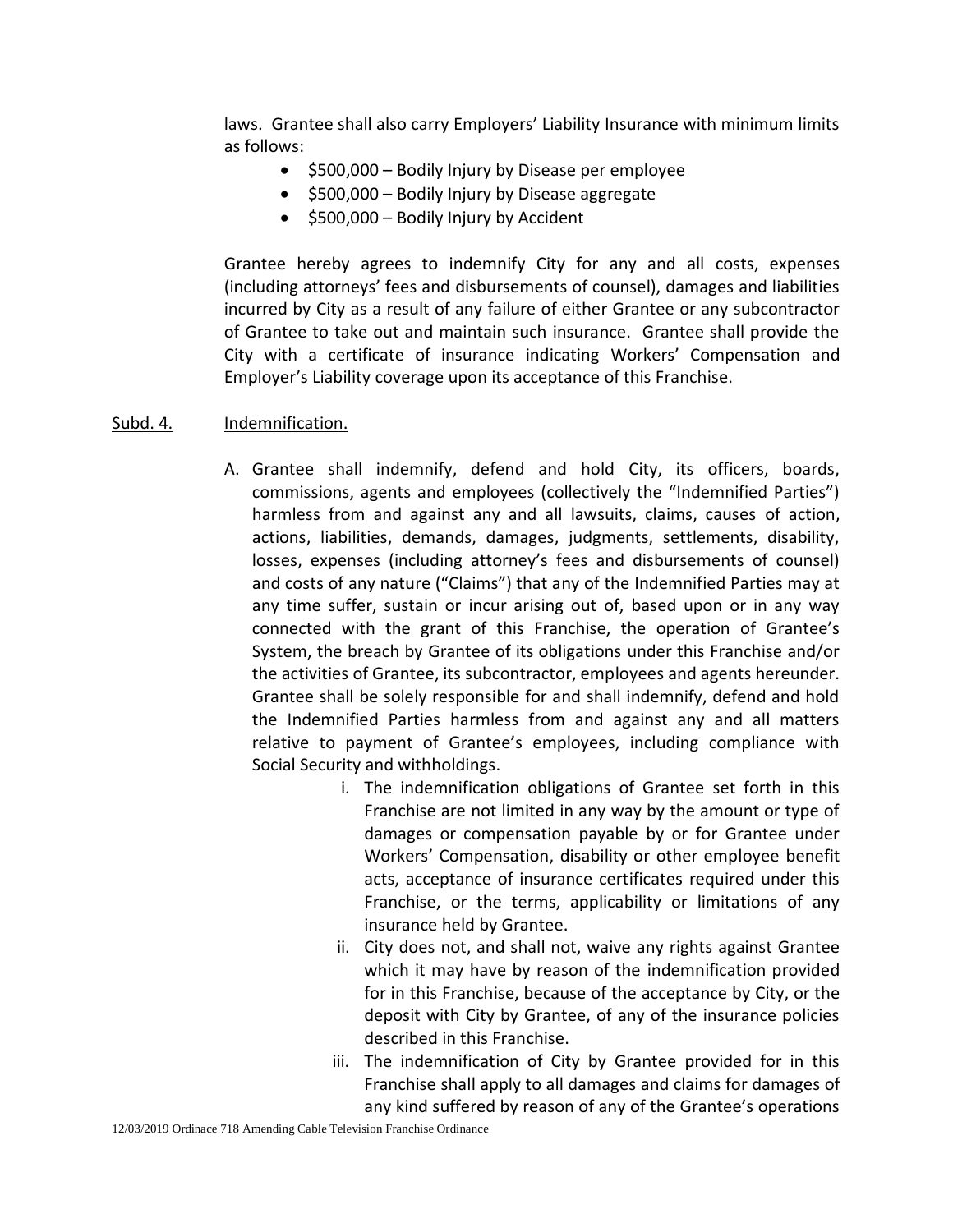referred to in this Franchise, regardless of whether or not such insurance policies shall have been determined to be applicable to any such damages or claims for damages.

iv. Grantee shall not be required to indemnify City for negligence or misconduct on the part of City or its officials, boards, commissions, agents, or employees. City shall hold Grantee harmless, subject to the limitations in Minnesota Statutes Chapter 466, for any damage resulting from the negligence or misconduct of the City or its officials, boards, commissions, agents, or employees in utilizing any PEG Access Channels, equipment, or facilities and for any such negligence or misconduct by City in connection with work performed by City and permitted by this Franchise, on or adjacent to the Cable System.

#### 585.09 Sale, Abondonment, Transfer, and Revocation.

#### Subd. 1. Franchise Non-Transferable.

- A. Grantee shall not voluntarily or involuntarily, by operation of law or otherwise, sell, assign, transfer, lease, sublet or otherwise dispose of, in whole or in part, the Franchise and/or Cable System or any of the rights or privileges granted by the Franchise, without the prior written consent of the Council, which consent shall not be unreasonably denied or delayed.
- B. Without limiting the nature of the events requiring the Council's approval under this section, the following events shall be deemed to be a sale, assignment or other transfer of the Franchise and/or Cable System requiring compliance with this section: (i) the sale, assignment or other transfer of all or a majority of Grantee's assets or the assets comprising the Cable System to any Person; (ii) the merger of the Grantee or any of its parents with or into another Person (including the merger of Grantee or any parent with or into any parent or subsidiary corporation or other Person); (iii) the consolidation of the Grantee or any of its parents with any other Person; (iv) the creation of a subsidiary corporation or other entity; (v) the sale, assignment or other transfer of capital stock or partnership, membership or other equity interests in Grantee or any of its parents by one or more of its existing shareholders, partners, members or other equity owners so as to create a new Controlling Interest in Grantee; (vi) the issuance of additional capital stock or partnership, membership or other equity interest by Grantee or any of its parents so as to create a new Controlling Interest in Grantee; and (vii) the entry by the Grantee into an agreement with respect to the management or operation of the Grantee, any of Grantee's parents and/or the System or the subsequent amendment thereof. The term "Controlling Interest" as used herein is not limited to majority equity ownership of the Grantee, but also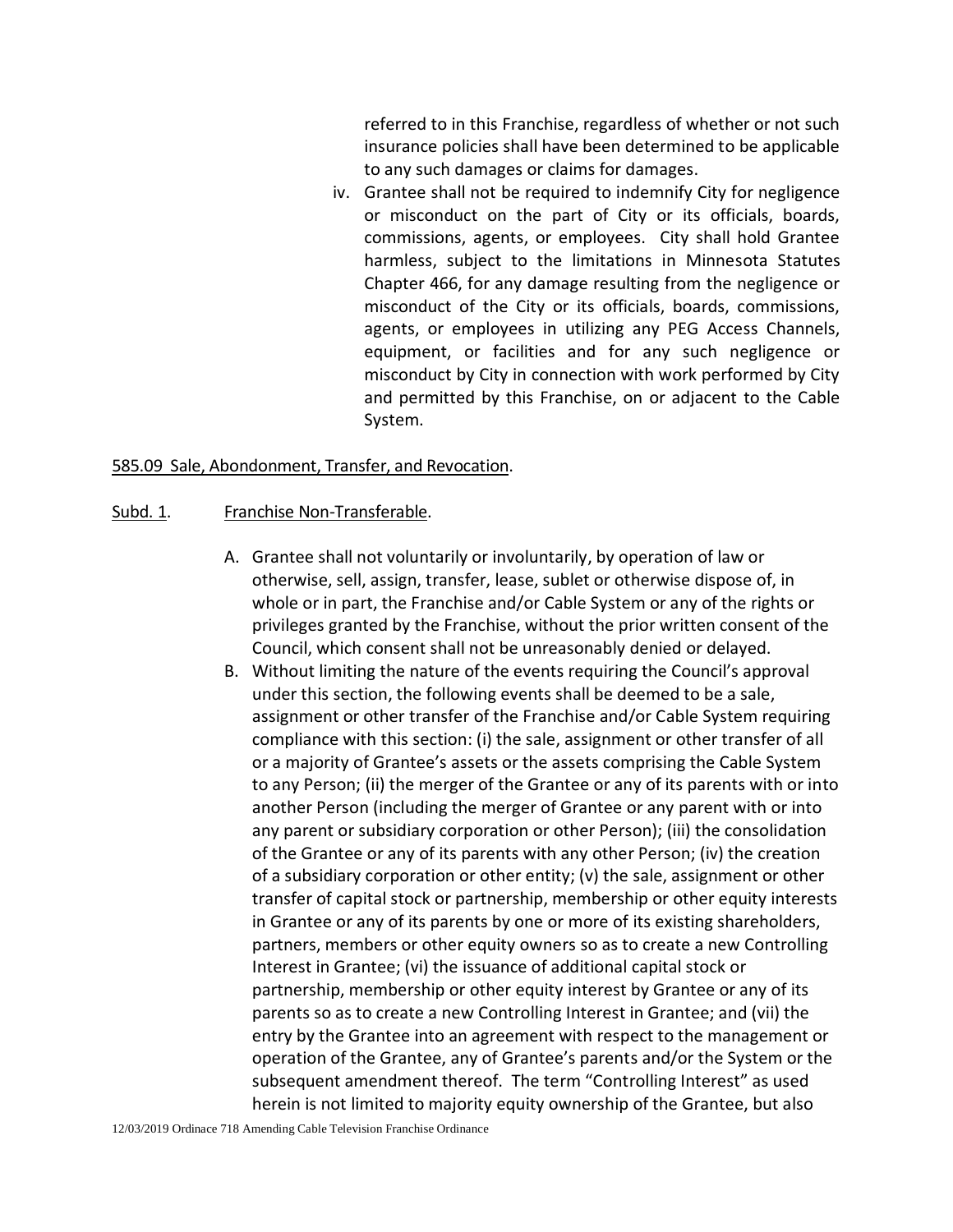includes actual working control over the Grantee in whatever manner exercised.

- C. Grantee shall notify City in writing of any foreclosure or any other judicial sale of all or a substantial part of the property and assets comprising the Cable System of the Grantee or upon the termination of any lease or interest covering all or a substantial part of said property and assets.
- D. For the purpose of determining whether it shall consent to such change, transfer or acquisition of control, City may inquire into the qualifications of the prospective transferee or controlling party. Grantee agrees to provide FCC Form 394 as part of any request for transfer or change of control under this Franchise. If, after considering the legal, financial, character and technical qualities of the transferee and determining that they are satisfactory, the City finds that such transfer is acceptable, the Council shall permit such transfer and assignment of the rights and obligations of this Franchise as may be in the public interest. The consent of the Council to such transfer shall not be unreasonably denied.
- E. Any financial institution having a security interest in any and all of the property and assets of Grantee as security for any loan made to Grantee or any of its affiliates for the construction and/or operation of the Cable System must notify the City that it or its designee satisfactory to the City shall take control of and operate the Cable System, in the event of a default in the payment or performance of the debts, liabilities or obligations of Grantee or its affiliates to such financial institution. Further, said financial institution shall also submit a plan for such operation of the System within thirty (30) days of assuming such control that will insure continued service and compliance with all Franchise requirements during the term the financial institution or its designee exercises control over the System. The financial institution or its designee shall not exercise control over the System for a period exceeding one (1) year unless extended by the Council in its discretion and during said period of time it shall have the right to petition the Council to transfer the Franchise to another Grantee.
- F. In addition to the aforementioned requirements in this Section 9(1), the City and Grantee shall, at all times, comply with the requirements of Minnesota Statutes Section 238.083 regarding the sale or transfer of a franchise and with all other Applicable Laws.

## Subd. 2. City's Right to Purchase System.

A. The City shall have a right of first refusal to purchase the Cable System in the event the Grantee receives a bona fide offer to purchase the Cable System from any Person. Bona fide offer as used in this section means a written offer which has been accepted by Grantee, subject to the City's rights under this Franchise. The price to be paid by the City shall be the amount provided for in the bona fide offer, including the same terms and conditions as the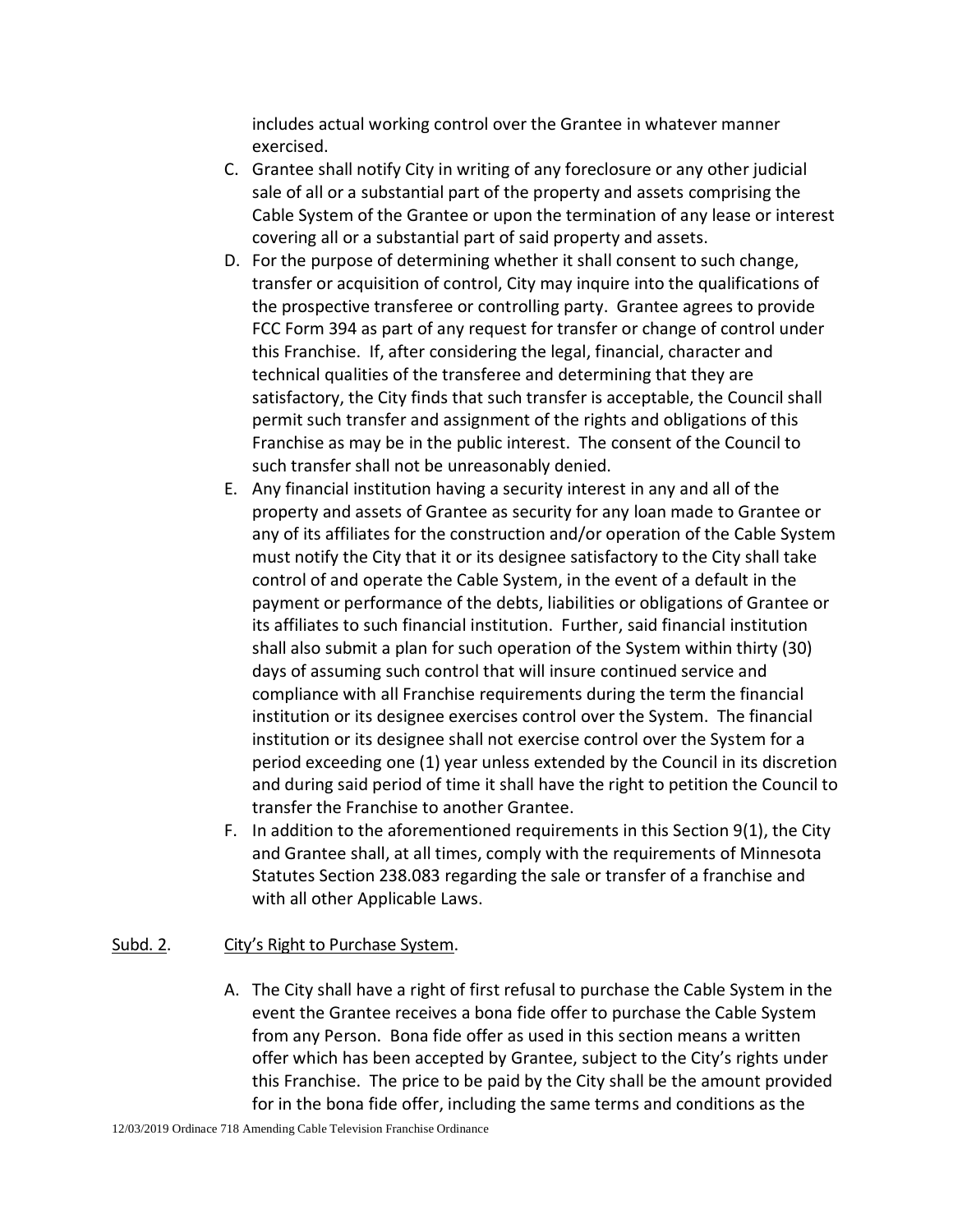bona fide offer. The City shall notify Grantee of its decision to purchase within sixty (60) days of the City's receipt from Grantee of a copy of the written bona fide offer.

B. Consistent with Section 627 of the Cable Act and all other Applicable Laws, at the expiration, cancellation, revocation or termination of this Franchise, the City shall have the option to purchase, condemn or otherwise acquire and hold the Cable System.

### Subd. 3. Abandonment or Removal of Franchise Property.

- A. In the event that the use of any property of Grantee within the Franchise Area or a portion thereof is discontinued for a continuous period of twelve (12) months, Grantee shall be deemed to have abandoned that property. Grantee must provide City with not less than three months prior written notice of its intent to abandon its Cable System, or any part thereof.
- B. City, upon such terms as City may impose, may give Grantee written permission to abandon, without removing, any System facility or equipment laid, directly constructed, operated or maintained in, on, under or over the Franchise Area. Unless such permission is granted or unless otherwise provided in this Franchise, the Grantee shall remove all abandoned facilities and equipment upon receipt of written notice from City and shall restore any affected Street to its former state at the time such facilities and equipment were installed, so as not to impair its usefulness. In removing its plant, structures and equipment, Grantee shall refill, at its own expense, any excavation made by or on behalf of Grantee and shall leave all Streets and other public ways and places in as good condition as that prevailing prior to such removal without materially interfering with any electrical or telephone cable or other utility wires, poles or attachments. City shall have the right to inspect and approve the condition of the Streets, public ways, public places, cables, wires, attachments and poles prior to and after removal. The liability, indemnity and insurance provisions of this Franchise and any security fund and performance bond provided for in this Franchise shall continue in full force and effect during the period of removal and until full compliance by Grantee with the terms and conditions of this section.
- C. Upon abandonment of any Franchise property in place, the Grantee, if required by the City, shall submit to City a bill of sale and/or other an instrument, satisfactory in form and content to the City, transferring to the City the ownership of the Franchise property abandoned.
- D. At the expiration of the term for which this Franchise is granted, or upon its earlier revocation or termination, as provided for herein, in any such case without renewal, extension or transfer, the City shall have the right to require Grantee to remove, at Grantee's sole expense, all above-ground portions of the Cable System from all Streets and public ways within the City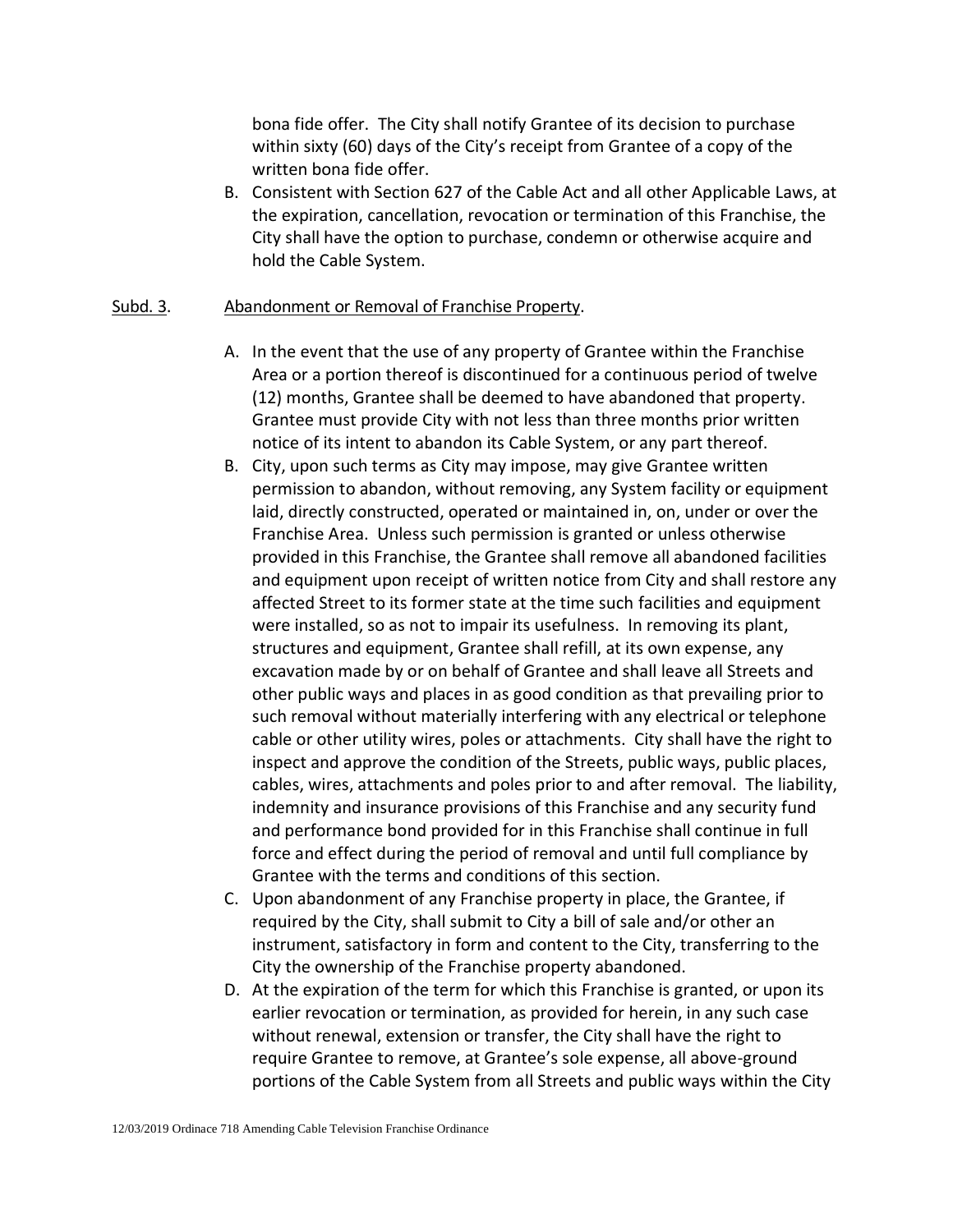within a reasonable period of time, which shall not be less than one hundred eighty (180) days.

- E. Notwithstanding anything to the contrary set forth in this Franchise, the Grantee may, with the consent of the City, abandon any underground Franchise property in place so long as it does not materially interfere with the use of the Street or public rights-of-way in which such property is located or with the use thereof by any public utility or other cable operator.
- Subd. 4. Extended Operation and Continuity of Services. Upon termination or forfeiture of this Franchise, Grantee shall remove its cable, wires, and appliances from the Streets, alleys, or other public places within the Service Area if the City so requests. Failure by the Grantee to remove its cable, wires, and appliances as referenced herein shall be subject to the requirements of Section 9(3) of this Franchise.
- Subd. 5. Receivership and Foreclosure. The Franchise granted hereunder shall, at the option of City, cease and terminate one hundred twenty (120) days after appointment of a receiver or receivers, or trustee or trustees, to take over and conduct the business of Grantee, whether in a receivership, reorganization, bankruptcy or other action or proceeding, unless such receivership or trusteeship shall have been vacated prior to the expiration of said one hundred twenty (120) days, or unless: (1) such receivers or trustees shall have, within one hundred twenty (120) days after their election or appointment, fully complied with all the terms and provisions of this Franchise granted pursuant hereto, and the receivers or trustees within said one hundred twenty (120) days shall have remedied all the defaults and violations under this Franchise or provided a plan for the remedy of such defaults and violations which is satisfactory to the City; and (2) such receivers or trustees shall, within said one hundred twenty (120) days, execute an agreement duly approved by the court having jurisdiction in the premises, whereby such receivers or trustees assume and agree to be bound by each and every term, provision and limitation of this Franchise.
- Subd. 6. Procedure for Enforcing Franchise. In the event City believes that Grantee has breached or violated any provision of this Franchise, City shall act in accordance with Section 8(1) (e-h).
	- A. If the City chooses to terminate this Franchise, the following additional procedure shall be followed:
		- i. The City shall provide Grantee with written notice of the City's intention to terminate this Franchise and specify in detail the reason or cause for the proposed termination. The City shall allow Grantee a minimum of fifteen (15) days subsequent to receipt of the notice in which to cure the default.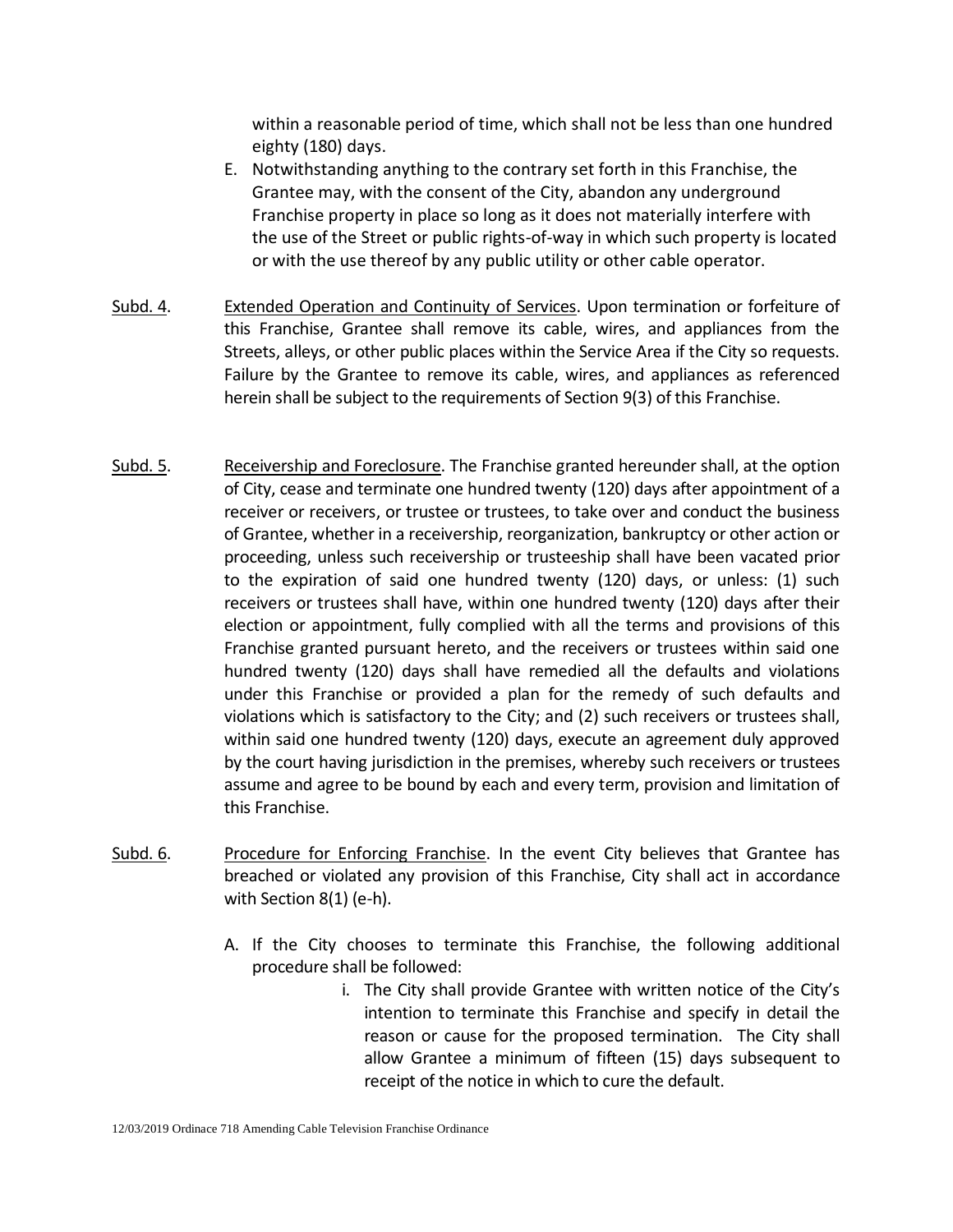- ii. Grantee shall be provided with an opportunity to be heard at a regular or special meeting of City prior to any final decision of City to terminate this Franchise.
- iii. In the event that City determines to terminate this Franchise, the Grantee shall have an opportunity to appeal said decision in accordance with all Applicable Laws.
- iv. If a valid appeal is filed, the Franchise shall remain in full force and affect while said appeal is pending, unless the term of the Franchise sooner expires.
- Subd. 7. Reservation of Rights. City and Grantee reserve all rights that they may possess under Applicable Laws unless expressly waived herein.

### 585.10 Miscellaneous Provisions .

- Subd. 1. Franchise Reneal. Any renewal of this Franchise shall be in accordance with Applicable Laws. The term of any renewed Franchise shall be limited to a period not to exceed fifteen (15) years.
- Subd. 2. Amendment of Franchise. Grantee and City may agree, from time to time, to amend this Franchise. Such written amendments may be made subsequent to a review session pursuant to Section 7  $(1)(h)$  or at any other time if City and Grantee agree that such an amendment will be in the public interest or if such an amendment is required due to changes in Applicable Laws. City shall act pursuant to local law pertaining to the ordinance amendment process.

### Subd. 3. Rights of Individuals.

- A. Grantee shall not deny service, deny access, or otherwise discriminate against Subscribers, Channel users, or general citizens on the basis of race, color, religion, disability, national origin, age, gender or sexual preference. Grantee shall comply at all times with all other Applicable Laws, relating to nondiscrimination.
- B. Grantee shall adhere to the applicable equal employment opportunity requirements of Applicable Laws, as now written or as amended from time to time including 47 U.S.C. Section 551, Protection of Subscriber Privacy.
- C. No cable line, wire, amplifier, Converter, or other piece of equipment owned by Grantee shall be installed by Grantee in the Subscriber's premises, other than in appropriate easements, without first securing any required consent. If a Subscriber requests service, permission to install upon Subscriber's property shall be presumed. Where a property owner or his or her predecessor was granted an easement including a public utility easement or a servitude to another and the servitude by its terms contemplates a use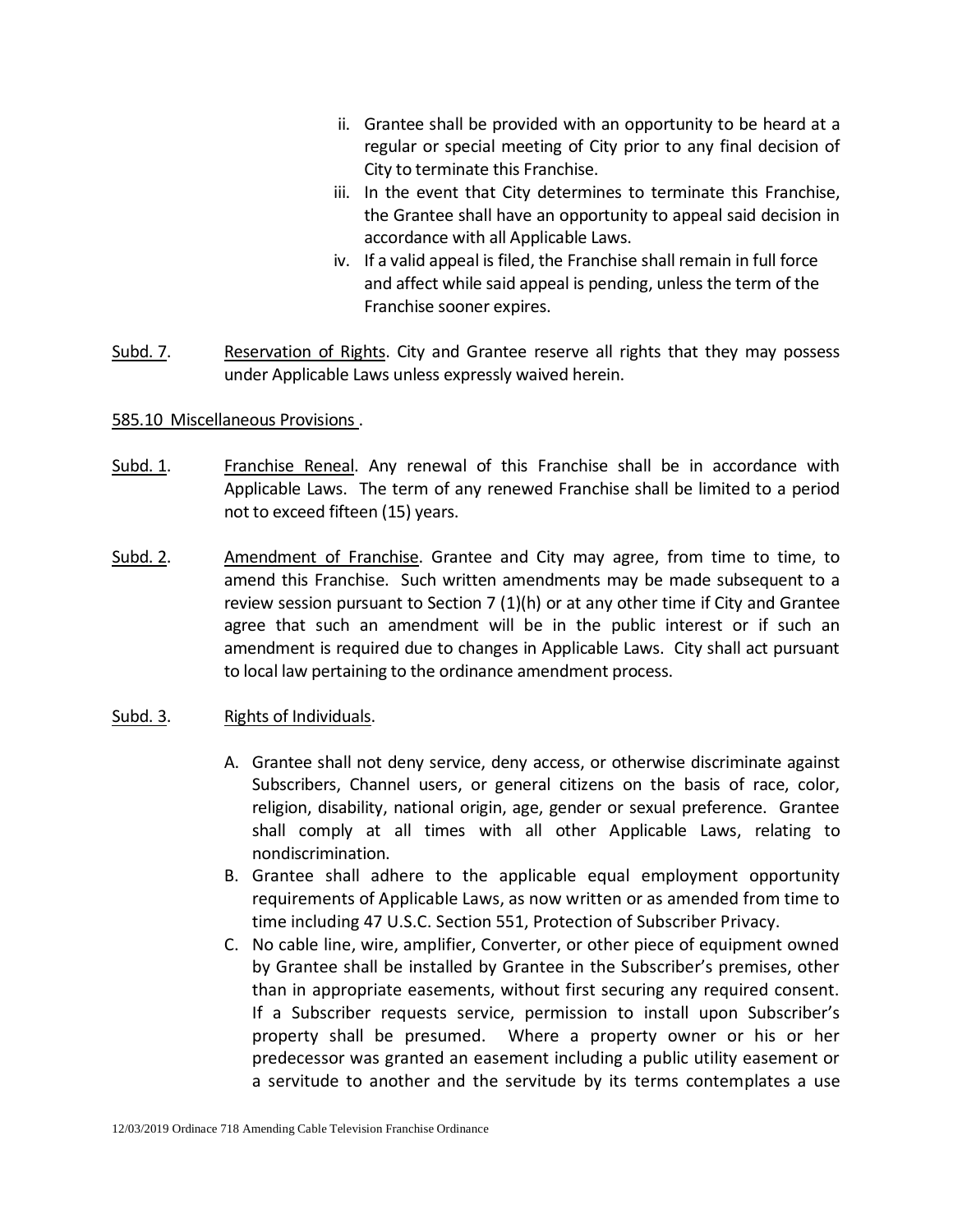such as Grantee's intended use, Grantee shall not require the written permission of the owner for the Installation of cable television equipment.

- D. No signals of a class IV cable communications channel may be transmitted from a Subscriber terminal for purposes of monitoring individual viewing patterns or practices without the express written permission of a Subscriber. The request for permission must be contained in a separate document with a prominent statement that the Subscriber is authorizing the permission in full knowledge of its provisions. The written permission must be for a limited period of time not to exceed one year which is renewable at the option of the Subscriber. No penalty may be invoked for a Subscribers failure to provide or renew the authorization. The authorization is revocable at any time by the Subscriber without penalty of any kind. The permission must be required for each type or classification or class IV cable communications activity planned.
	- i. No information or data obtained by monitoring transmission of a signal from a Subscriber terminal, including but not limited to the lists of the names and addresses of the Subscribers or lists that identify the viewing habits of Subscribers may be sold or otherwise made available to any Person other than to Grantee and its employees for internal business use, or to the Subscriber who is the subject of that information, unless the Grantee has received specific written authorization from the Subscriber to make the data available.
	- ii. Written permission from the Subscriber must not be required for the Systems conducting system-wide or individually addressed electronic sweeps for the purpose of verifying system integrity or monitoring for the purpose of billing. Confidentiality of this information is subject to paragraph (i) above.
	- iii. For purposes of this Section 10(3), a "class IV cable communications channel" means a signaling path provided by a System to transmit signals of any type from a Subscriber terminal to another point in the System.
- Subd. 4. Rights Reserved to the City. In addition to any rights specifically reserved to the City by this Franchise, the City reserves to itself every right and power which is required to be reserved by a provision of this Franchise.
- Subd. 5. Confidential Information. Notwithstanding anything herein to the contrary, Grantee shall have the right to provide any confidential books and records that it is obligated to make available to the City pursuant to this Franchise, by allowing the City, or its designated representative(s), to view the books and records at a mutually agreeable location and without City obtaining its own copies of such books and records City will handle all data received pursuant to this Franchise in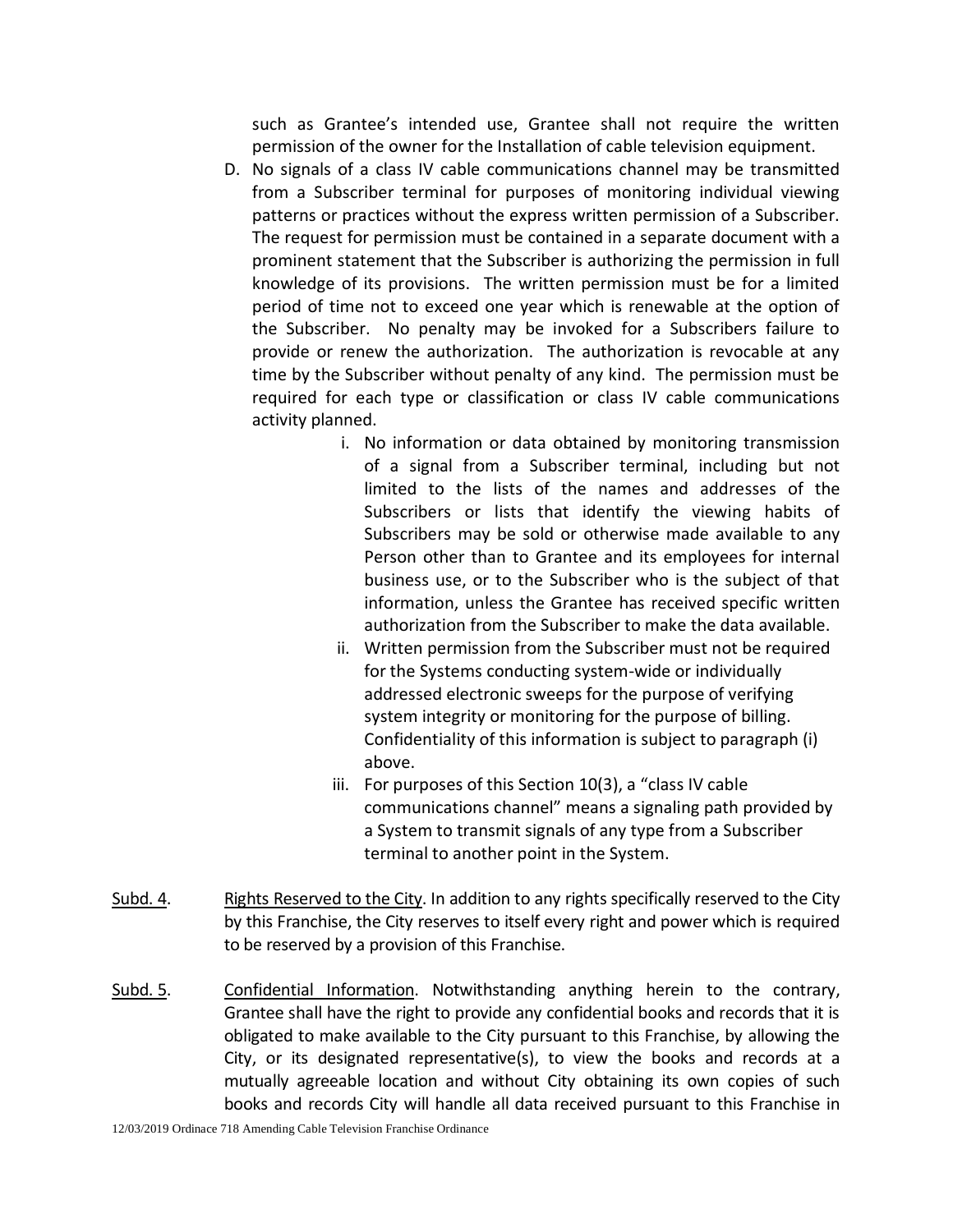accordance with Applicable Law. The intent of the parties is to work cooperatively to ensure that all books and records reasonably necessary for City's monitoring and enforcement of Franchise obligations are provided to City.

- Subd. 6. Administration of Franchise. The City Administrator, or such other person as may be from time to time designated by City, shall be responsible for the continuing administration of this Franchise.
- Subd. 7. Severability. If any provision of this Franchise is held by any Governmental Authority of competent jurisdiction, to be invalid as conflicting with any Applicable Laws now or hereafter in effect, or is held by such Governmental Authority to be modified in any way in order to conform to the requirements of any such Applicable Laws, such provision shall be considered a separate, distinct, and independent part of this Franchise, and such holding shall not affect the validity and enforceability of all other provisions hereof. In the event that such Applicable Laws are subsequently repealed, rescinded, amended or otherwise changed, so that the provision hereof which had been held invalid or modified is no longer in conflict with such laws, said provision shall thereupon return to full force and effect and shall thereafter be binding on City and Grantee, provided that City shall give Grantee thirty (30) days written notice of such change before requiring compliance with said provision or such longer period of time as may be reasonably required for Grantee to comply with such provision.
- Subd. 8. Force Majeure. In the event Grantee's performance of any of the terms, conditions, obligations or requirements of this Franchise is prevented or impaired due to any cause beyond its reasonable control, such inability to perform shall be deemed to be excused for the period of such inability and no penalties or sanctions shall be imposed as a result thereof, provided Grantee has notified City in writing within a reasonable time of its discovery of the occurrence of such an event. Such causes beyond Grantee's reasonable control shall include, but shall not be limited to, acts of God, civil emergencies and labor unrest or strikes, untimely delivery of equipment, inability of Grantee to obtain access to an individual's property and inability of Grantee to secure all necessary permits to utilize utility poles and conduit so long as Grantee utilizes due diligence to timely obtain said permits.

## 585.11 Publication Effective Date; Acceptance and Exhibits

Publication; Effective Date. This Franchise shall be published in accordance with Applicable Law and accepted by the Grantee. The "Effective Date" of this franchise shall be January 1, 2019. In the meantime, the terms of the current/expired franchise would operate on a month to month basis.

Subd. 1. Acceptance. Grantee shall accept this Franchise within thirty (30) of its enactment by the City Council, unless the time for acceptance is extended by City. In the event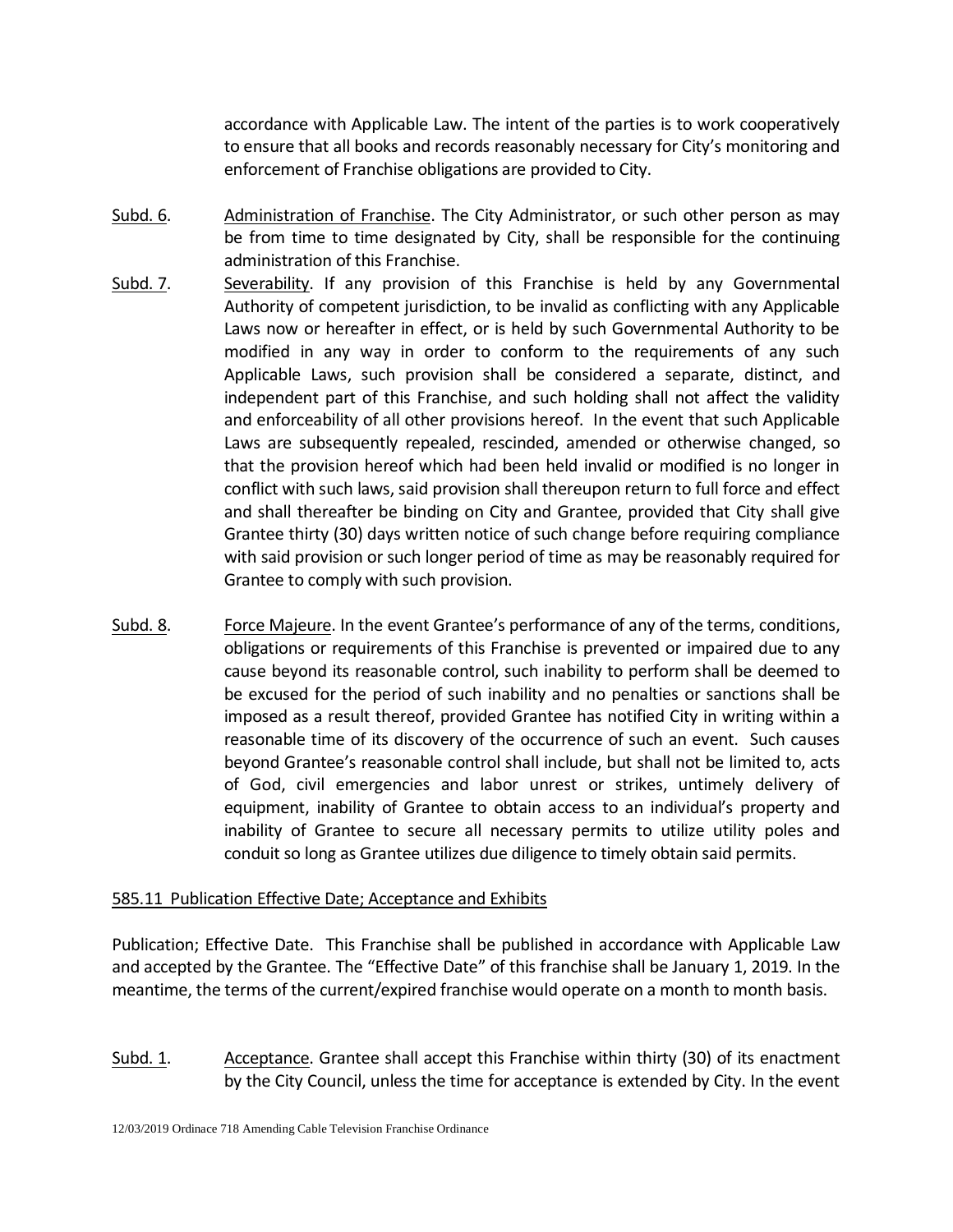acceptance does not take place, this Franchise and any and all rights previously granted to Grantee shall be null and void.

- A. Upon acceptance of this Franchise, Grantee shall be bound by all the terms and conditions contained herein, subject to the effectiveness of the Franchise as required in Section 11(1).
- B. Grantee shall accept this Franchise in the following manner:
	- i. This Franchise will be properly executed and acknowledged by Grantee and delivered to City.
	- ii. With its acceptance, Grantee shall also deliver any performance bond and insurance certificates required herein that have not previously been delivered.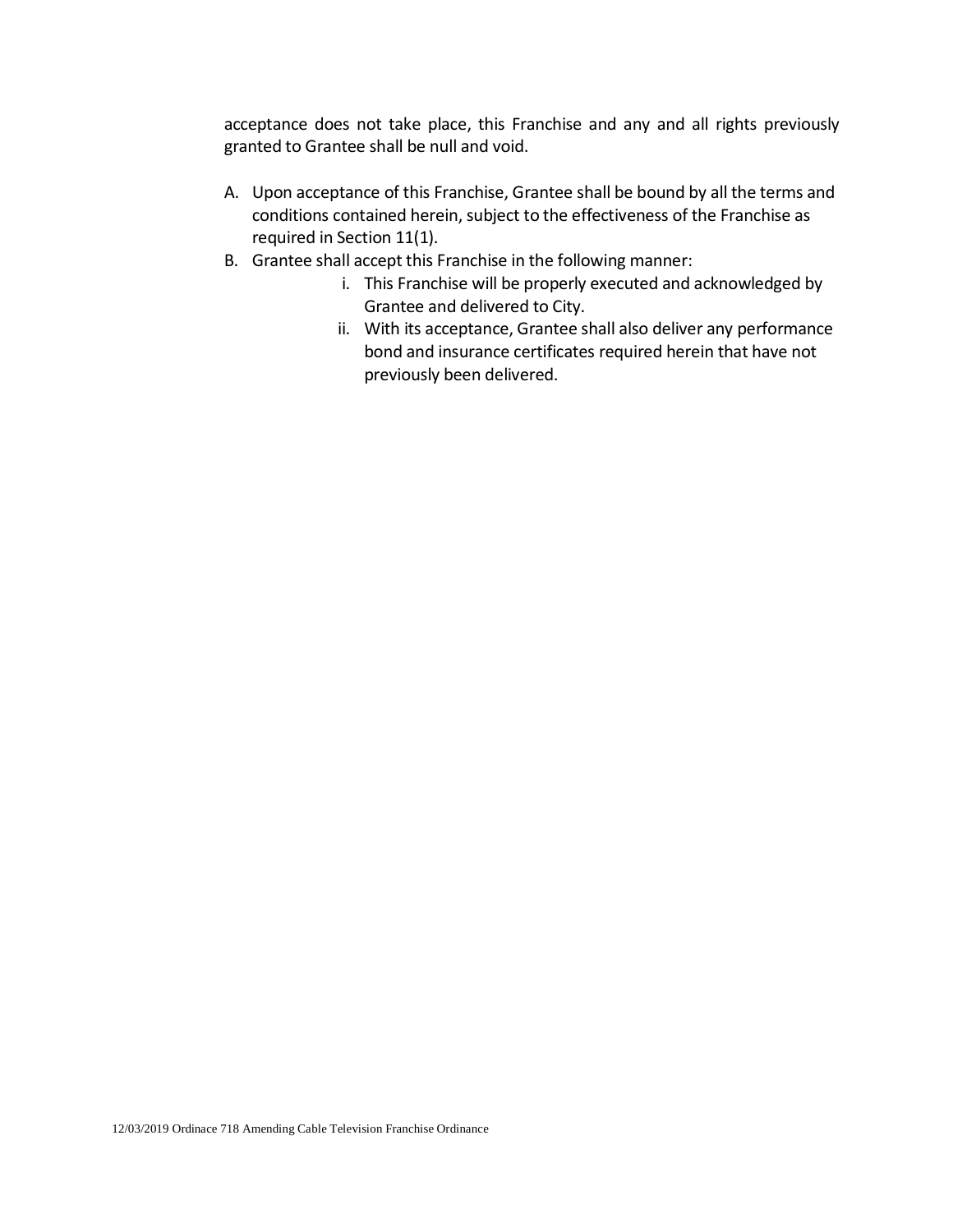# **EXHIBIT A OWNERSHIP**

# **Grantee must maintain on file with City an accurate chart outlining its complete ownership structure.**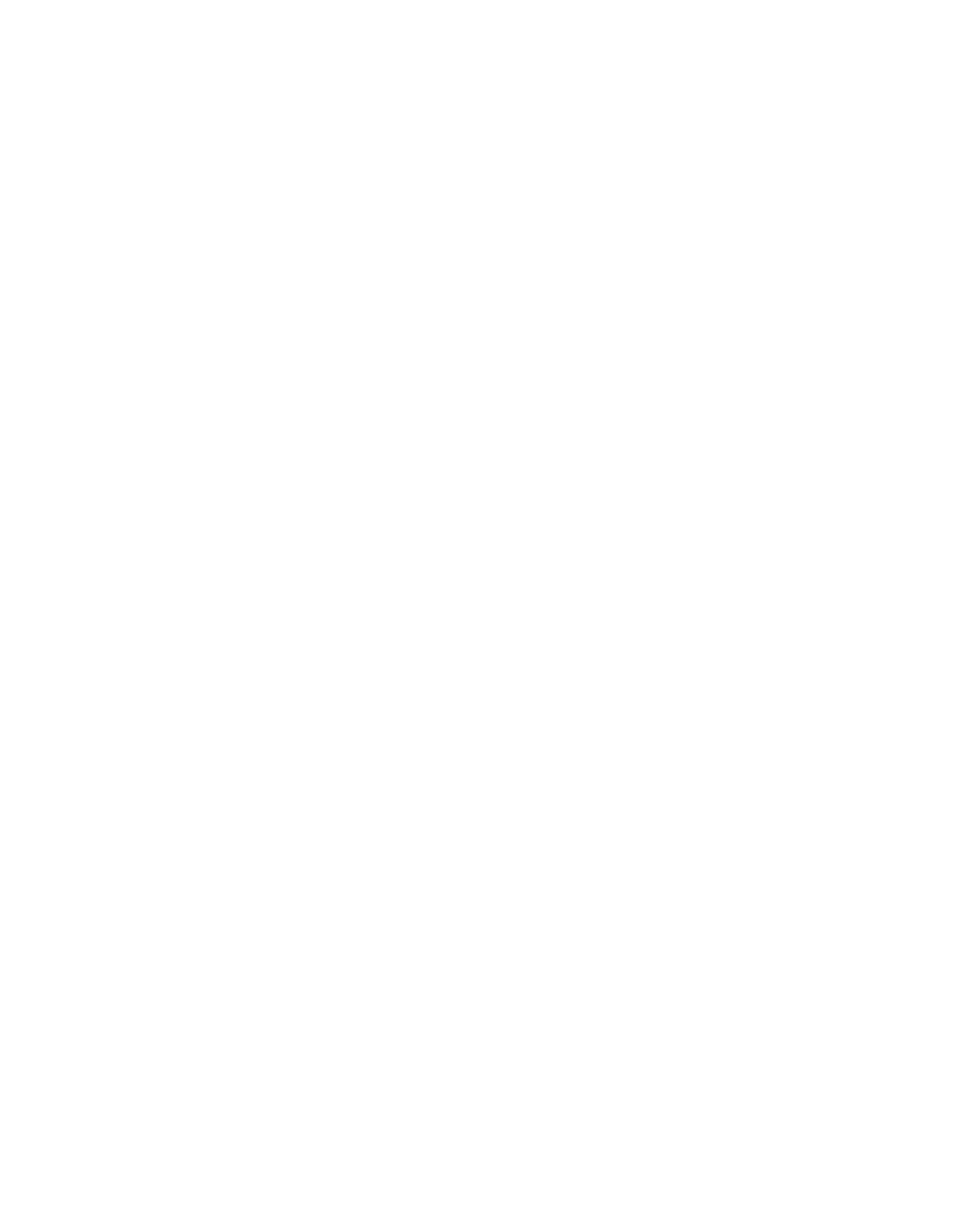# **EXHIBIT B DESCRIPTION OF SYSTEM**

1. The Cable System shall be designed, constructed, routinely inspected, and maintained to guarantee that the Cable System meets or exceeds the requirements of the most current editions of the National Electrical Code (NFRA 70) and the National Electrical Safety Code (ANSI C2). In all matters requiring interpretation of either of these codes, the City's interpretation shall control over all other sources and interpretations.

2. General Requirements. Grantee shall use equipment used in high-quality, reliable, modern Cable Systems of similar design.

3. General Description. The Cable System shall provide Subscribers with a technically advanced and reliable Cable System. The System shall have at least 750 MHz of bandwidth capacity, capable of delivering approximately 80 analog channels of programming. The System will be two-way active, and it will be designed to have capability to transmit return signals upstream in the 5-40 MHz spectrum. The design will provide the benefits of proven 80-channel electronics while positioning the System for expansion of bandwidth and channel capacity as technology and future services develop.

4. Design. The design of the System shall be based upon a "Fiber to the Node" architecture that will deliver the signals by fiber optics directly to each neighborhood. Grantee's initial design includes a minimum of six (6) fibers to each Node site having a neighborhood group average of approximately three hundred (300) homes. If Grantee splits Nodes into smaller sizes, fewer fibers will extend to such smaller Nodes. There shall be no more than seven (7) active amplifiers in a cascade from each Node to the residential dwelling. The incorporation of stand-by power supplies, strategically placed throughout the system including all hubs, will further reduce the likelihood of Service Interruptions.

5. Technical Standards. The System shall meet or exceed FCC requirements. In no event shall the System fall below the following standards:

- a. The System shall be capable of meeting the following distortion parameters:
	- 1. Carrier to RMS Noise 48 dB
	- 2. Carrier to Second Order 53 dB
	- 3. Carrier to Cross Modulation 51 dB
	- 4. Carrier to Composite Triple Beat 53 dB
- b. The frequency response of a single channel as measured across any 6 MHz analog channel shall not exceed +/- 2 dB.
- c. The frequency response of the entire passband shall not exceed N/10+ 2 dB for the entire System where N is the number of amplifiers in cascade.
- d. The System shall be designed such that at a minimum all technical specifications of this Franchise Agreement are met.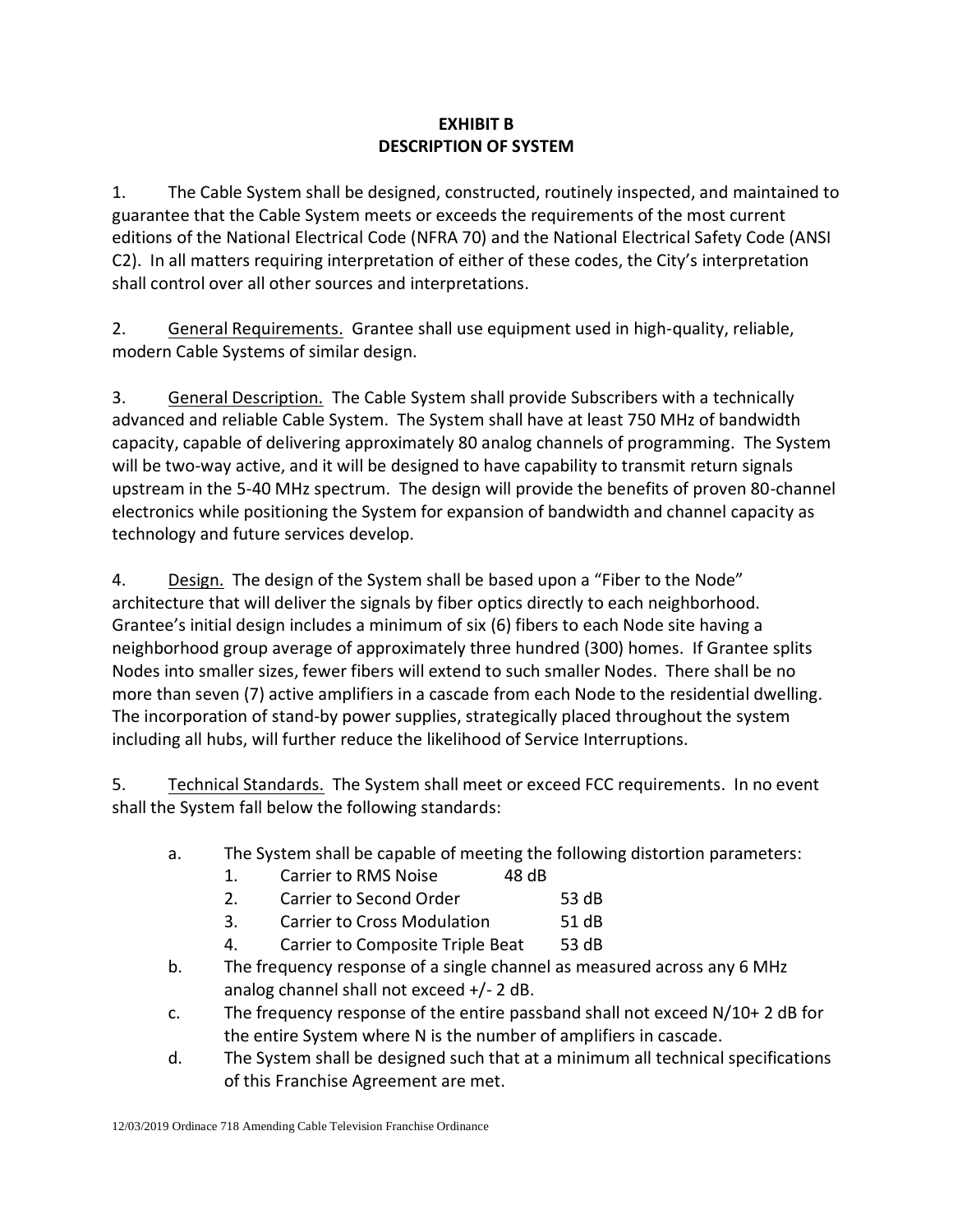e. The System shall be designed such that no noticeable degradation in signal quality will appear at the Subscriber terminal.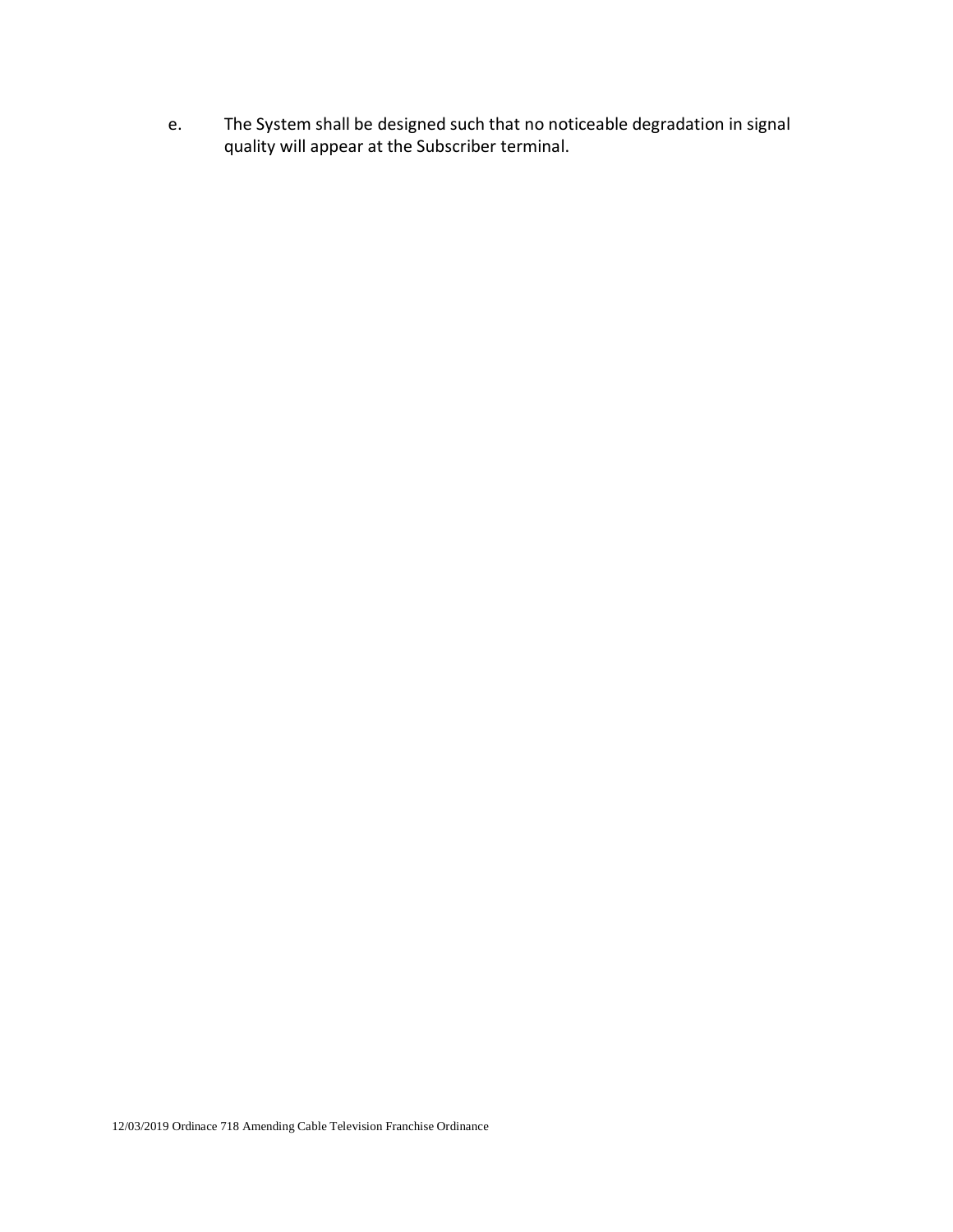# **EXHIBIT C CONSUMER PROTECTION AND CUSTOMER SERVICE STANDARDS**

(4) Cable System office hours and telephone availability.

A. Grantee will maintain a local, toll-free or collect call telephone access line which will be available to its Subscribers twenty-four (24) hours a day, seven (7) days a week.

(i) Trained Grantee representatives will be available to respond to customer telephone inquiries during Normal Business Hours.

(ii) After Normal Business Hours, the access line may be answered by a service or an automated response system, including an answering machine. Inquiries received after Normal Business Hours must be responded to by a trained Grantee representative on the next business day.

B. Under Normal Operating Conditions, telephone answer time by a customer representative, including wait time, shall not exceed thirty (30) seconds when the connection is made. If the call needs to be transferred, transfer time shall not exceed thirty (30) seconds. These standards shall be met no less than ninety percent (90%) of the time under Normal Operating Conditions, measured on a quarterly basis.

C. Grantee shall not be required to acquire equipment or perform surveys to measure compliance with the telephone answering standards above unless an historical record of complaints indicates a clear failure to comply.

D. Under Normal Operating Conditions, the customer will receive a busy signal less than three percent (3%) of the time.

E. Customer service center and bill payment locations will be open at least during Normal Business Hours and will be conveniently located. Current locations include Mound and Chanhassen. Grantee will provide adequate notice to customers of any changes or modifications to locations or hours of operation.

F. Installations, Outages and Service Calls. Under Normal Operating Conditions, each of the following standards will be met no less than ninety-five percent (95%) of the time measured on a quarterly basis:

G. Standard Installations will be performed within seven (7) business days after an order has been placed.

H. Excluding conditions beyond the control of Grantee, Grantee will begin working on "Service Interruptions" promptly and in no event later than twenty-four (24)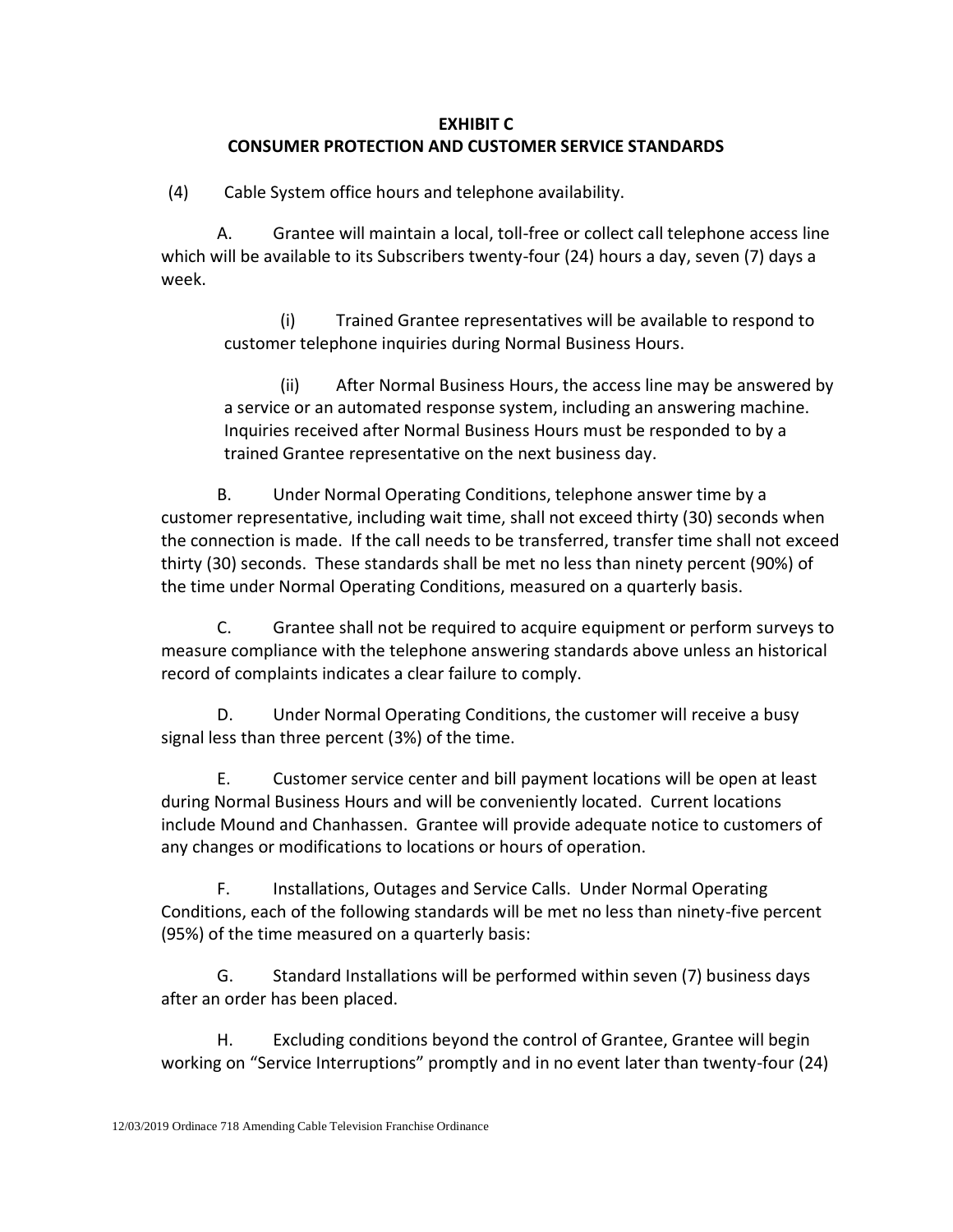hours after the interruption becomes known. Grantee must begin actions to correct other Service problems the next business day after notification of the Service problem.

I. The "appointment window" alternatives for Installations, Service calls, and other Installation activities will be either a specific time or, at maximum, a four (4) hour time block during Normal Business Hours. (Grantee may schedule Service calls and other Installation activities outside of Normal Business Hours for the express convenience of the customer.)

J. Grantee may not cancel an appointment with a customer after the close of business on the business day prior to the scheduled appointment.

K. If Grantee's representative is running late for an appointment with a customer and will not be able to keep the appointment as scheduled, the customer will be contacted. The appointment will be rescheduled, as necessary, at a time which is convenient for the customer.

(5) Communications between Grantee and Subscribers:

A. Refunds. Refund checks will be issued promptly, but no later than either:

(i) The customer's next billing cycle following resolution of the request or thirty (30) days, whichever is earlier, or

(ii) The return of the equipment supplied by Grantee if Cable Service is terminated.

B. Credits. Credits for Cable Service will be issued no later than the customer's next billing cycle following the determination that a credit is warranted.

(6) Billing:

A. Consistent with 47 C.F.R. § 76.1619, bills will be clear, concise and understandable. Bills must be fully itemized, with itemizations including, but not limited to, Basic Cable Service and premium Cable Service charges and equipment charges. Bills will also clearly delineate all activity during the billing period, including optional charges, rebates and credits.

B. In case of a billing dispute, Grantee must respond to a written complaint from a Subscriber within thirty (30) days.

(7) Subscriber Information. Grantee will provide written information on each of the following areas at the time of Installation of Service, at least annually to all Subscribers, and at any time upon request:

A. Products and Services offered;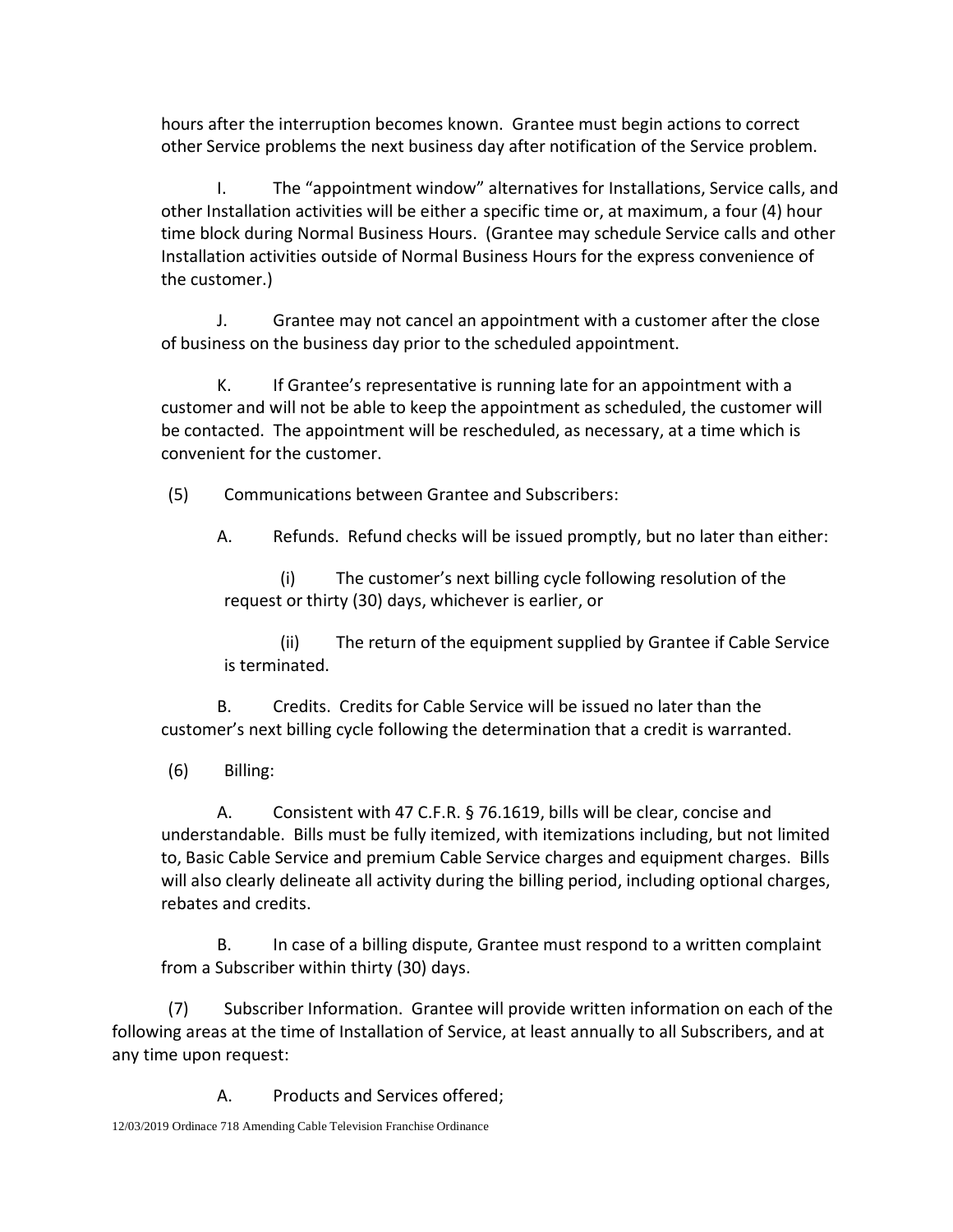B. Prices and options for programming services and conditions of subscription to programming and other services;

- C. Installation and Service maintenance policies;
- D. Instructions on how to use the Cable Service;
- E. Channel positions of programming carried on the System; and

F. Billing and complaint procedures, including the address and telephone number of the Grantee's customer service department.

Subscribers shall be advised of the procedures for resolution of complaints about the quality of the television signal delivered by Grantee, including the address of the responsible officer of the Grantee. Subscribers will be notified of any changes in rates, programming services or Channel positions as soon as possible in writing. Notice must be given to Subscribers a minimum of thirty (30) days in advance of such changes if the change is within the control of Grantee. In addition, Grantee shall notify Subscribers thirty (30) days in advance of any significant changes in the information required by this Section.

(8) Notice or Rate Programming Change. In addition to the requirement of this subparagraph (f) regarding advance notification to Subscribers of any changes in rates, programming services or Channel positions, Grantee shall give thirty (30) days written notice to both Subscribers and the City before implementing any rate or Service change. Such notice shall state the precise amount of any rate change and briefly explain in readily understandable fashion the cause of the rate change (e.g., inflation, change in external costs or the addition/deletion of Channels). When the change involves the addition or deletion of Channels, each Channel added or deleted must be separately identified. For purposes of the carriage of digital broadcast signals, Grantee need only identify for Subscribers, the television signal added and not whether that signal may be multiplexed during certain dayparts.

(9) Subscriber Contracts. Grantee shall, upon written request, provide the City with any standard form residential Subscriber contract utilized by Grantee. If no such written contract exists, Grantee shall file with the City a document completely and concisely stating the length and terms of the Subscriber contract offered to customers. Grantee shall provide City with a document outlining its procedures by which subscriber charges are established. The length and terms of any standard form Subscriber contract(s) shall be available for public inspection during Normal Business Hours. A list of Grantee's current Subscriber rates and charges for Cable Service shall be maintained on file with City and shall be available for public inspection.

(10) Refund Policy. If a Subscriber's Cable Service is interrupted or discontinued, for twenty-four (24) or more consecutive hours, Grantee shall, upon request by the Subscriber, credit such Subscriber pro rata for such interruption. For this purpose, every month will be assumed to have thirty (30) days.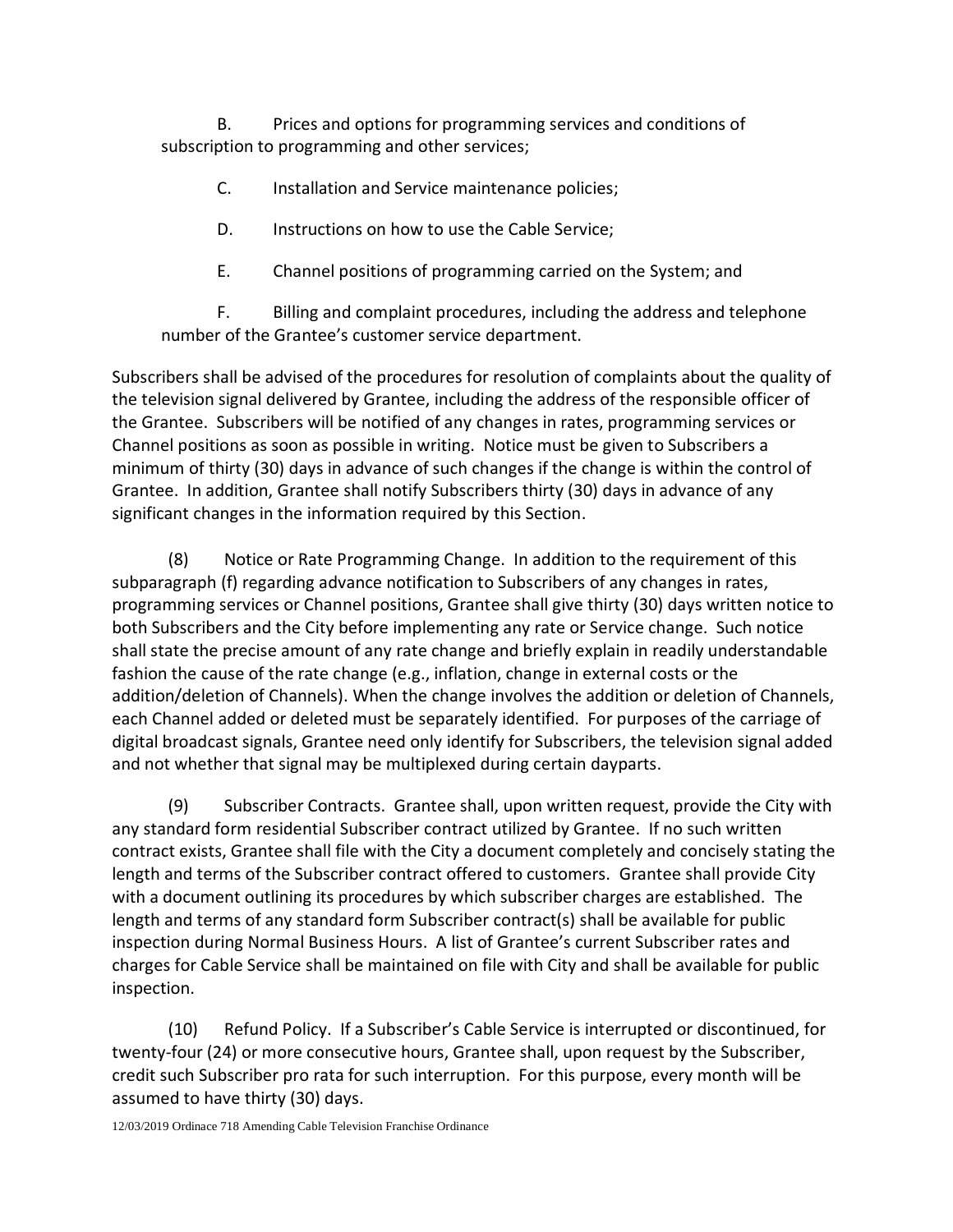(11) Late Fees. Grantee shall comply with all applicable state and federal laws with respect to any assessment, charge, cost, fee or sum, however characterized, that Grantee imposes upon a Subscriber for late payment of a bill. The City reserves the right to enforce Grantee's compliance with all Applicable Laws to the maximum extent legally permissible.

(12) Customer Bills. Customer bills shall be designed in such a way as to present the information contained therein clearly and comprehensibly to Customers, and in a way that (A) is not misleading and (B) does not omit material information. Notwithstanding anything to the contrary in Section (4), above, Grantee may, in its sole discretion, consolidate costs on Customer bills as may otherwise be permitted by Section 622(c) of the Cable Act (47 U.S.C.  $$542(c)$ ).

(13) Failure to Resolve Complaints. Grantee shall resolve a complaint within thirty (30) days in a manner deemed reasonable by the City under the terms of the Franchise.

(14) Maintain a Complaint Phone Line. Grantee shall maintain a local or toll-free telephone Subscriber complaint line, available to its Subscribers twenty-four (24) hours per day, seven (7) days a week.

(15) Notification of Complaint Procedure. Grantee shall have printed clearly and prominently on each Subscriber bill the twenty-four (24) hour Grantee phone number for Subscriber complaints. Additionally, Grantee shall provide information to customers concerning the procedures to follow when they are unsatisfied with measures taken by Grantee to remedy their complaint. This information will include the contact information for Grantee's corporate customer service department as provided in Grantee's Privacy Policy.

(16) Subscriber Privacy.

A. To the extent required by Minn. Stat. §238.084 Subd. 1(s) Grantee shall comply with the following: No signals including signals of a Class IV Channel may be transmitted from a Subscriber terminal for purposes of monitoring individual viewing patterns or practices without the express written permission of the Subscriber. The request for permission must be contained in a separate document with a prominent statement that the Subscriber is authorizing the permission in full knowledge of its provisions. Such written permission shall be for a limited period of time not to exceed one (1) year which may be renewed at the option of the Subscriber. No penalty shall be invoked for a Subscriber's failure to provide or renew such permission. The permission shall be revocable at any time by the Subscriber without penalty of any kind whatsoever.

B. No information or data obtained by monitoring transmission of a signal from a Subscriber terminal, including but not limited to lists of the names and addresses of Subscribers or any lists that identify the viewing habits of Subscribers shall be sold or otherwise made available to any party other than to Grantee or its agents for Grantee's business use, and also to the Subscriber subject of that information, unless Grantee has received specific written permission from the Subscriber to make such data available.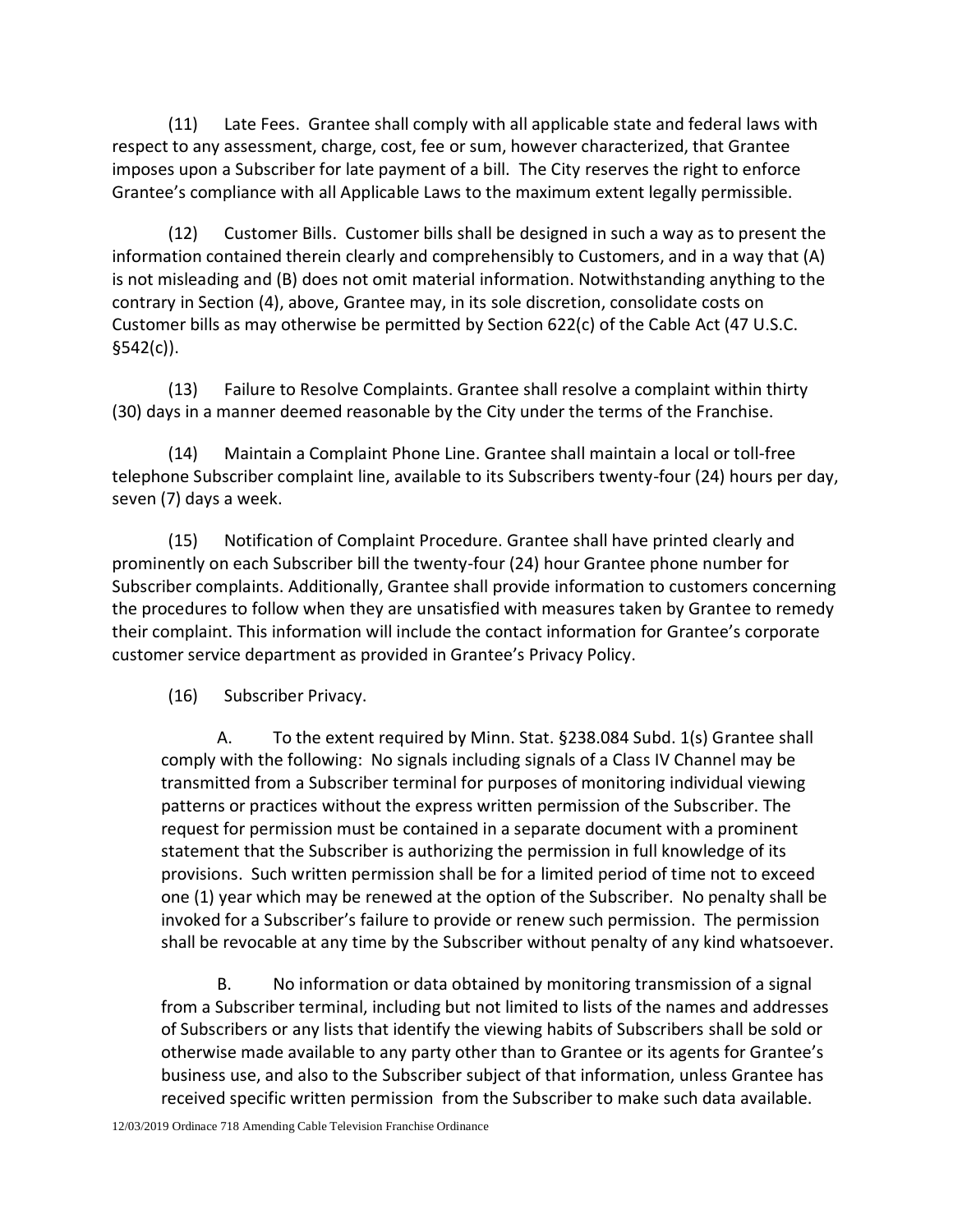The request for permission must be contained in a separate document with a prominent statement that the Subscriber is authorizing the permission in full knowledge of its provisions. Such written permission shall be for a limited period of time not to exceed one (1) year which may be renewed at the option of the Subscriber. No penalty shall be invoked for a Subscriber's failure to provide or renew such permission. The permission shall be revocable at any time by the Subscriber without penalty of any kind whatsoever.

C. Written permission from the Subscriber shall not be required for the conducting of system wide or individually addressed electronic sweeps for the purpose of verifying System integrity or monitoring for the purpose of billing. Confidentiality of such information shall be subject to the provision set forth in subparagraph (b) of this section.

D. Grantee Identification. Grantee shall provide all customer service technicians and all other Grantee employees, subcontractors and agents entering private property with appropriate picture identification so that Grantee employees may be easily identified by the property owners and Subscribers.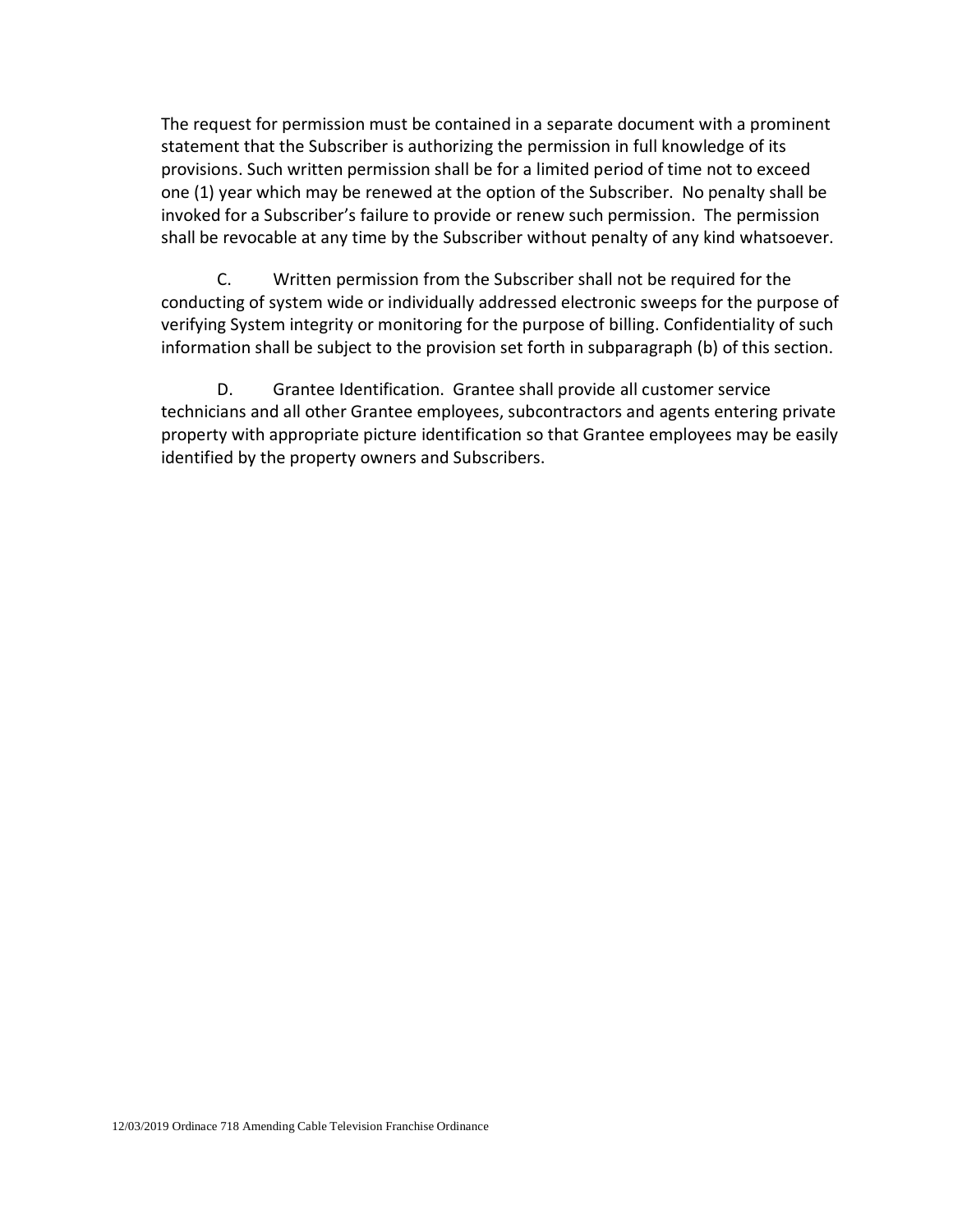# **EXHIBIT D PEG ACCESS FACILITIES AND EQUIPMENT**

# 1. PUBLIC, EDUCATIONAL AND GOVERNMENT (PEG) ACCESS CHANNELS.

A. Grantee shall provide to each of its Subscribers who receive some or all of the Services offered on the Cable System, reception on at least one (1) specially designated noncommercial public access Channel available for use by the general public on a firstcome, first-served, nondiscriminatory basis; at least one (1) specially designated access Channel for use by local educational authorities; at least one (1) specially designated access Channel available for government use (hereinafter collectively referred to as the "PEG Channels"); and at least one (1) specially designated access Channel available for lease on a first-come, first-served, nondiscriminatory basis by commercial and noncommercial users. The VHF spectrum must be used for at least one (1) of the PEG Channels required in this paragraph. No charges may be made for Channel time or playback of prerecorded programming on the specially designated access Channels. Personnel, equipment and production costs may be assessed, however, for live studio presentations exceeding five (5) minutes in length. Charges for those production costs and fees for use of other public access Channels must be consistent with the goal of affording the public a low-cost means of television access.

B. Whenever the PEG Channels are in use during eighty percent (80%) of the weekdays, Monday to Friday, for eighty percent (80%) of the time for any consecutive three (3) hour period for six (6) weeks running, and there is demand for use of an additional Channel for the same purpose, the Grantee shall then have six (6) months in which to provide a new PEG Channel for the same purpose, provided that provision of the additional Channel or Channels must not require the Cable System to install Converters.

C. The PEG Channels shall be dedicated for PEG use for the term of the Franchise, provided that Grantee may utilize any portions of the PEG Channels not scheduled for PEG use. City shall establish rules and procedures for such scheduling in accordance with Section 611 of the Cable Act (47 U.S.C. § 531).

D. Grantee shall also designate Channel 6 for uniform regional channel usage currently provided by "Metro Channel 6" as required by Minnesota Statutes Section 238.43. Programming on this regional channel shall include a broad range of informational, educational, and public service programs and materials to cable television Subscribers throughout the Twin Cities metropolitan area.

E. Upon written request by the City and if City is able to provide offer a broad array of programming designed to provide a composite of the programming in high definition, Grantee shall provide one (1) PEG Channel which may be programmed by the City in high definition (HD). City understands and agrees that if it exercises this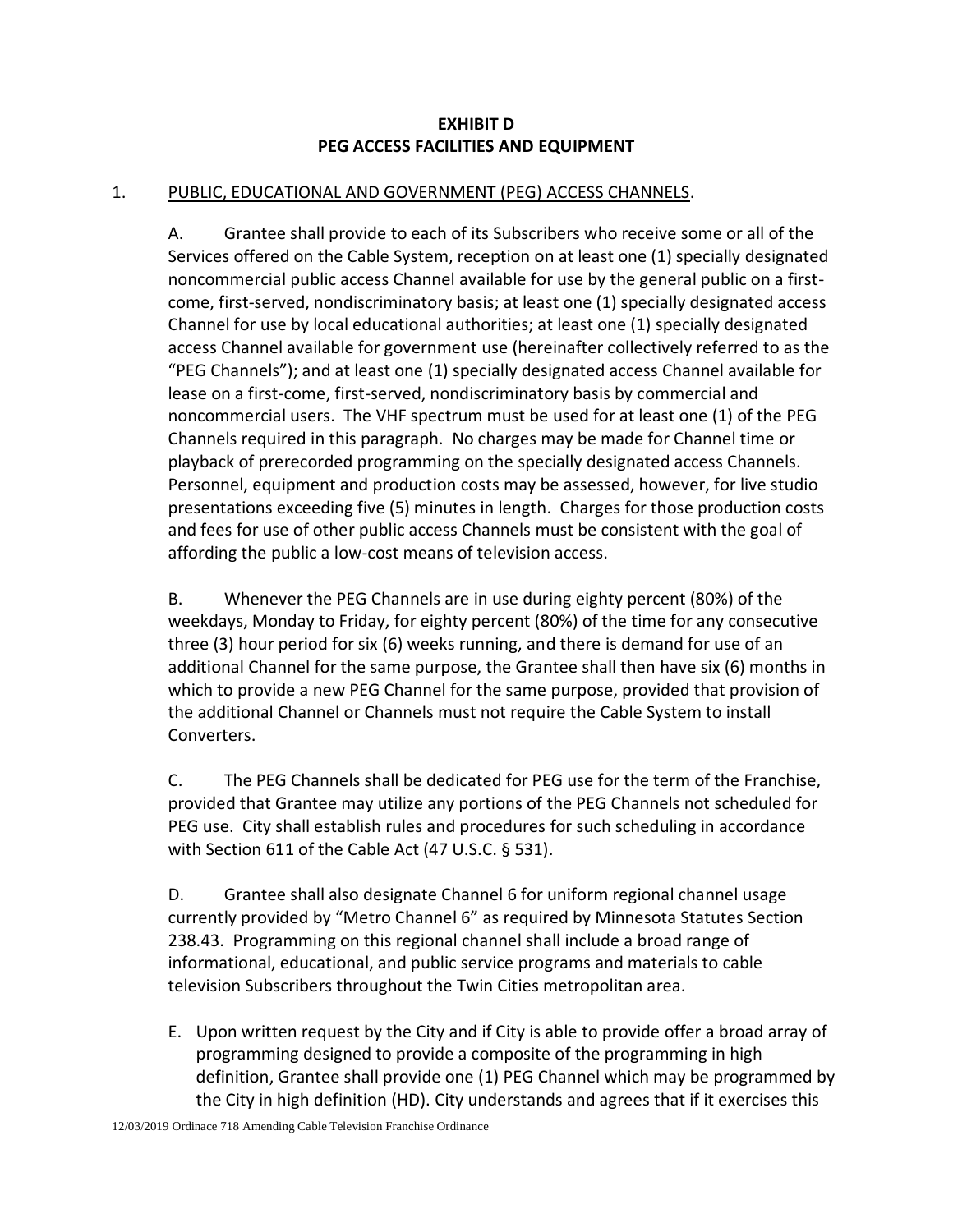option, Grantee may reduce the number of PEG Channels to one (1) channel in addition to the Regional Channel six (6).

2. PEG TECHNICAL QUALITY. Grantee shall meet FCC signal quality standards when offering Access Channels on its Cable System.

3. RELOCATION OF GRANTEE'S HEADEND. In the event Grantee relocates its Headend, Grantee will be responsible for replacing or restoring the existing dedicated fiber connections at Grantee's cost so that all the functions and capacity remain available, operate reliably and satisfy all applicable technical standards and related obligations of the Franchise free of charge to the City or its designated entities.

4. PEG OPERATIONS. City may in its sole discretion, negotiate agreements with neighboring jurisdictions served by the same Cable System, educational institutions or others to share the operating expenses of the PEG Channels. City and Grantee may negotiate an agreement for management of PEG Access Facilities, if so desired by both parties.

5. TITLE TO PEG EQUIPMENT. City shall retain title to all PEG equipment and facilities purchased or otherwise acquired.

# 6. PEG ACCESS OPERATING SUPPORT.

A. Upon Grantee's acceptance of this Franchise, Grantee shall collect on behalf of City a per Subscriber fee of Eighty Four Cents (\$.84) per month solely to fund public, educational and governmental access expenditures (hereinafter "PEG Fee") which shall be payable quarterly and included in the Fee worksheet Exhibit H. The City Council may reduce the PEG Fee at any time. The City shall have the right, no more than every two (2) years during the term of the Franchise, to increase the PEG Fee by providing Grantee ninety (90) days advance written notice. No single increase in the PEG Fee shall exceed fifteen cents (\$.15) per subscriber.

B. The PEG Fee shall be used by City in its sole discretion to fund PEG Access expenditures in a manner consistent with Applicable Law.

C. The PEG Fee is not intended to represent part of the Franchise Fee and is intended to fall within one (1) or more of the exceptions in 47 U.S.C. § 542. The PEG Fee may be categorized, itemized, and passed through to Subscribers as permissible, in accordance with 47 U.S.C. §542 or other Applicable Laws. Grantee shall pay the PEG Fee to the City quarterly at the same time as the payment of Franchise Fees under Section 7(1) of the Franchise. Grantee agrees that it will not offset or reduce its payment of past, present or future Franchise Fees required as a result of its obligation to remit the PEG Fee.

12/03/2019 Ordinace 718 Amending Cable Television Franchise Ordinance D. Any PEG Fees owing pursuant to this Franchise which remain unpaid more than thirty (30) days after the end of a given quarter shall be delinquent and shall immediately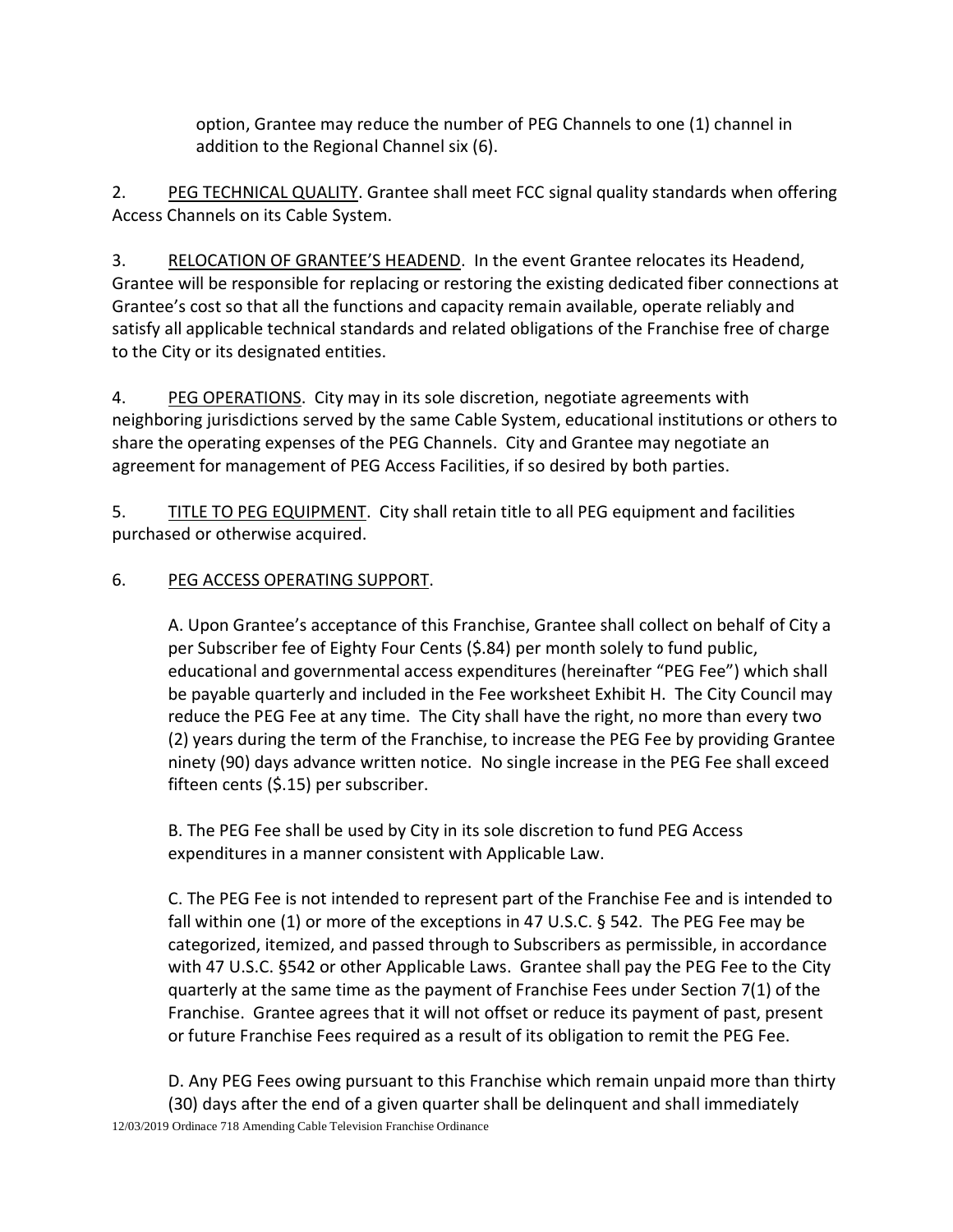thereafter accrue interest at the same rate and under the same terms as late Franchise Fee payments as set forth in Section 7(1) of the Franchise. Grantee shall in all cases be subject to interest on any payment more than thirty (30) days after the end of a given quarter.

### 7. SERVICE TO PUBLIC BUILDINGS.

A. Throughout the term of this Franchise Grantee shall provide, free of charge, one (1) service Drop, one outlet, one (1) Converter, if necessary and requested, and Basic Cable Service and the next highest penetrated level of Cable Service generally available to all Subscribers (as of the Effective Date referred to as Expanded Basic Cable Service) ("Complimentary Service"), to all of the sites listed on Exhibit F attached hereto.

B. The City or the building occupant shall have the right to extend Cable Service throughout the building to additional outlets Grantee for the provision of such service to such additional outlets with the cost of additional terminal equipment required to receive the signals.

C. Notwithstanding anything to the contrary set forth in this section, Grantee shall not be required to provide Complimentary Service to such buildings unless it is technically feasible.

D. Grantee shall, in any public building hereinafter built, provide all Drop materials, design specifications and technical advice to provide Complimentary Service to a demark point at such building. If the Drop line to such building exceeds one hundred fifty (150) feet the City or other agency shall pay the Actual Cost of such Drop in excess of one hundred fifty (150) feet.

E. Two-way capability allowing for live transmission of PEG programming upstream to Grantee's Headend shall be provided to the public buildings listed in Exhibit F. Grantee will be responsible for the cost up to the demarcation point of the public buildings. City will borne the responsible for all other costs.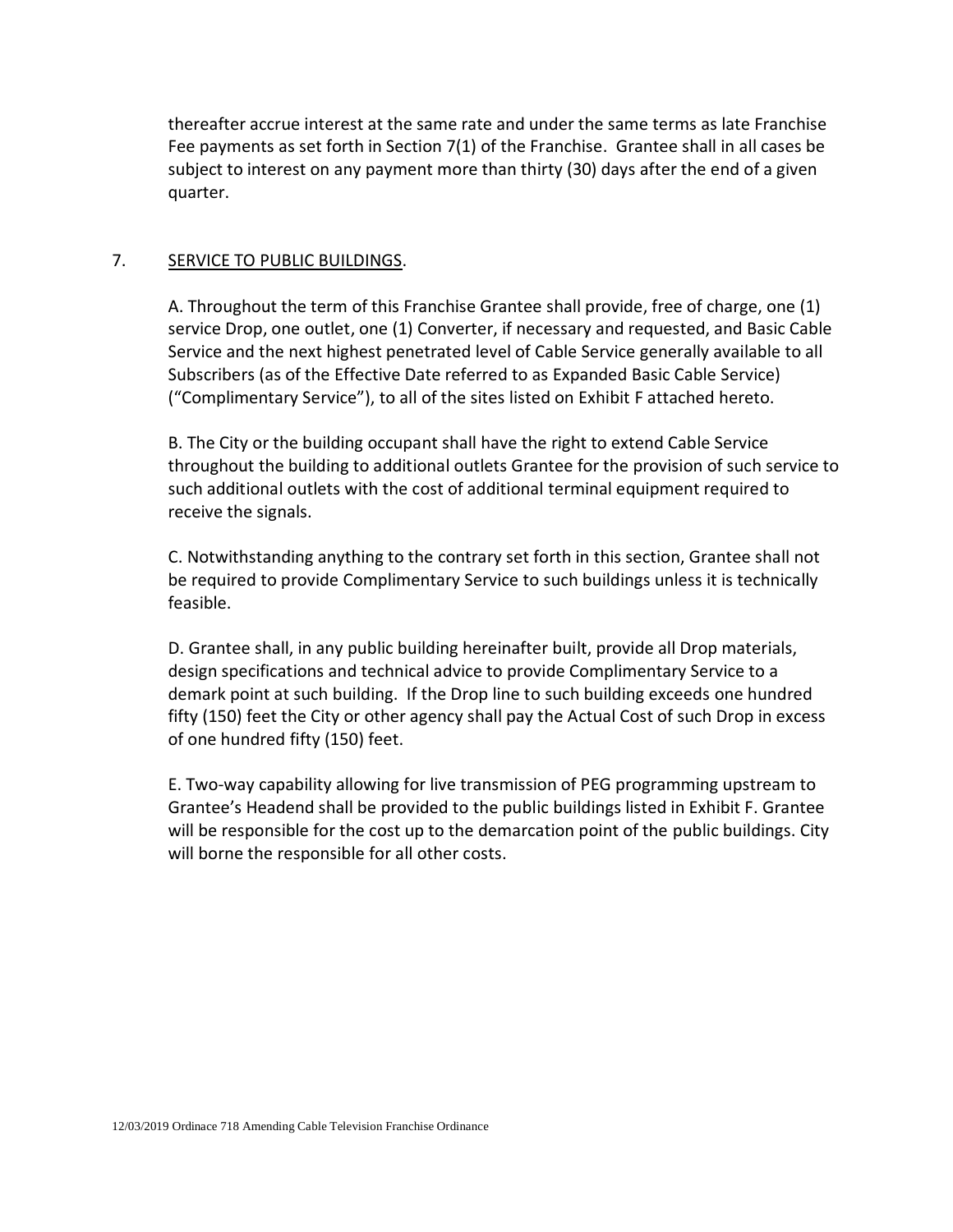# **EXHIBIT E VIDEO SERVICE TO PUBLIC FACILITIES**

| Waconia City Hall              | 201 South Vine                |
|--------------------------------|-------------------------------|
| <b>Waconia Fire Station</b>    | 301 W Main Street             |
| Waconia Water Treatment Plant  | 200 E 10 <sup>th</sup> Street |
| Waconia Public Works           | 310 E 10 <sup>th</sup> Street |
| Waconia Ice Arena              | 1250 Oak Avenue               |
| <b>Bayview Elementary</b>      | 24 Walnut Street              |
| Southview Elementary           | 225 W 4 <sup>th</sup> Street  |
| <b>Trinity Lutheran School</b> | 601 E 2 <sup>nd</sup> Street  |
| Saint Joseph School            | 14 E 1 <sup>st</sup> Street   |
| Clearwater Middle School       | 1400 Community Drive          |
| Waconia High School            | 1650 Community Drive          |
| Safari Island Community Center | 1600 Community Drive          |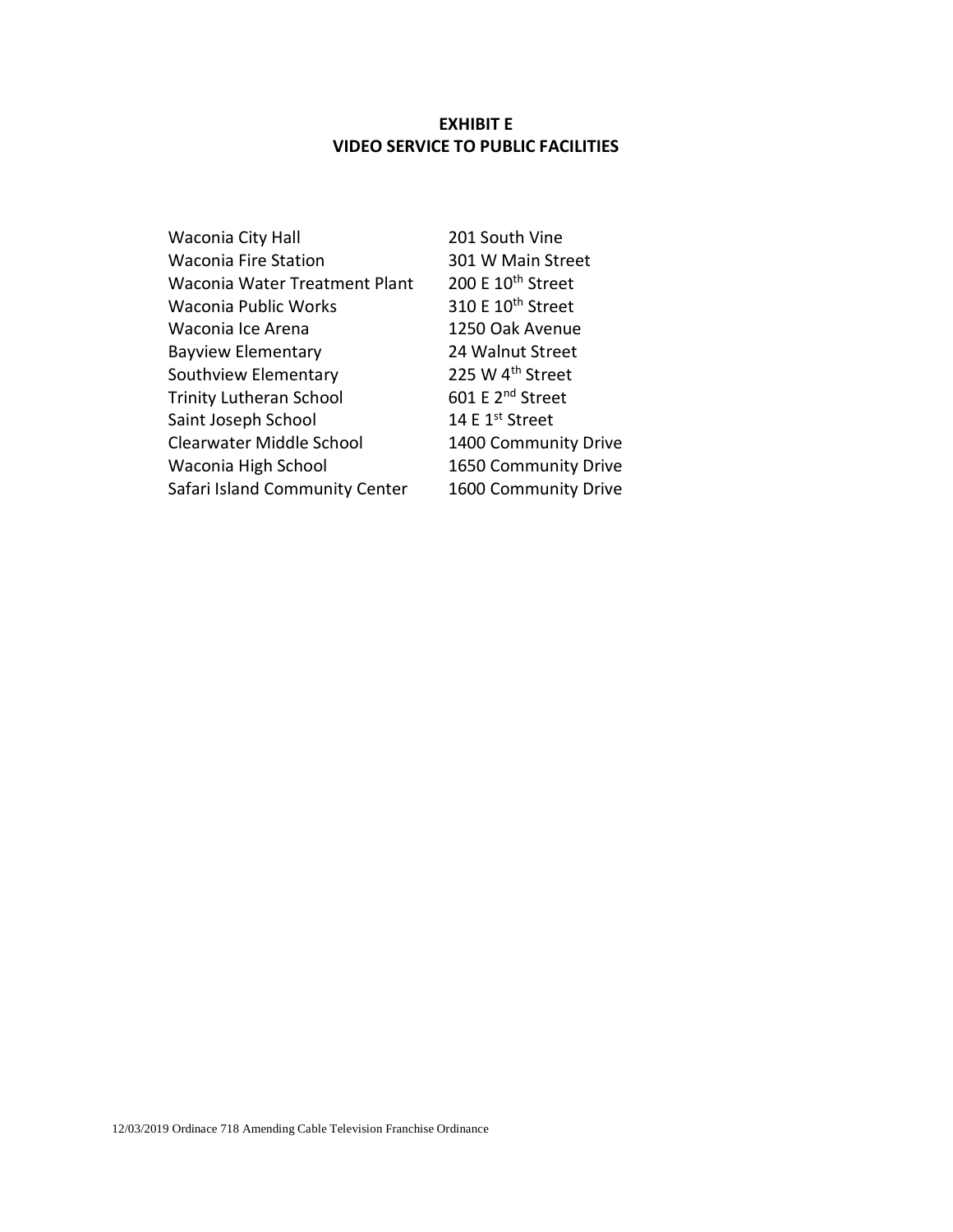# **EXHIBIT F PUBLIC BUILDINGS TO BE PROVIDED WITH TWO-WAY CAPABILITY**

Waconia City Hall 201 S. Vine Street Waconia High School 1650 Community Driv